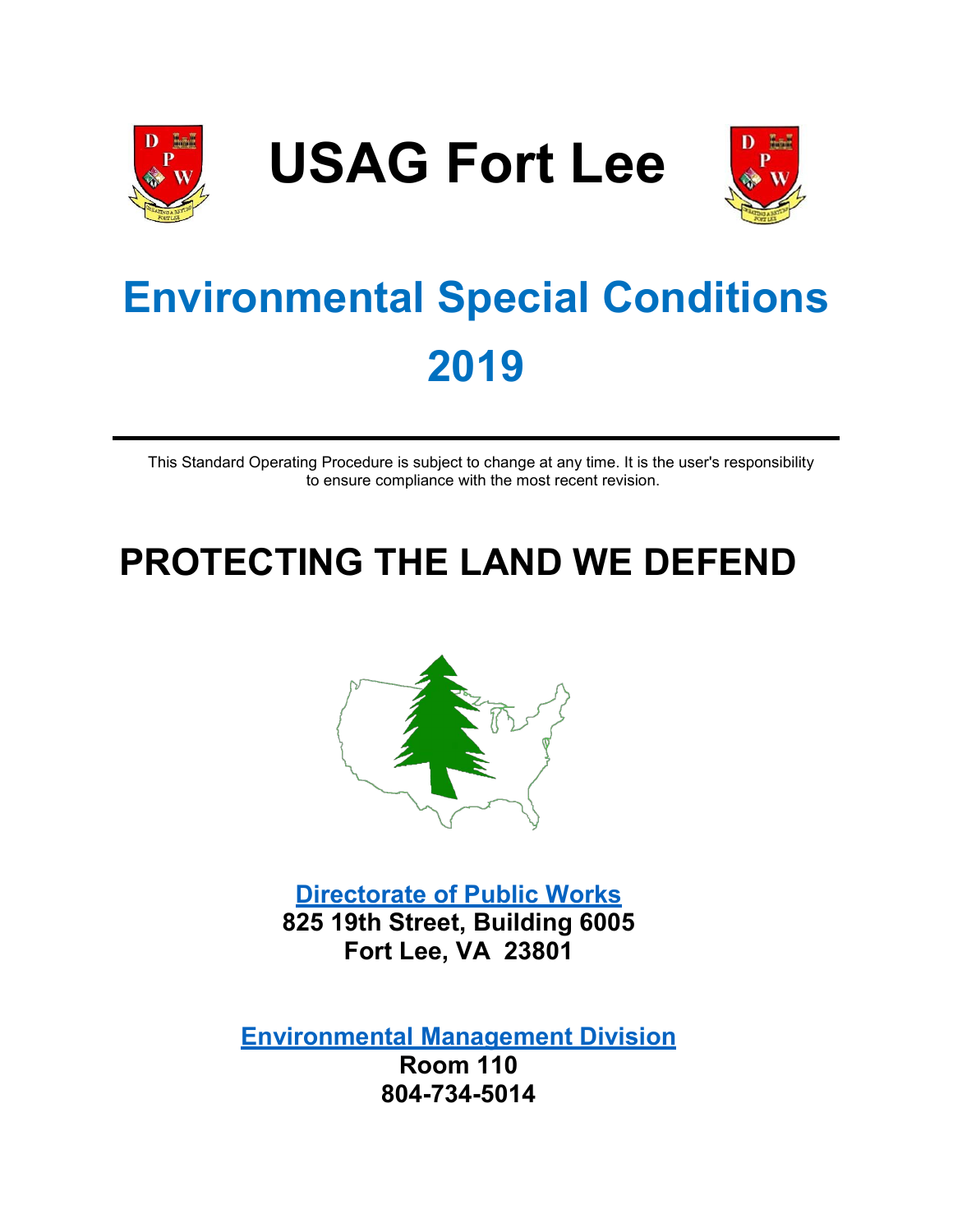# **TABLE OF CONTENTS**

| 41 |
|----|
|    |
|    |
|    |
|    |
|    |
|    |
|    |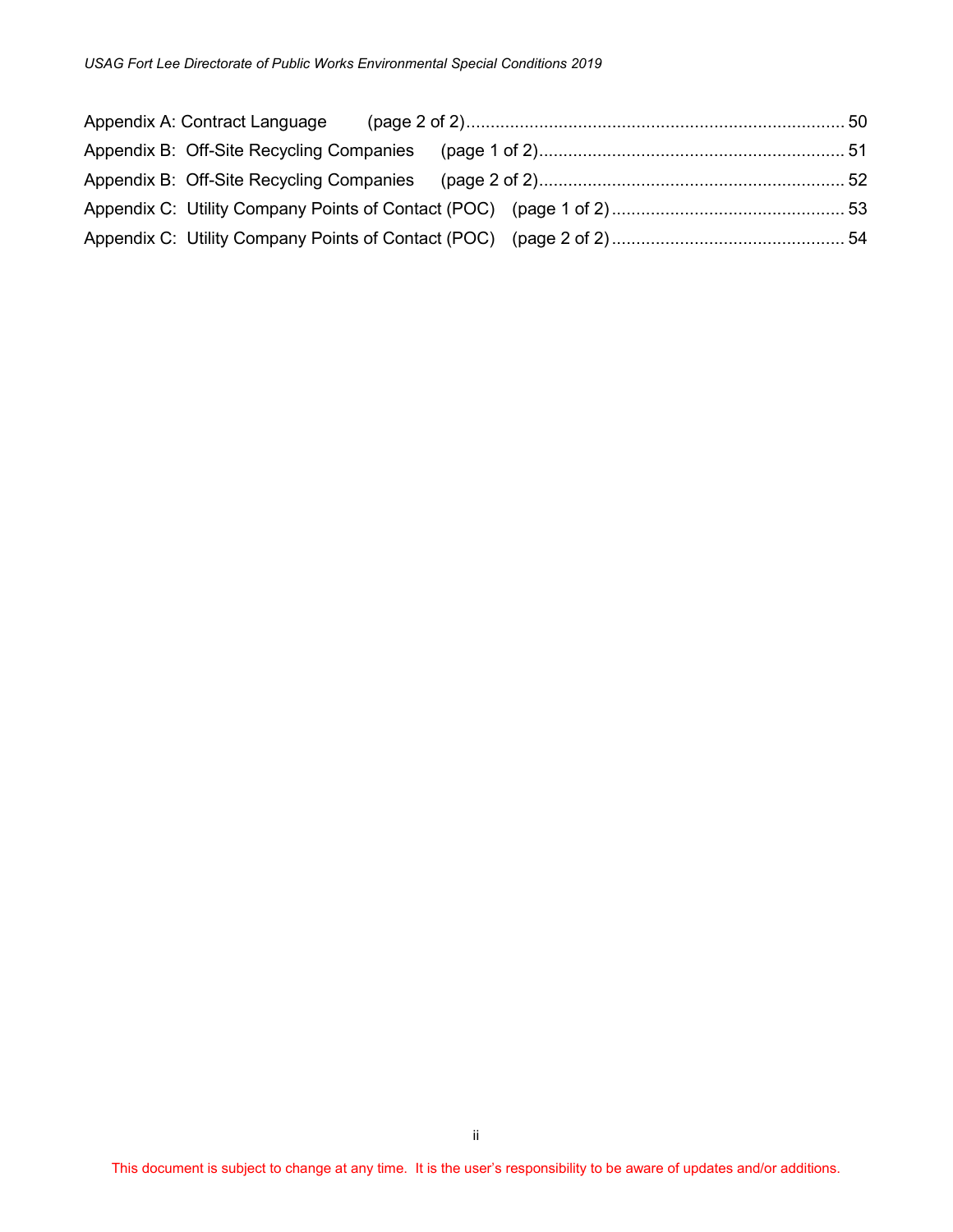# <span id="page-3-0"></span>**Glossary of Abbreviations**

| AC&R            | Air Conditioning and Refrigerant                                           |
|-----------------|----------------------------------------------------------------------------|
| <b>ACM</b>      | <b>Asbestos Containing Material</b>                                        |
| <b>ARPA</b>     | Archaeological Resources Protection Act                                    |
| <b>ASHRAE</b>   | American Society of Heating, Refrigeration, and Air Conditioning Engineers |
| <b>AST</b>      | Aboveground Storage Tank                                                   |
| <b>BMP</b>      | <b>Best Management Practice</b>                                            |
| <b>BTEX</b>     | Benzene, Toluene, Ethylbenzene and Xylenes                                 |
| CAC             | <b>Common Access Card</b>                                                  |
| CO <sub>2</sub> | <b>Carbon Dioxide</b>                                                      |
| <b>CFC</b>      | Chlorofluorocarbons                                                        |
| <b>CFL</b>      | <b>Compact Fluorescent Lamp</b>                                            |
| C&D             | <b>Construction and Demolition</b>                                         |
| <b>CFR</b>      | Code of Federal Regulations                                                |
| <b>COR</b>      | <b>Contracting Officer's Representative</b>                                |
| <b>CRM</b>      | <b>Cultural Resource Manager</b>                                           |
| <b>CX</b>       | <b>Categorical Exclusion</b>                                               |
| DA              | Department of the Army                                                     |
| <b>VDEQ</b>     | Virginia Department of Environmental Quality                               |
| DA PAM          | Department of the Army Pamphlet                                            |
| <b>DoD</b>      | Department of Defense                                                      |
| DPW-EMD         | Directorate of Public Works - Environmental Management Division            |
| E&SC            | <b>Erosion and Sediment Control</b>                                        |
| EA              | <b>Environmental Assessment</b>                                            |
| <b>EIS</b>      | <b>Environmental Impact Statement</b>                                      |
| <b>EISA</b>     | Energy Independence and Security Act                                       |
| <b>EMS</b>      | <b>Environmental Management System</b>                                     |
| <b>EPA</b>      | (US) Environmental Protection Agency                                       |
| <b>FAR</b>      | <b>Federal Acquisition Regulation</b>                                      |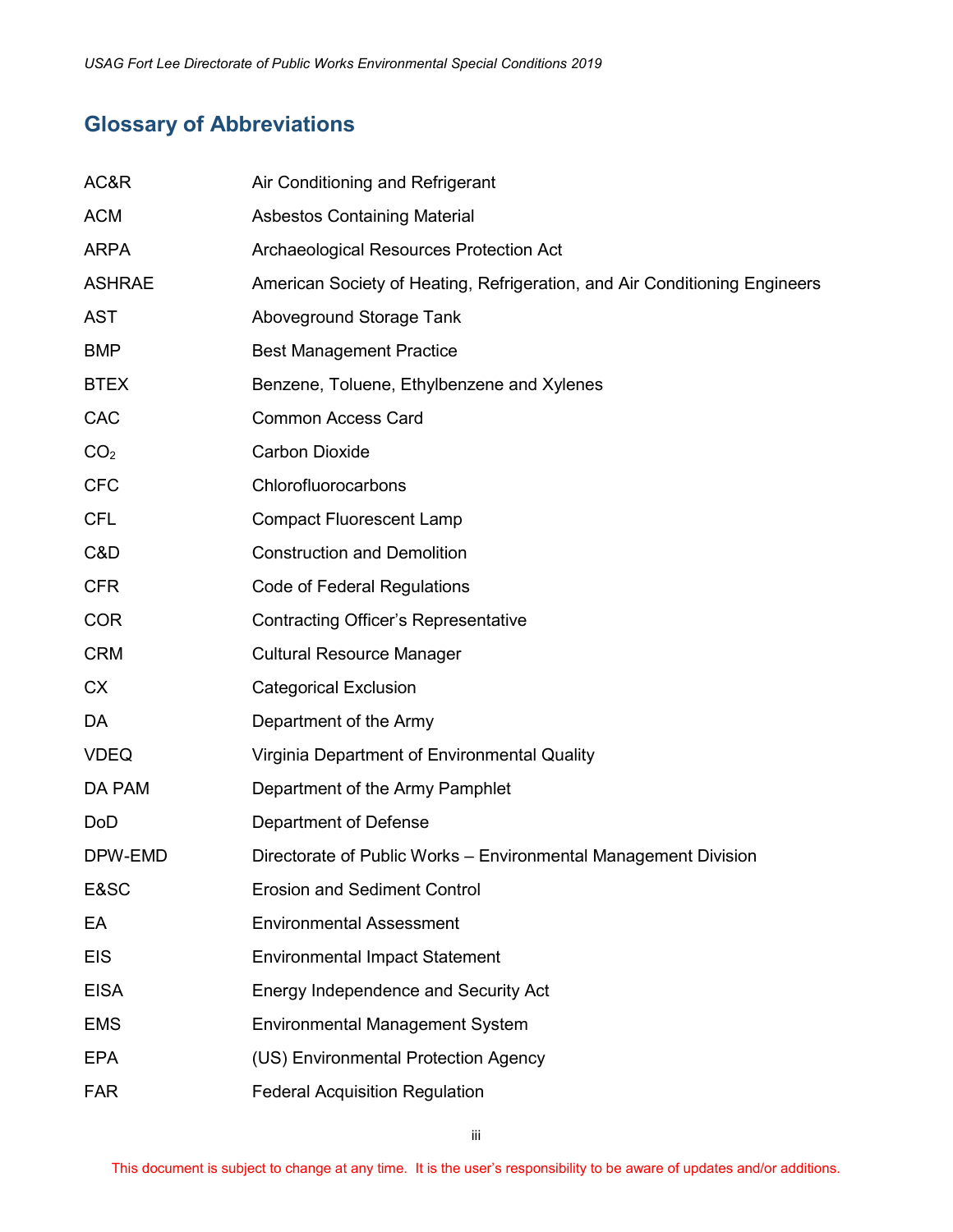# **Glossary of Abbreviations (con't)**

| <b>GHG</b>            | <b>Greenhouse Gas</b>                               |
|-----------------------|-----------------------------------------------------|
| <b>HAP</b>            | <b>Hazardous Air Pollutants</b>                     |
| <b>HAZMAT</b>         | <b>Hazardous Material</b>                           |
| <b>HAZWOPER</b>       | Hazardous Waste Operations and Emergency Response   |
| <b>HMCC</b>           | <b>Hazardous Material Control Center</b>            |
| <b>HVAC</b>           | <b>Heating Ventilation and Air Conditioning</b>     |
| <b>IPMP</b>           | Installation Pest Management Plan                   |
| <b>IRP</b>            | <b>Installation Restoration Program</b>             |
| $JP-8$                | Jet Propellant-8                                    |
| KO                    | <b>Contracting Officer</b>                          |
| LEED                  | Leadership in Energy and Environmental Design       |
| LID                   | Low Impact Development                              |
| MI-EMS                | Mission-Integration Environmental Management System |
| MS4                   | Municipal Separate Storm Sewer System               |
| <b>MSDS</b>           | <b>Material Safety Data Sheet</b>                   |
| <b>NEPA</b>           | <b>National Environmental Policy Act</b>            |
| <b>NHPA</b>           | <b>National Historic Preservation Act</b>           |
| <b>NO<sub>x</sub></b> | Oxides of Nitrogen                                  |
| O <sup>2</sup>        | Oxygen                                              |
| ODC                   | <b>Ozone Depleting Chemical</b>                     |
| <b>ODS</b>            | <b>Ozone Depleting Substance</b>                    |
| <b>OSHA</b>           | Occupational Safety and Health Administration       |
| <b>PACM</b>           | <b>Presumed Asbestos Containing Material</b>        |
| <b>PCB</b>            | <b>Polychlorinated Biphenyl</b>                     |
| PM                    | Project Manager                                     |
| <b>PPM</b>            | parts per million                                   |
| <b>POC</b>            | Point of Contact                                    |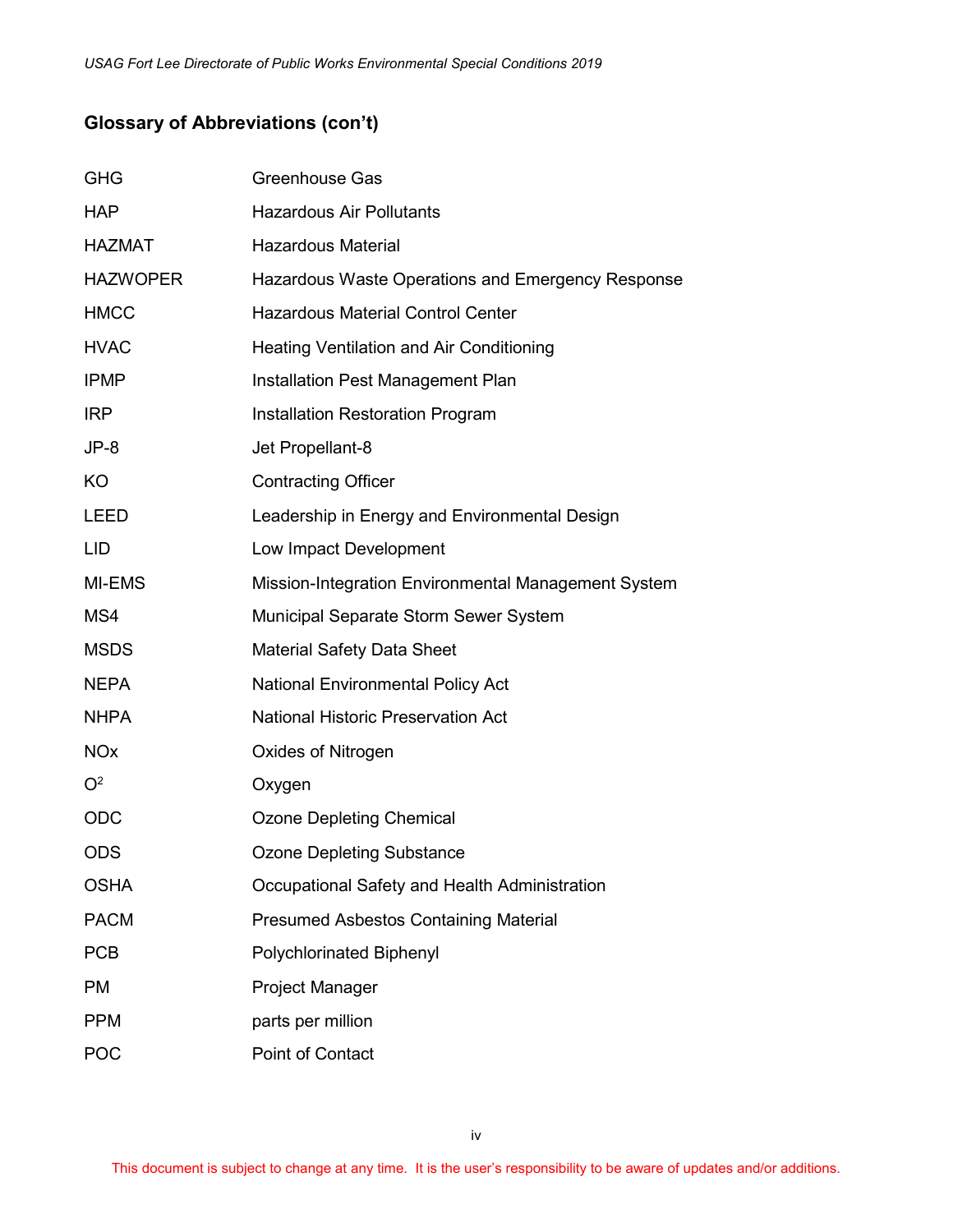# **Glossary of Abbreviations (con't)**

| <b>RCRA</b>  | <b>Resource Conservation and Recovery Act</b>   |
|--------------|-------------------------------------------------|
| <b>REC</b>   | <b>Record of Environmental Consideration</b>    |
| <b>RMP</b>   | Refrigerant Management Plan                     |
| <b>RPA</b>   | <b>Resource Protection Area</b>                 |
| <b>SAS</b>   | Satellite Area Site                             |
| <b>SDS</b>   | <b>Safety Data Sheet</b>                        |
| <b>SHPO</b>  | <b>State Historic Preservation Officer</b>      |
| <b>SOP</b>   | <b>Standard Operating Procedures</b>            |
| <b>SMP</b>   | Stormwater Management Plan                      |
| <b>SWPPP</b> | Integrated Stormwater Pollution Prevention Plan |
| <b>TCLP</b>  | <b>Toxic Characteristic Leaching Procedure</b>  |
| <b>TSS</b>   | <b>Temporary Storage Site</b>                   |
| <b>UFC</b>   | <b>Unified Facilities Criteria</b>              |
| <b>USACE</b> | US Army Corps of Engineers                      |
| <b>USAG</b>  | <b>US Army Garrison</b>                         |
| <b>USGBC</b> | <b>US Green Building Council</b>                |
| <b>USTs</b>  | <b>Underground Storage Tanks</b>                |
| <b>UXO</b>   | <b>Unexploded Ordnance</b>                      |
| <b>VAC</b>   | Virginia Administrative Code                    |
| <b>VDOT</b>  | Virginia Department of Transportation           |
| <b>VOC</b>   | Volatile Organic Compound(s)                    |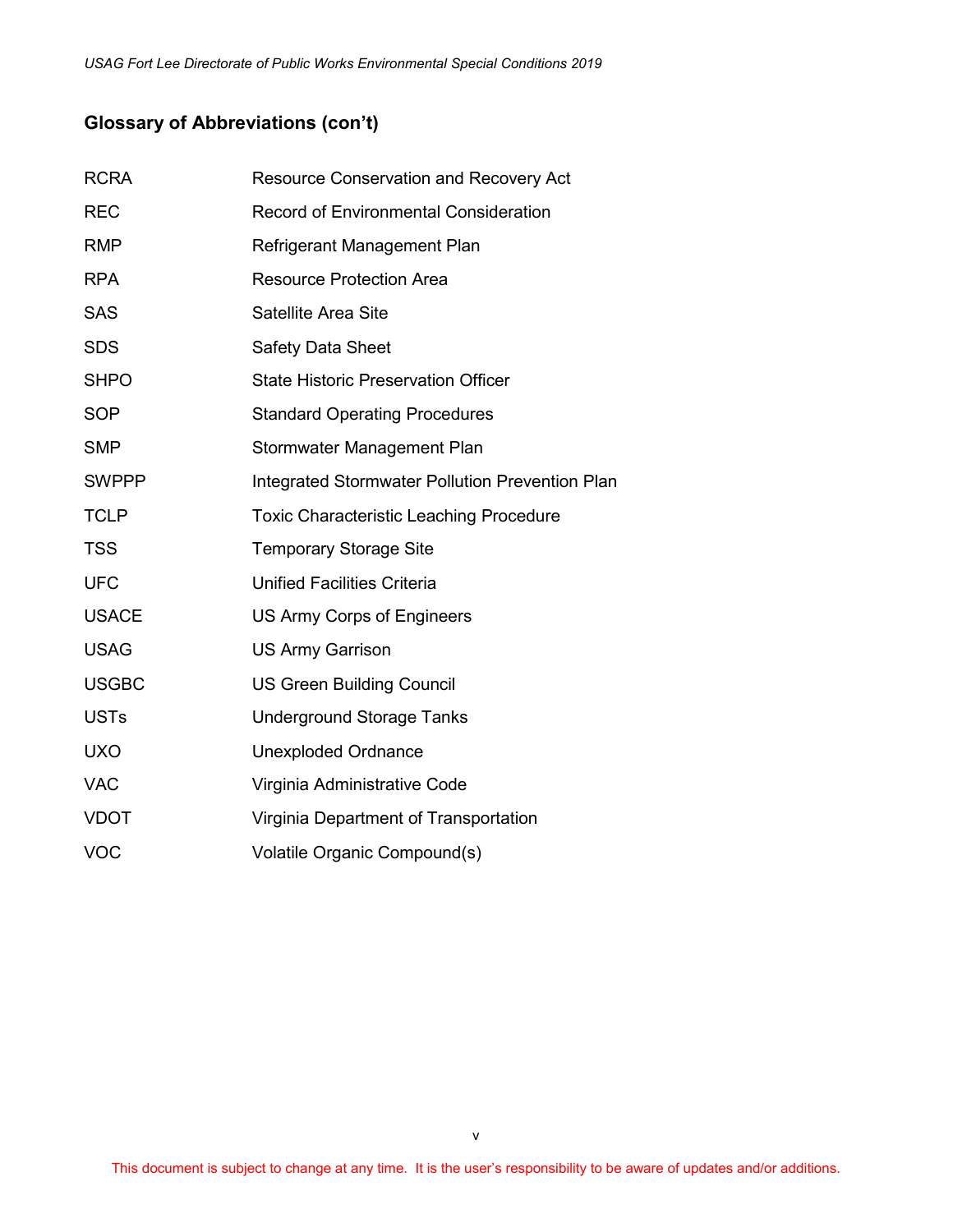# <span id="page-6-0"></span>**Foreword**

As stated in all United States Army Garrison (USAG) Fort Lee scopes of work/performance work statements and contracts, Contractors shall comply with the most current version of this Environmental Special Conditions Package (hereinafter ESC) in the bidding and execution of contracts for work at USAG Fort Lee. This document was established by USAG Fort Lee's [Directorate of Public Works Environmental Management Division \(DPW-EMD\)](https://home.army.mil/lee/index.php/about/Garrison/directorate-public-works/environmental-management) to guide those engaging in construction projects and maintenance work within the boundaries of the installation. Federal lands are protected by many statutes, some of which are more restrictive and have protection requirements above and beyond those of the Commonwealth of Virginia or Prince George County. The [ESC](https://home.army.mil/lee/application/files/7915/3546/0377/Environmental_Special_Conditions.pdf) is also available online <https://home.army.mil/lee/index.php/about/Garrison/directorate-public-works/environmental-management>

The ESC is meant to identify requirements, in some cases which are unique to USAG Fort Lee, to be met in the performance of work and ensure full compliance with pertinent provisions of Federal, State (Virginia), and local regulations and procedures. The ESC is not intended to be fully inclusive of all regulations. It is the Contractor's responsibility to comply with all Federal, State, and local laws, regulations, or guidance. The Contractor shall also execute Environmental Best Management Practices (BMPs) where applicable. Any fines and penalties that result from actions by the Contractor, its subcontractors, employees, other representatives or agents of the Contractor are the responsibility of the Contractor to pay. These fines/penalties will not be passed on to USAG Fort Lee.

Additionally, the Contractor, or its designated representative, shall act as an Environmental Officer on all work performed under an awarded contract. The Government's Contracting Officer (KO), or designated representative, shall notify the contractor of any non-compliance with environmental requirements and any corrective action to be taken. Such notice, when delivered to the Contractor, or its representative on the work site or place of performance, shall be deemed sufficient for this purpose.

Anyone performing work at USAG Fort Lee is required to coordinate with the Government's point of contact (POC) for a given project, usually the Project Manager (PM) or Contracting Officer's Representative (COR), to ensure timely submittal of a complete and accurate Department of the Army (DA) [Form 4283](http://www.apd.army.mil/pub/eforms/pdf/A4283.pdf) (Facilities Engineering Work Request) or other project documentation to the *DPW Business Operations and Integration Division (BOID)* so that it may be properly tracked and routed through DPW's project review management system.

Refer to the section on Environmental Document Submittal Procedures for more information.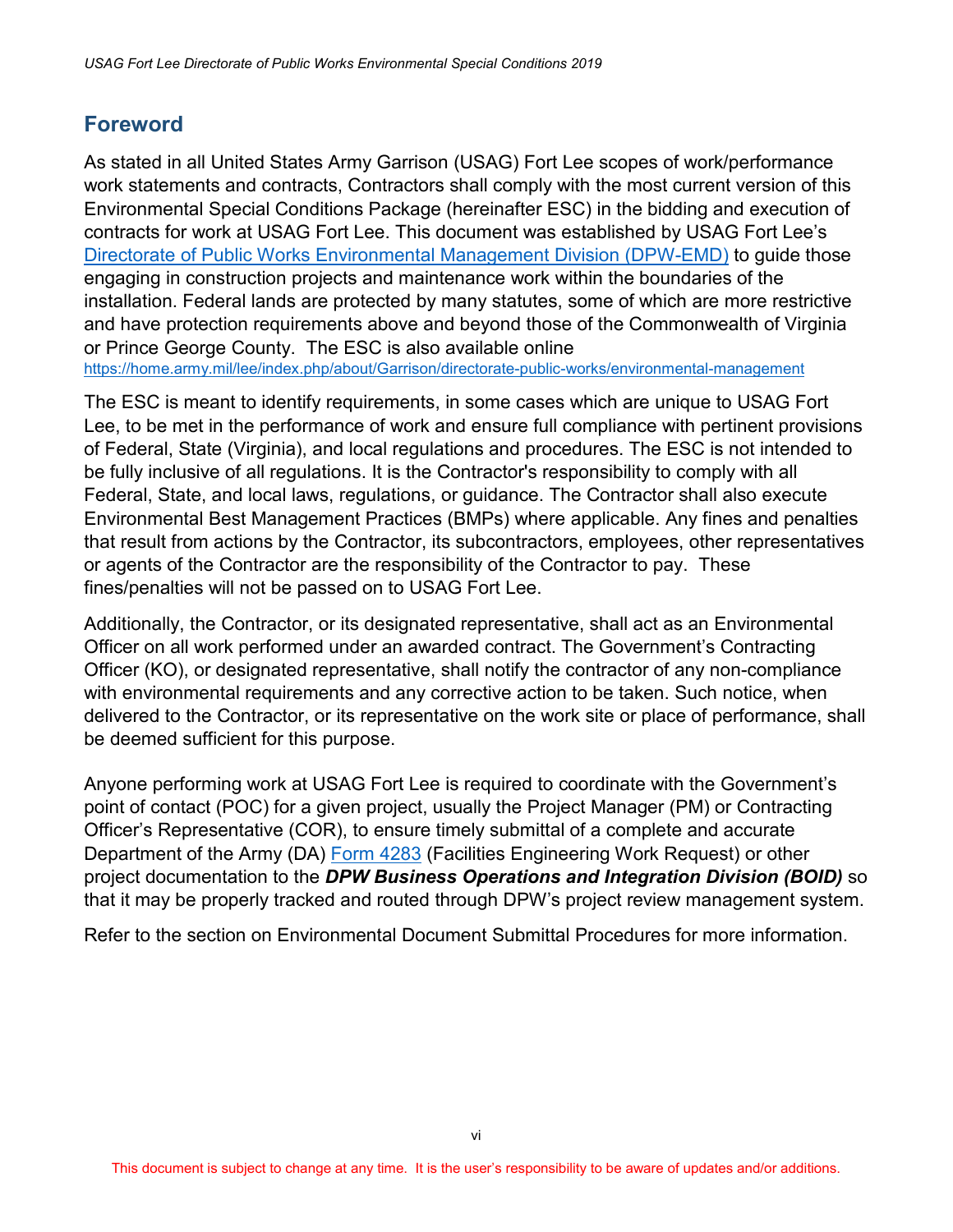# <span id="page-7-0"></span>**Objective**

It is the duty of USAG Fort Lee's environmental specialists to ensure that all projects that take place on USAG Fort Lee property meet Federal, State, Local and Army requirements. This document contains fundamental provisions that pertain to common construction, renovation, repair and demolition activity which regularly occurs at USAG Fort Lee. Special projects may have additional requirements not mentioned in this SOP and as such, will require a more detailed review by environmental staff in order to ensure that all aspects of the environment are protected.



It is the Contractor's responsibility to ensure that all of the requirements within this SOP are adequately addressed and that all requested submittals are received and approved by the DPW-EMD. There are a number of submittals noted within this document that are required to be delivered to DPW-EMD. Failure to adhere to these requirements will delay final payment to the Contractor, and possibly require the contractor to uninstall out of spec equipment or redesign and correct any components of the project that do not pass final inspections.

A reference to this SOP must be included in all Performance Work Statements, Scope of Works, and Contract Proposals for work at USAG Fort Lee. A project submittal will not be approved by the DPW-EMD without including such reference.

This document is reviewed and updated annually to reflect changes in regulations and policies. Achieving compliance with laws and regulations is a team effort at USAG Fort Lee and close integrated collaboration between Contractors and environmental staff is key to protecting the environment in which our families work, live and play. In accordance with the [National](https://home.army.mil/lee/index.php?cID=480)  [Environmental Policy Act](https://home.army.mil/lee/index.php?cID=480) (NEPA), this program area is imperative to "encourage productive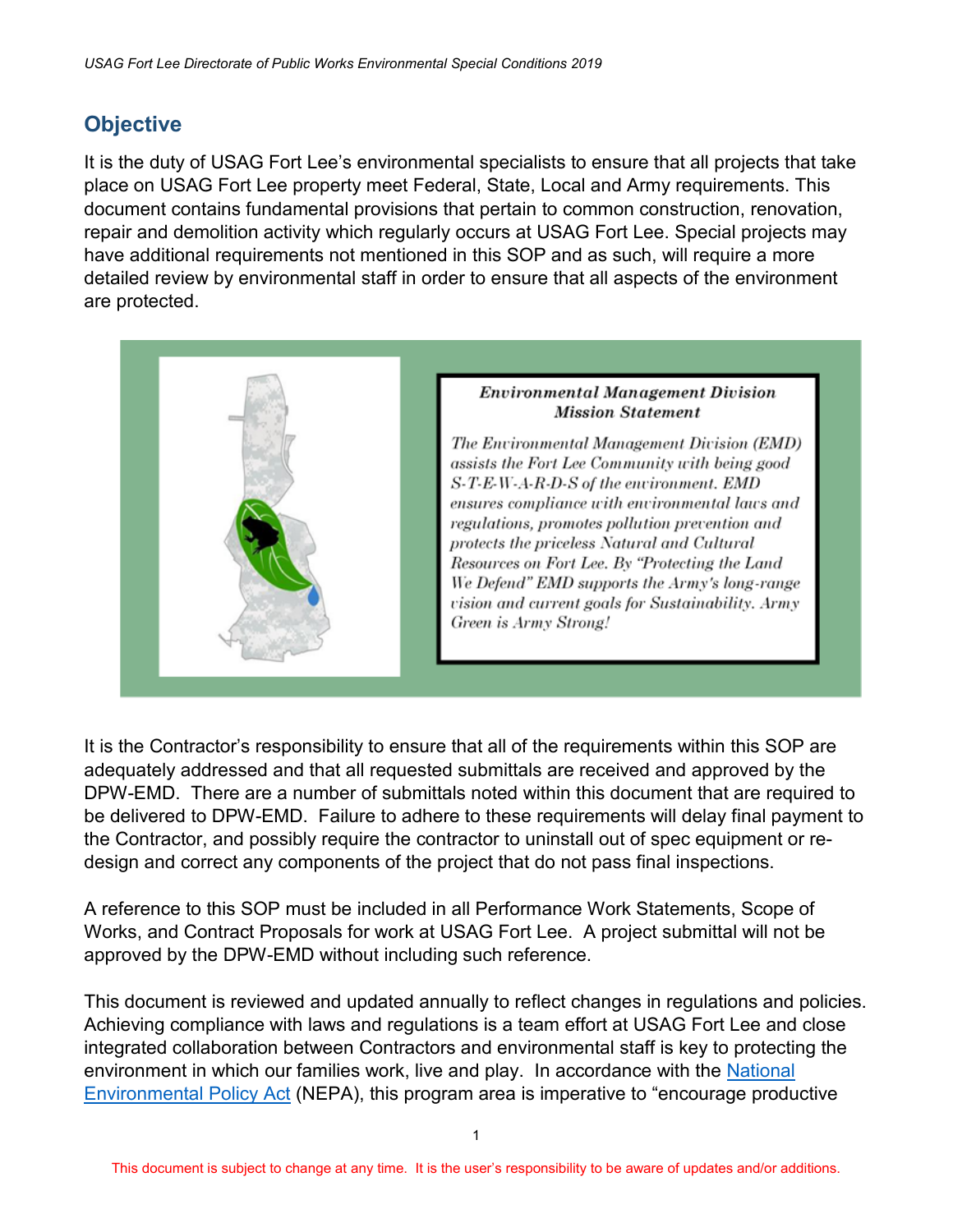and enjoyable harmony between man and his environment; to promote efforts which will prevent or eliminate damage to the environment and biosphere, and stimulate the health and welfare of man; to enrich the understanding of the ecological systems and natural resources important to the Nation."

NEPA is the underlying national charter for protecting the environment. It was enacted on January 1, 1970 and is referred to as the "Environmental Magna Carta." Each Federal agency has its own implementing procedures which adapt the regulations to address agency specific missions and decision-making authority. The NEPA process begins when an agency proposes to take an action (this can include proposals to adopt rules and regulations, formal plans that direct future actions, programs and specific projects). Once a proposal is conceptualized and any reasonable alternatives have been developed, the agency must determine if the action has the potential to affect the quality of the human environment. This process results in one of three levels of NEPA analysis. Agencies may:

- $\triangleright$  Record of Environmental Consideration (REC) = application of a Categorical Exclusion (CX);
- $\triangleright$  FONSI = preparation of an Environmental Assessment (EA); or
- $\triangleright$  Record of Decision (ROD) = preparation of an Environmental Impact Statement (EIS).

The majority of USAG Fort Lee actions do not require an EA or EIS and can be documented with a Record of Environmental Consideration (REC) using a CX, which are listed in 32 Code of Federal Regulations (CFR) [Part 651 Appendix B.](https://www.gpo.gov/fdsys/pkg/CFR-2012-title32-vol4/pdf/CFR-2012-title32-vol4-part651-appB.pdf) However, it is important to note that CX's are sometimes not applicable because NEPA does not replace or supersede the requirements of certain other laws or regulations, such as the National Historic Preservation Act.

Ultimately, the level of NEPA analysis and documentation for each project is determined by the Chief of the DPW-EMD or designated representative, who utilizes processes outlined in NEPA to ensure that all requirements are being addressed. Part of this process includes using information from subject matter experts to determine the environmental effects of every project proposed to occur on USAG Fort Lee property.

Any modifications to USAG Fort Lee property or its environment must be executed in a manner that prevents pollution, protects the environment, conserves natural resources and avoids historic properties. All procedures must follow the requirements specified in this this SOP and be in joint effort with the DPW.

## <span id="page-8-0"></span>**Policies**

Organizations, tenants, and military units shall review their policies, procedures, and regulations accordingly and revise them as necessary to ensure full compliance with the purposes and provisions of this SOP for actions requiring either federal dollars or federal property.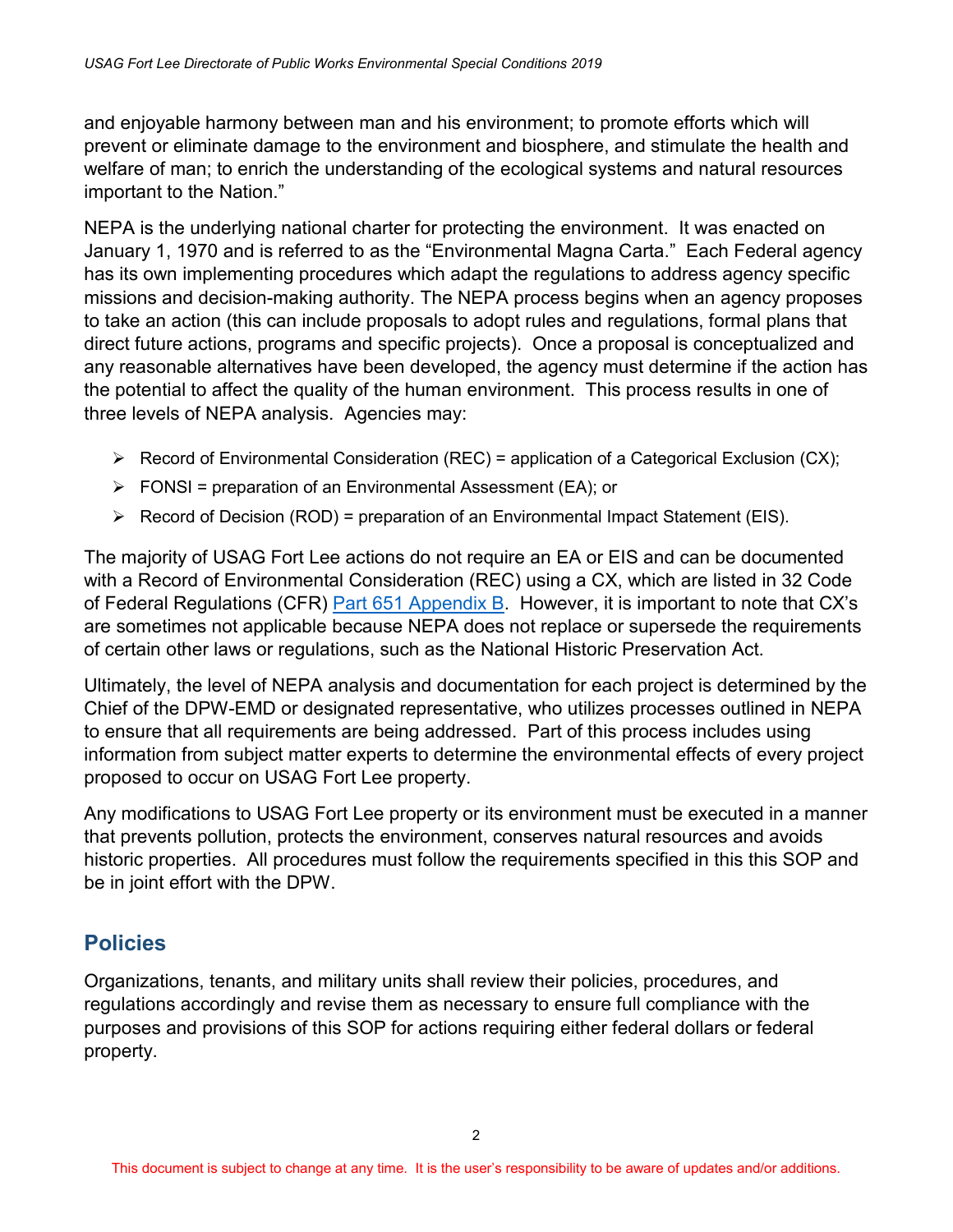Where contractor activities on federal property affect an agency's environmental management aspects, USAG Fort Lee's [Mission-Integration Environmental Management System](https://home.army.mil/lee/index.php?cID=479) (MI-EMS) requirements shall be included in contracts to ensure proper implementation and execution of Environmental Management System (EMS) roles and responsibilities. Applicable policies and regulations are noted throughout, but not limited to those referenced in this document.

Approved language for all contracts executed for work performed at USAG Fort Lee is presented in Appendix A. All new and revised contracts are to be thoroughly reviewed by DPW-EMD specialists to ensure full compliance with environmental laws, regulations, policies, and mandates. This language is subject to change based on the various local, state, and federal laws.

# <span id="page-9-0"></span>**Implementation**

All work performed within USAG Fort Lee boundaries shall be carried out in accordance with all applicable federal, state, and local laws, ordinances, regulations, Executive Orders, court orders, and other types of rules or rulings including USAG Fort Lee policies.

The following shall be submitted as guidance, not all inclusive, in accordance with USAG Fort Lee submittal procedures:

- $\triangleright$  Copies & signatures of all licenses and permits (i.e. signed VDEQ permit authorization)
- $\triangleright$  Permit fees; copy of checks
- $\triangleright$  Calculations and methods identified
- $\triangleright$  Certified reviewed plans and P.E. stamp
- > The Plan Reviewer's Certification
- $\triangleright$  Map with verified constraint boundaries adjacent to or within the project limits
- $\triangleright$  Map with verified wetlands and the 100 Resource Protection Area (RPA) Buffer that exists adjacent to or within the project limits

# <span id="page-9-1"></span>**Training**

USAG Fort Lee's MI-EMS requires [Environmental General Awareness Training](https://www.milsuite.mil/university/ems-training/) (EGAT) fence line-to-fence line and implementation at all appropriate levels. Federal Policy mandates that Project Managers, Prime Contractor Points-of-Contact, and the on-site Project Superintendent shall ensure all workers on USAG Fort Lee meet this requirement. The EGAT will be completed within 30 calendar days and the results reported to EMD by email [\(usarmy.lee.imcom.mbx.leee-dpw-environment-management@mail.mil\)](mailto:usarmy.lee.imcom.mbx.leee-dpw-environment-management@mail.mil) NLT 45 calendar days of new employees commencing performance. These emails shall be submitted to the [EMS](mailto:usarmy.lee.imcom.mbx.leee-dpw-environment-management@mail.mil?subject=EGAT%20Training)  [Coordinator](mailto:usarmy.lee.imcom.mbx.leee-dpw-environment-management@mail.mil?subject=EGAT%20Training) for inclusion in the annual Environmental Management Review meeting. Having a copy of the quick reference [handout](https://www.milsuite.mil/university/ems-training/) on your desk/desktop (from EGAT) is also recommended.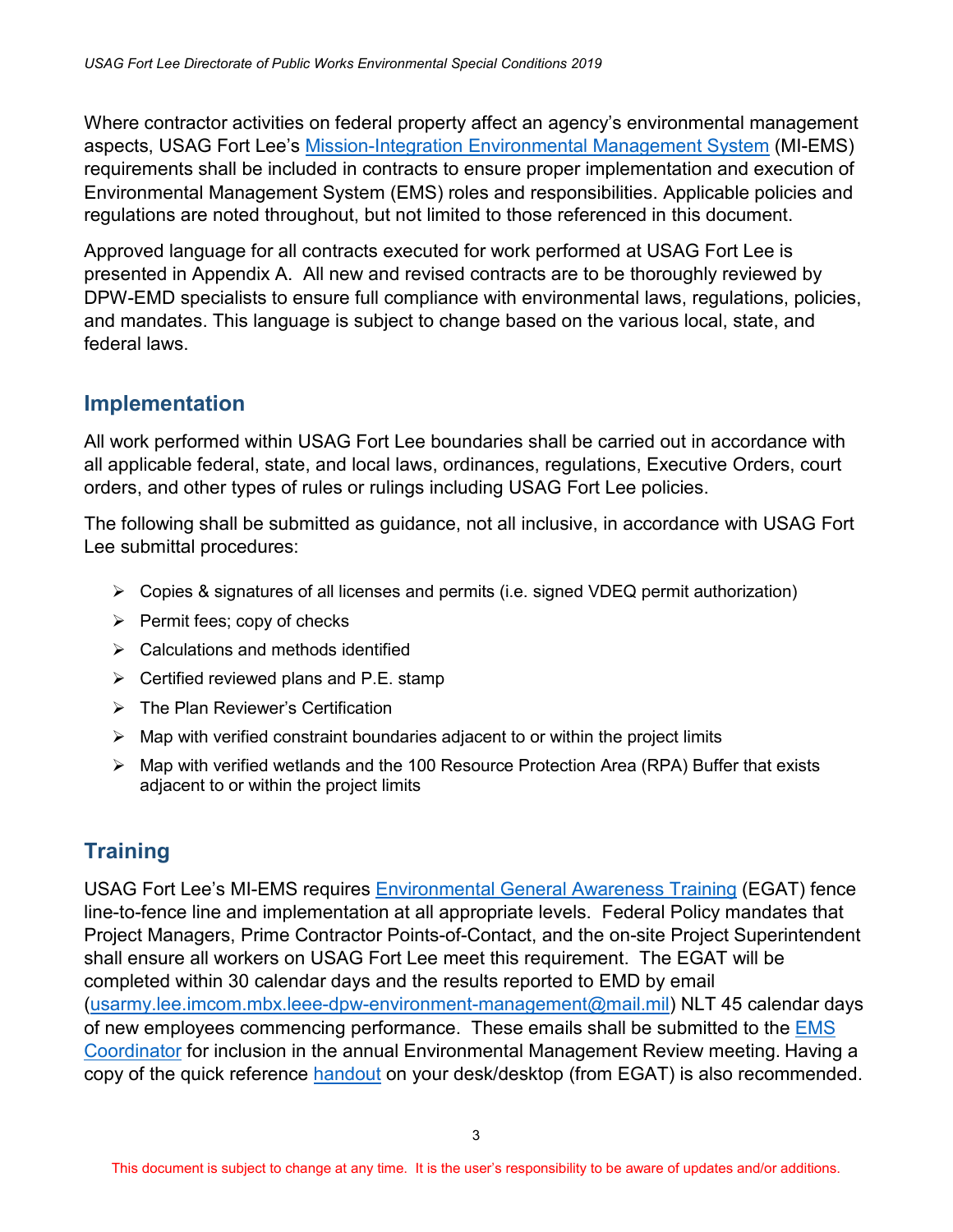Additionally, the International Organization for Standardization developed the [ISO 14001](http://www.iso.org/iso/iso14000) standard to provide a set of internationally recognized criteria for Environmental Management Systems. The Army adopted the ISO 14001 standard because it provides a proven, systematic approach to managing the environmental risks associated with an organization's activities, products, training and services. ISO 14001 offers some flexibility, allowing an organization to pursue its own performance goals as long as they are consistent with environmental policy. Under this standard, organizations commit to continuous improvement, prevention of pollution and compliance with legal requirements.

# <span id="page-10-0"></span>**Environmental Document Submittal Procedures**

For environmental issues, the DPW-EMD serves as USAG Fort Lee's repository for copies of permits obtained by contractors as required by environmental regulatory agencies such as the [United States Environmental Protection Agency](https://www3.epa.gov/) (EPA) and the [Virginia Department of](http://deq.state.va.us/)  [Environmental Quality](http://deq.state.va.us/) (VDEQ). Upon request, copies of permit applications, mandatory notification requirements (to include spills and releases), mandatory reports, and proof of compliance actions (including records, checklists, logs, etc.) are required to be submitted to the DPW-EMD. Unless otherwise noted, submittals shall be provided to the DPW-EMD Administrative Assistant, Building 6005 Room 110, 804-734-5014.

# <span id="page-10-1"></span>**Environmental Protection Plans**

The Contractor will establish and implement an Environmental Protection Plan (EPP), which is a single document comprised of several smaller documents addressing the topics of air pollution, asbestos/lead abatement, erosion and sediment control, pest management, spill control, stormwater pollution prevention, unexploded ordnance/munitions, explosive of concern, hazardous materials management, waste management and cultural and natural resources. Within 30 calendar days from contract award, the Contractor shall submit to the KO or designated Government representative, a comprehensive EPP which describes the policies and procedures being implemented to ensure compliance in each of the above areas. All matters in reference to environmental protection shall be coordinated with the KO (or designated Government representative) and the DPW-EMD. No site work may be performed prior to DPW-EMD receipt and approval of the EPP.

The Contractor shall also comply with [AR 200-1,](http://armypubs.army.mil/Search/ePubsSearch/ePubsSearchForm.aspx?x=AR) and all regulating entities regarding pollution control, clean air, clean water, toxic substance control, resource conservation and recovery, natural resources, cultural resources, the Installation Spill Contingency Plan, the Installation Hazardous Waste Management Plan, SWPPP, Qualified Recycling Program, Installation Pest Management Plan (IPMP), Refrigerant Management Plan (RMP), Green Procurement Plan, as well as any other Federal, State, and local programs and policies and construction standards.

Project plans shall include pollution prevention provisions such as the elimination and minimization of oil and pollutant releases, address solid waste management (including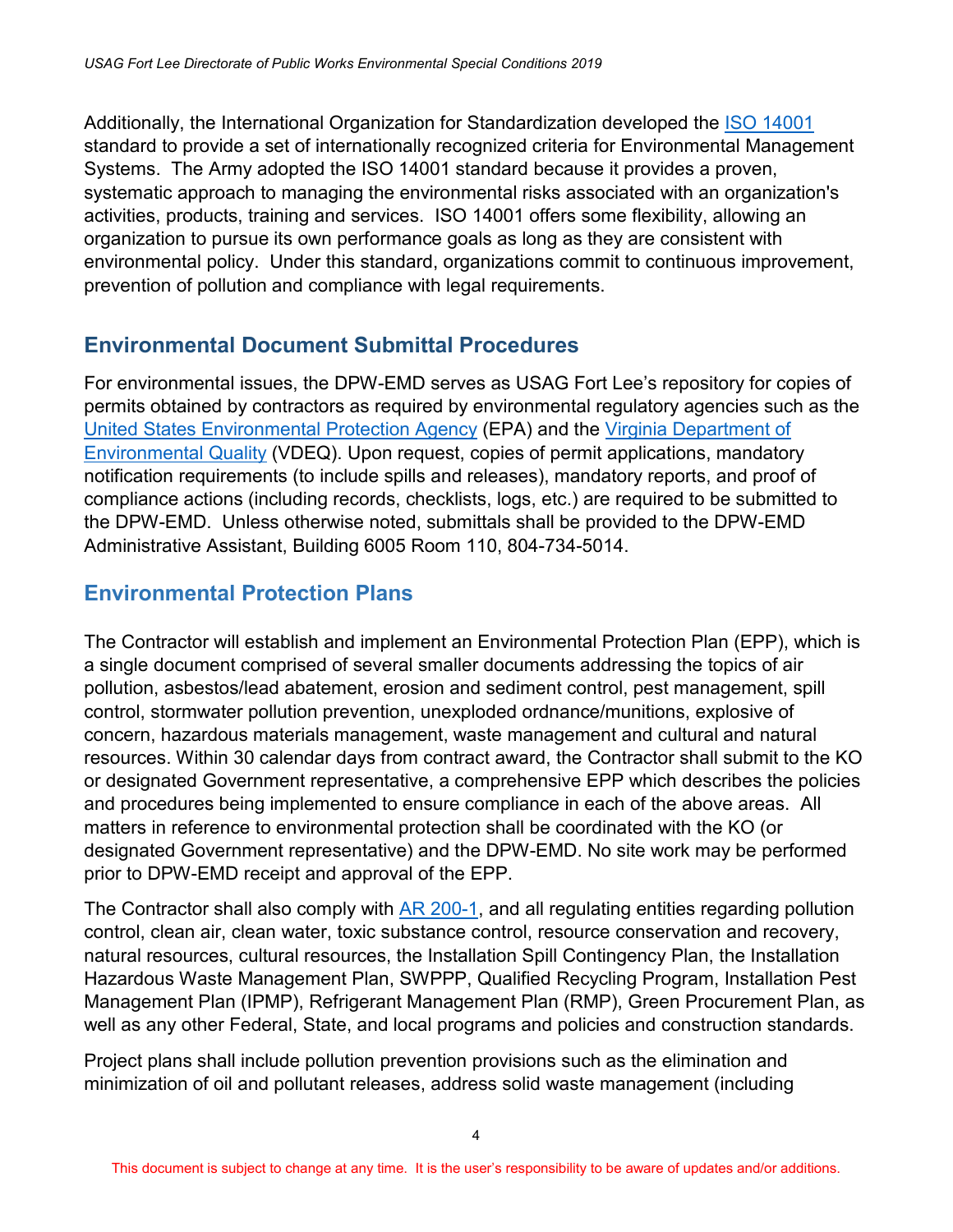hazardous waste, C&D debris) and all other potential impacts that Contractor activities may have on environmental quality. Environmental constraint maps are available by request from the DPW-EMD, Building 6005, Room 110.

PMs can reduce delay to projects by:

- $\triangleright$  Emphasizing interagency cooperation prior to the preparation of environmental reports rather than submission of inadequate information resulting in the return of documents requiring amendments.
- $\triangleright$  Using the scoping process for an early identification of project-specific issues.
- $\triangleright$  Noting that USAG Fort Lee must follow Federal, Department of the Army, State, Local and USAG Fort Lee policies and regulations. When more than one agency has jurisdiction, the most stringent regulation or policy applies.
- $\triangleright$  Combining environmental documents with supporting documents such as maps, drawings, specifications, and written statements.

#### <span id="page-11-0"></span>**Non-Compliance, Fines and Inspections**

Informal and formal enforcement actions (e.g. citations and notices of violation) issued by regulatory authorities against the Contractor and/or Government-owned Contractor Operated facilities found to be in noncompliance with environmental requirements will be resolved by the Contractor through coordination with the KO (or designated Government representative), the DPW-EMD and issuing office of the affected Federal, State, or local environmental agency.

In accordance with Federal Acquisition Regulation (FAR) [31.205-15](https://www.acquisition.gov/?q=/browse/far/31) (fines, penalties and mischarging costs), the Contractor will be solely responsible for paying any penalties levied for noncompliance resulting from the action or inaction of the Contractor or the contractor's employees. The Contractor shall also be solely responsible for non-compliance resulting from the action or inaction of the owner(s) or employee(s) of firms with whom the Contractor has sub-contracts or agreements, in order to fulfill requirements of or related to their contract with or for work at USAG Fort Lee.

# <span id="page-11-1"></span>**Environmental Program Areas**

The Directorate of Public Works-Environmental Management Division (DPW-EMD) focuses on four major areas: [Compliance,](https://home.army.mil/lee/index.php?cID=488) [Conservation,](https://home.army.mil/lee/index.php?cID=483) [Pollution Prevention](https://home.army.mil/lee/index.php?cID=480) and [Restoration.](https://home.army.mil/lee/index.php?cID=488) The DPW-EMD provides the means necessary to meet the Army's mission of protecting the environment by utilizing an integrated environmental and training platform. Protection and preservation of the environment ensures that USAG Fort Lee will remain a major Army asset with the flexibility to meet future mission needs. Nearly all actions have environmental impacts and it is the DPW-EMD's mission to supply the best advice and guidance to Army decision makers. Additional duties include creating sustainable programs and operations and offer solutions which minimize impacts of training and mission success.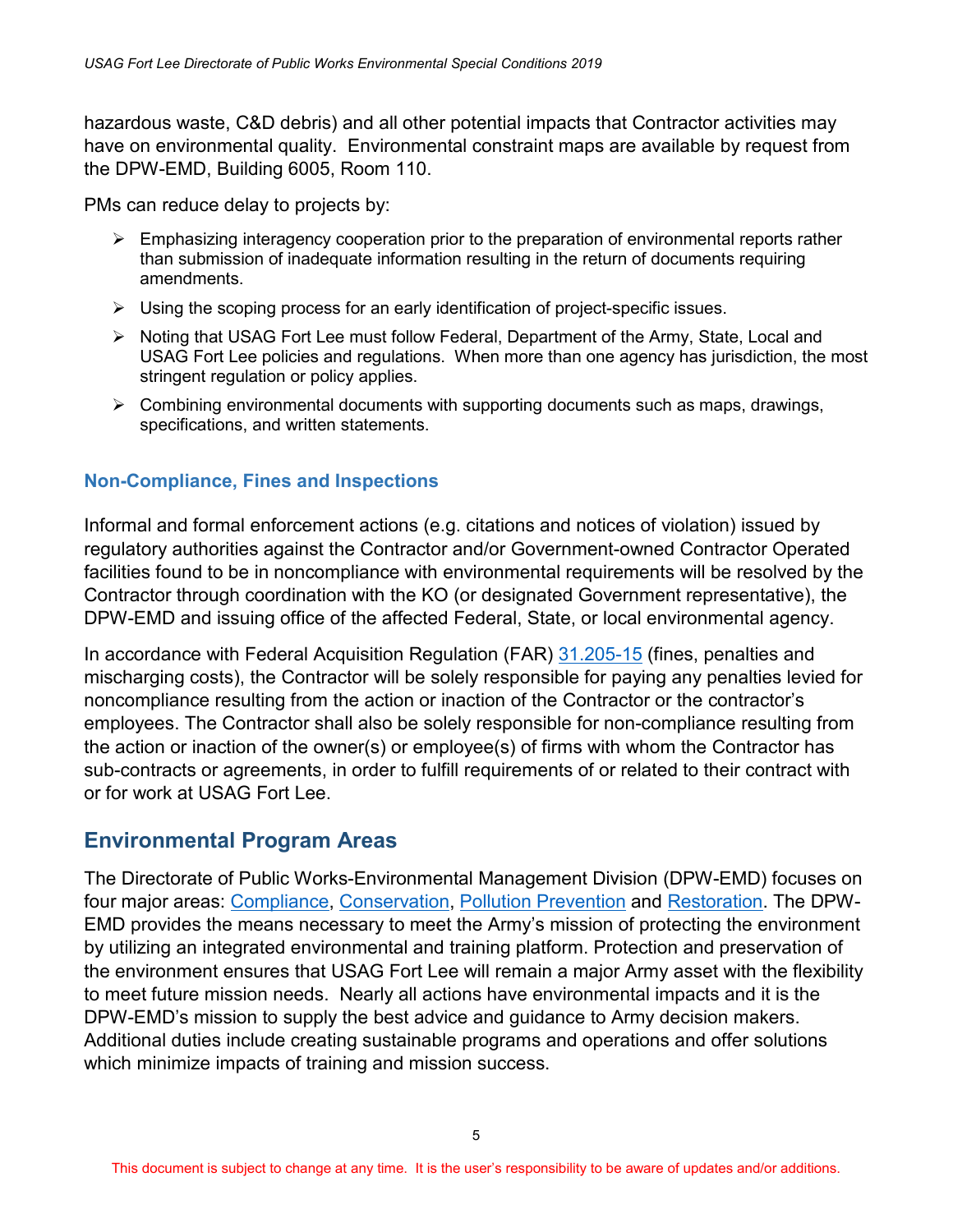#### <span id="page-12-0"></span>**COMPLIANCE**

This program area encompasses Air Quality, Asbestos, Lead, Refrigerants, Hazardous Materials, Hazardous Waste, Solid Waste and Stormwater. The requirements for each are discussed below.

#### <span id="page-12-1"></span>**Air Quality**

Fixed, installed real property that produces or has the potential to produce any of the six criteria pollutants, hazardous air pollutants (HAPs), greenhouse gases (GHG), or fugitive ozone depleting chemical (ODC) emissions into the atmosphere constitutes an emissions unit at USAG Fort Lee, and is subject to regulations set forth under the [Clean Air Act.](https://www.epa.gov/clean-air-act-overview/clean-air-act-text) All emissions units on Department of the Army property, USAG Fort Lee, must meet all applicable requirements and performance standards, as specified by USAG Fort Lee's Garrison Commander, through USAG Fort Lee's DPW-EMD. DPW-EMD will make final recommendations on whether environmental regulatory, stewardship, sustainable and technical aspects of current and future operations are sufficient to meet the intent of the Clean Air Act and USAG Fort Lee's specific sustainability goals and strategies. Only projects found by the DPW-EMD Air Quality Program to demonstrate compatibility with the aforesaid aspects are eligible for approval and may proceed through procurement and construction.

Regulatory requirements pertaining to non-stationary mobile sources are also enforced by the Environmental Special Conditions requirements below. Any owner/operator of a stationary or mobile source on USAG Fort Lee property has a duty to understand and adhere to the applicable legal requirements to protect human health and the environment. The following requirements do not set forth all existing stationary and/or mobile source Clean Air Act regulatory requirements for which the owner/operator may be subject. Adherence to these Environmental Special Conditions requirements does not imply adherence to all applicable requirements set forth under the Clean Air Act to which the entity may be subject.

#### **Air Emission Producing Units**

Stationary sources of air pollutants are required to be permitted, and their use and throughputs tracked in accordance with Fort Lee's Air Permit to ensure that USAG Fort Lee remains in compliance with all Federal, State, local and Army regulations. The installation is quantitatively limited by the amount of pollutants emitted from its sources.

The following equipment list contains examples of common stationary sources which emit regulated criteria pollutants and GHGs, and as such, requires written approval from DPW-EMD PRIOR to procurement:

 $\triangleright$  Natural Gas-Fired Heating Equipment (including but not limited to boilers, water heaters, furnaces, unit heaters, space heaters)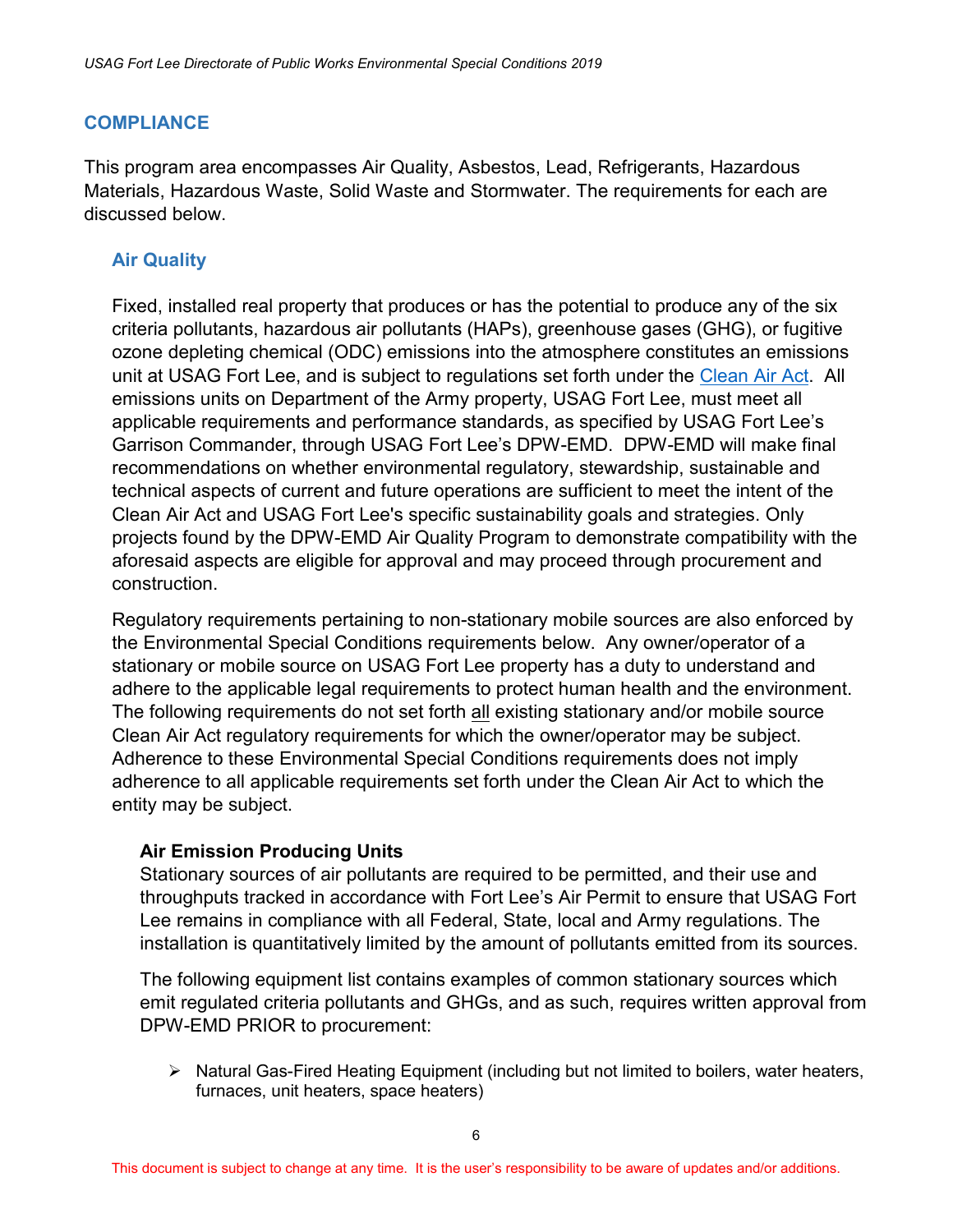- $\triangleright$  Compression / Spark Ignition Reciprocating Internal Combustion Engines (including but not limited to non-emergency / emergency generators, fire pumps, light sets, popper / deformer generators)
- $\triangleright$  Paint Booth Equipment / Blasting Equipment
- $\triangleright$  Fire Fighting Training Equipment
- $\triangleright$  Welding Equipment
- $\triangleright$  Solvent Cleaners (including but not limited to parts washers and weapons cleaners)
- Underground Storage Tanks (USTs) (including but not limited to those storing gasoline, MOGAS, E-85, JP-8, No. 2 distillate oil, diesel fuel, or biodiesel)
- $\triangleright$  Aboveground Storage Tanks (ASTs) (including but not limited to those storing all of the above fuel types)
- $\triangleright$  Woodworking Equipment
- $\triangleright$  Pumps
- $\triangleright$  Engine Testing / Heating Equipment (not including kitchen, dining facility, laundry equipment) or portable heaters, unless said portable heater will remain in operating mode in one location for 12 months or more.
- $\triangleright$  X-Ray Operations
- $\triangleright$  Landfills
- > Make-Up Air Unit
- ▶ Roof-Top Units
- $\triangleright$  Any other equipment that emits pollutants regulated under the Clean Air Act

#### **Air Emission Producing Unit Procurement and/or Installation Process**

Prior to procurement and/or installation, all proposed emissions units operated by USAG Fort Lee, a tenant organization, or other duly assigned non-USAG Fort Lee operational entity must be reviewed and approved by the DPW-EMD Air Quality Manager. Approval is acquired through the submission of a formal request to DPW-EMD with the project details, and the proposed product specification sheet. Failure to obtain said pre-procurement formal approval from DPW-EMD may result in equipment retrofit, uninstall or removal from USAG Fort Lee property at the cost of the contractor. To ensure the emissions unit meets USAG Fort Lee's air quality regulatory requirements, the applicable point of contact (Government PM, Tenant Organization POC, or Contractor) will submit the product specifications via [email](mailto:usarmy.lee.imcom.mbx.leee-dpw-environmental-management@mail.mil) or hand deliver to DPW-EMD.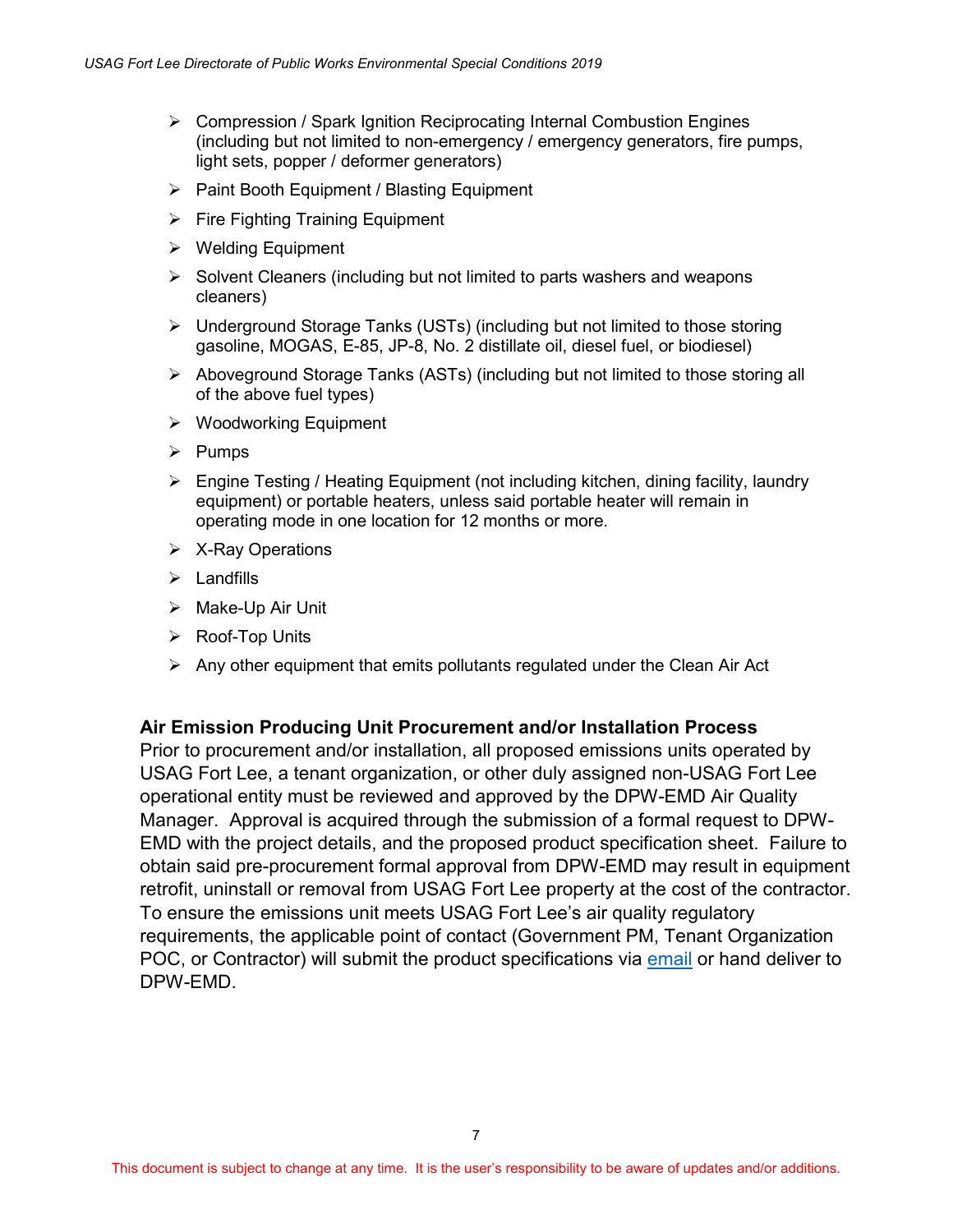#### **Air Emission Producing Units Owned by USAG Fort Lee**

Emissions units for which USAG Fort Lee assumes full ownership with complete guidance, management, and operational control are required to be included in USAG Fort Lee Air Permit. Prior to procurement, each proposed emissions unit to be operated at USAG Fort Lee, by the Garrison or by a Contractor, must have an official request submitted for review and receive written approval from the DPW-EMD Air Quality Program.

#### **Air Emission Producing Units Owned by Tenants/Other Organizations**

 Only emissions units for which USAG Fort Lee assumes full ownership and complete guidance, management, and operational control are authorized to be included in USAG Fort Lee Air Permit. Emissions units associated with the following tenant organizations are NOT included on USAG Fort Lee Air Permit:

- $\triangleright$  U.S. Air Force/Navy
- U.S. Marine Corps
- > Army Air Force & Exchange Service
- Defense Contract Management Agency
- $\triangleright$  Defense Commissary Agency
- **▶ Old Dominion Utility Service**
- Virginia American Water Company
- > AT&T New Cingular Wireless
- ▶ Petersburg Cellular Partnership / Verizon Wireless
- $\triangleright$  Power Secure
- USAG Fort Lee Commonwealth Communities (Pinnacle Properties LLC)
- $\triangleright$  T-Mobile Wireless

Since the above entities constitute public/private organizations separate and distinct from the USAG Fort Lee, USAG Fort Lee assumes no legal responsibility for the emissions units operated by or on behalf of the aforementioned organizations, or any future organization that proposes the installation of an emissions unit at USAG Fort Lee. Although legal title to the property on which USAG Fort Lee tenant organizations' facilities are located is held by the United States Government and carried on USAG Fort Lee's property book, operational control of the individual units are held by that tenant organization regardless of installed equipment, property book, ownership considerations, assignment, or other circumstances. All units installed by tenant organizations must still adhere to all federal, state, and local laws, as well as Fort Lee's ESC. Failure to submit technical data regarding emissions of proposed units, and receiving approval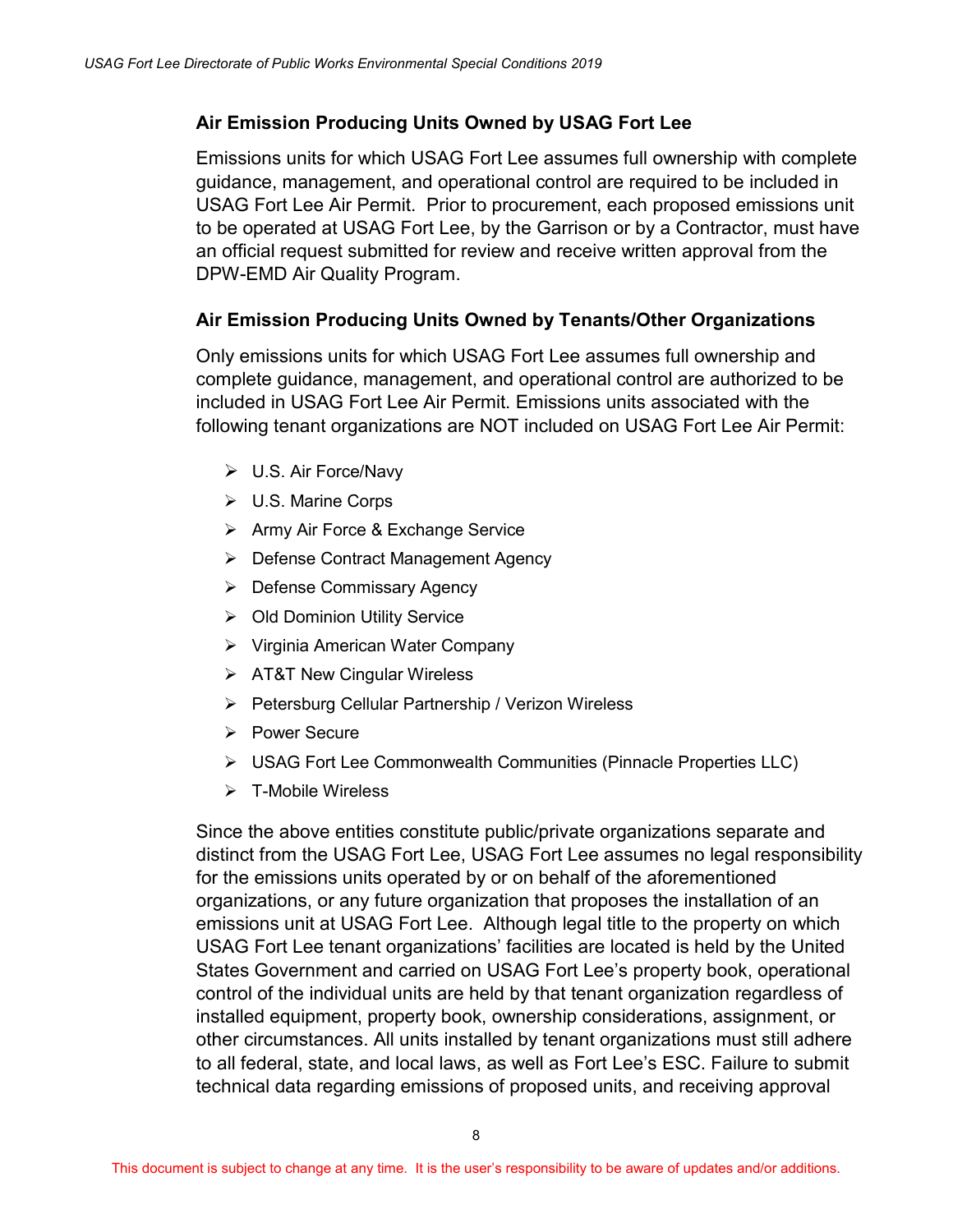from DPW-EMD-AQ to proceed with procurement and install could result in unit retrofit at the cost of the contractor, or complete removal from Fort Lee property.

#### **Low Nitrogen Oxides (NOx): Furnace/Boilers/Unit Heaters/Make-up Air Units/Other External Combustion Units**

The emissions units covered in this section must be high-efficiency units and fired with only natural gas. Under no circumstance will these emissions units be equipped with the capability of burning No. 2 distillate fuel oil or any other distillate, residual fuel oil type. They shall be equipped with a low nitrogen oxide (NOx) burner system for guaranteed NOx performance when using natural gas at no greater than 30 parts per million (ppm), dry volume basis and corrected to  $3\%$  excess oxygen (O<sub>2</sub>).

Prior to equipment purchase, low NOx certification must be obtained and sent to the DPW-EMD [Air Quality Program](mailto:usarmy.lee.imcom.mbx.leee-dpw-environment-management@mail.mil?subject=For:%20%20Air%20Quality%20Program%20Manager) Manager or by calling 804-734-5061 to arrange hand delivery. Reference that the equipment is on a South Coast Air Quality Management District (SCAQMD) low-NOx list or that it is in compliance with Rule 1146.2 is not adequate to demonstrate compliance with this performance standard. The SCAQMD standard states that any unit that is in compliance under Rule 1146.2 is required to possess stack testing data for each unit. A sticker indicating NOx emissions performance is also not adequate to demonstrate compliance with this performance standard.

If quantitative low-NOx documentation that is technically-sufficient to meet the DPW-EMD's requirements is not obtainable from the manufacturer after equipment installation is completed, the Contractor must provide the services, at its cost, of a field representative for stack testing. The Contractor shall provide the DPW-EMD Air Quality Program with a copy of these stack testing results adequate to demonstrate compliance with the 30 ppm NOx guarantee within five (5) business days after commissioning the unit.

#### **Volatile Organic Compounds (VOC)**

All coatings and solvents used in the performance of this contract shall meet required performance specifications and not exceed the volatile organic compound (VOC) limits of the Air Pollution Control Districts where they are used.

#### **VOC Work Practice Standards**

 Solvent products which contain VOCs shall not be intentionally spilled, discarded in sewers, stored in open containers, or handled in any other manner that would result in evaporation beyond that consistent with air pollution practices for minimizing emissions.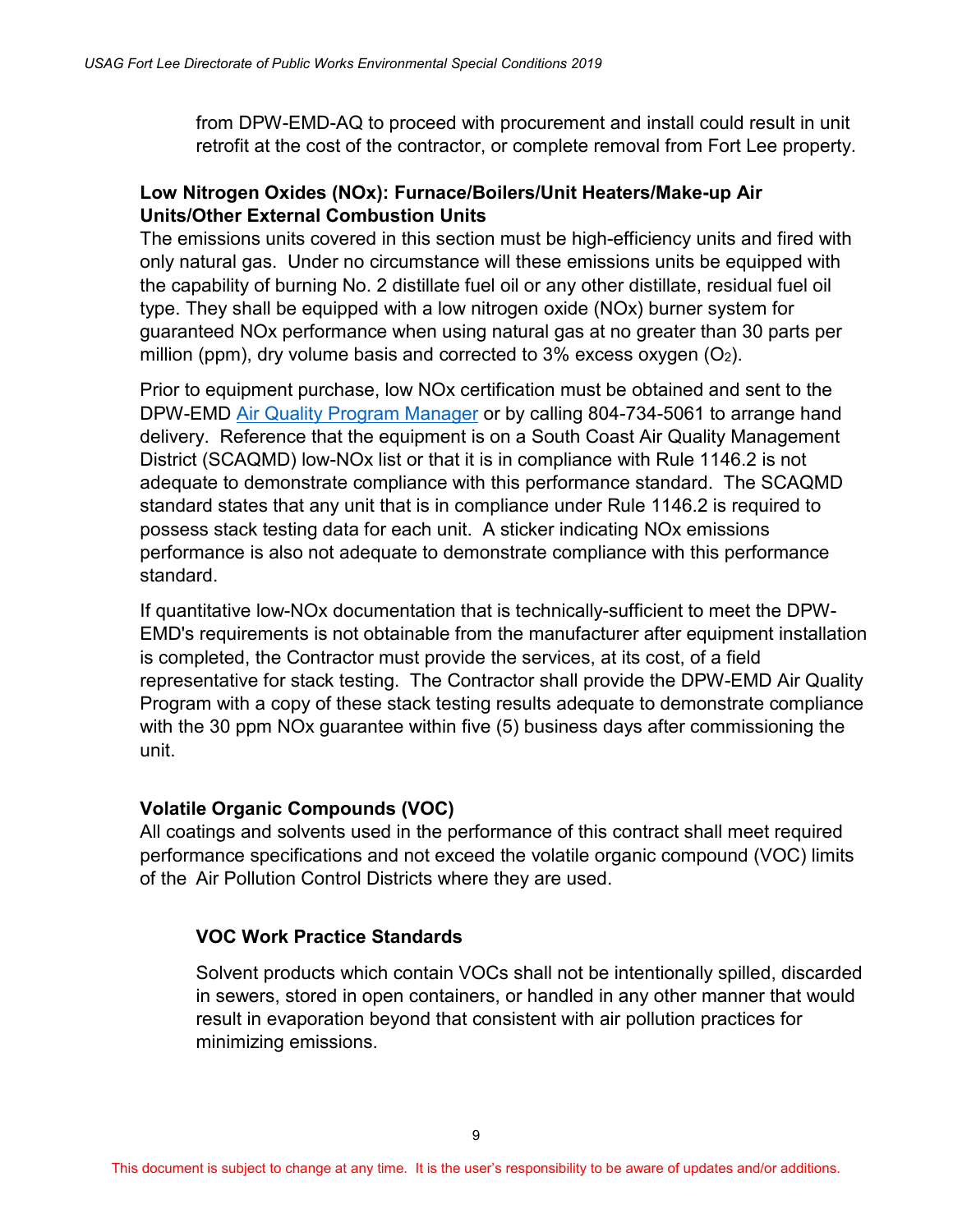If the Contractor anticipates a significant amount of VOC containing material to be used during the course of a project, they shall maintain Material Safety Data Sheets (MSDS) or other vendor information on site demonstrating the VOC content substance used.

#### **Solvent Use**

Depending on the type of solvent cleaning equipment, USAG Fort Lee will be subject to [9 VAC 5-40-3260](http://law.lis.virginia.gov/admincode/title9/agency5/chapter40/section3260/) (Rule 4-24), Emission Standards for Solvent Metal Cleaning Operations Using Non-Halogenated Solvents. As part of an effective ozone pollution control strategy, operations that utilize solvent containing materials (e.g., hand wiping, immersion, or vapor degreasing for surface cleaning, paint clean up, and general maintenance activities) should employ pollution prevention measures such as use of non- or low-VOC content solvents. In addition, HAP emissions can be reduced by substituting very low HAP (less than five percent) or HAP-free/exempt products. A HAP-free water-reducible product should be used for cleaning paint guns and lines. Notably, the decision and authority to use an alternative product must follow the appropriate implementation route. Although methyl ethyl ketone was recently delisted as HAP, it is not to be considered a viable alternative solvent. Ozone Depleting Substances (ODS) containing solvents shall not be used without the approval of the Environmental Support Office of the Assistant Secretary of the Army (Acquisition, Logistics and Technology).

#### **Fugitive Dust Emission Controls**

Contractors and government personnel shall not cause or permit any materials or property to be handled, transported, stored, used, constructed, altered, repaired or demolished without taking reasonable precautions to prevent particulate matter from becoming airborne. Reasonable and approved precautions include, but are not limited to:

- $\triangleright$  Use, where possible, water or approved chemicals for control of dust in the demolition of existing buildings or structures, construction operations, the grading of roads, application of gravel or the clearing / grubbing of land. Water must be on site daily prior to beginning work.
- $\triangleright$  Application of asphalt / gravel, water, or approved chemicals on dirt roads, material stockpiles and other surfaces which may create airborne dust and maintaining them in a dirt free condition.
- $\triangleright$  Installation and use of hoods, fans and fabric filters to trap, catch, enclose and vent the handling of dusty materials. Adequate containment methods approved by the DPW-EMD shall be employed during sandblasting or other similar operations.
- $\triangleright$  Open equipment for conveying or transporting materials likely to create objectionable air pollution when loaded with dusty materials shall be covered or treated in an equally effective manner at all times when in motion or awaiting transportation.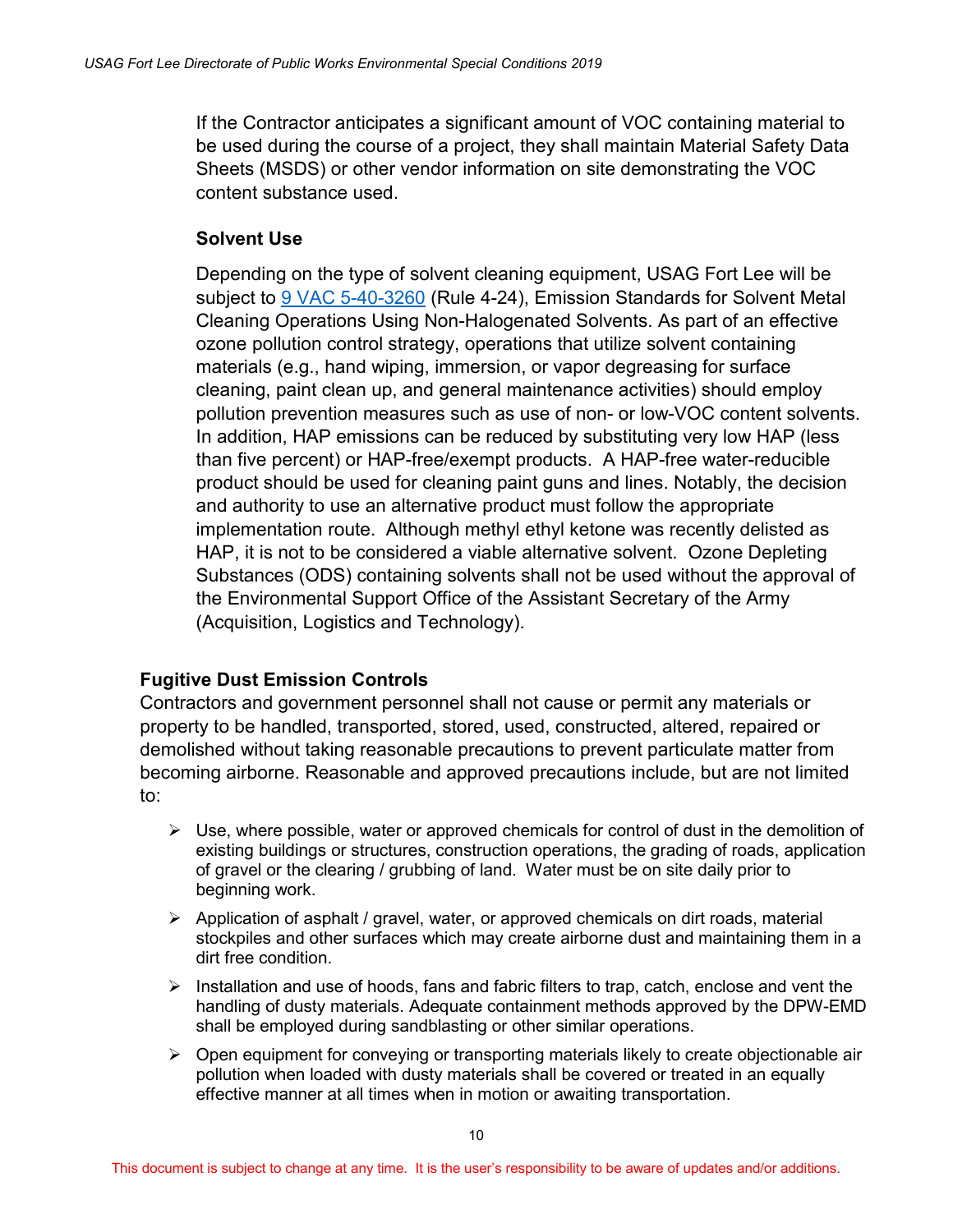$\triangleright$  Ensure prompt removal of spilled, tracked dirt, dried sediments or other materials from paved streets resulting from soil erosion [\(9 VAC 5-40-90\)](http://law.lis.virginia.gov/admincode/title9/agency5/chapter40/section90/).

#### **Emergency/Non-Emergency Generators**

Regardless of the engine's power or date of manufacture, all generators shall be in accordance with [40 CFR 60,](https://www.gpo.gov/fdsys/pkg/CFR-2011-title40-vol6/xml/CFR-2011-title40-vol6-part60.xml) Subpart IIII and JJJJ, and be certified to Tier 4i emission standards.

 No compression ignition or spark ignition internal combustion engine (CI/SI) shall be installed at USAG Fort Lee that is unable to demonstrate compliance with the tiered emission limits set forth by New Source Performance Standards Subpart IIII or Subpart JJJJ corresponding to either the actual year of physical installation or a year subsequent to the actual year of physical installation, unless the emission standards for a previous model year are equivalent in magnitude. This requirement applies to emergency, non-emergency, or any combination of units.

#### **Fuel Requirements**

All diesel stationary engines with a displacement of less than 30 liters per cylinder must use diesel fuel with a maximum sulfur content of 15 parts per million. Fuel suppliers must provide documentation upon delivery that fuel meets specific American Society for Testing and Materials as stated in the Air Permit.

#### **Pollutant Emitting Equipment/Vehicles**

 All pollutant-emitting equipment shall operate in strict accordance with Virginia Regulation [9 VAC 5-40-5670, PART II Emission Standards](http://www.deq.virginia.gov/Portals/0/DEQ/Air/Regulations/441.pdf) and ARTICLE 41 Emission Standards for Mobile Sources (Rule 4-41).

 In the event a unit fails to meet these criteria by emitting smoke during times other than immediate start-up or shut- down, the operator must shutdown the unit immediately and in a manner that ensures safety. The operator must ensure that repairs are made by a qualified technician, or replace the unit with one that can be operated in a manner that adheres to this regulation.

#### **Anti-Idling Policy**

[USAG Fort Lee's Energy Conservation Measures Policy](https://home.army.mil/lee/index.php/about/policies-and-regulations) states that the maximum amount of idling time for vehicles should not exceed 30 seconds. In most gasoline engines, the amount of gasoline used to start the engine is equal to the amount of gasoline used to idle for 30 seconds. This means that fuel used to idle after 30 seconds is considered wasting precious resources and also leads to unnecessary contributions to air pollution. With exception of diesel-powered vehicles, such as tour buses and fire/emergency service vehicles, State law requires that vehicles used during commercial and public service (which includes every government vehicle on the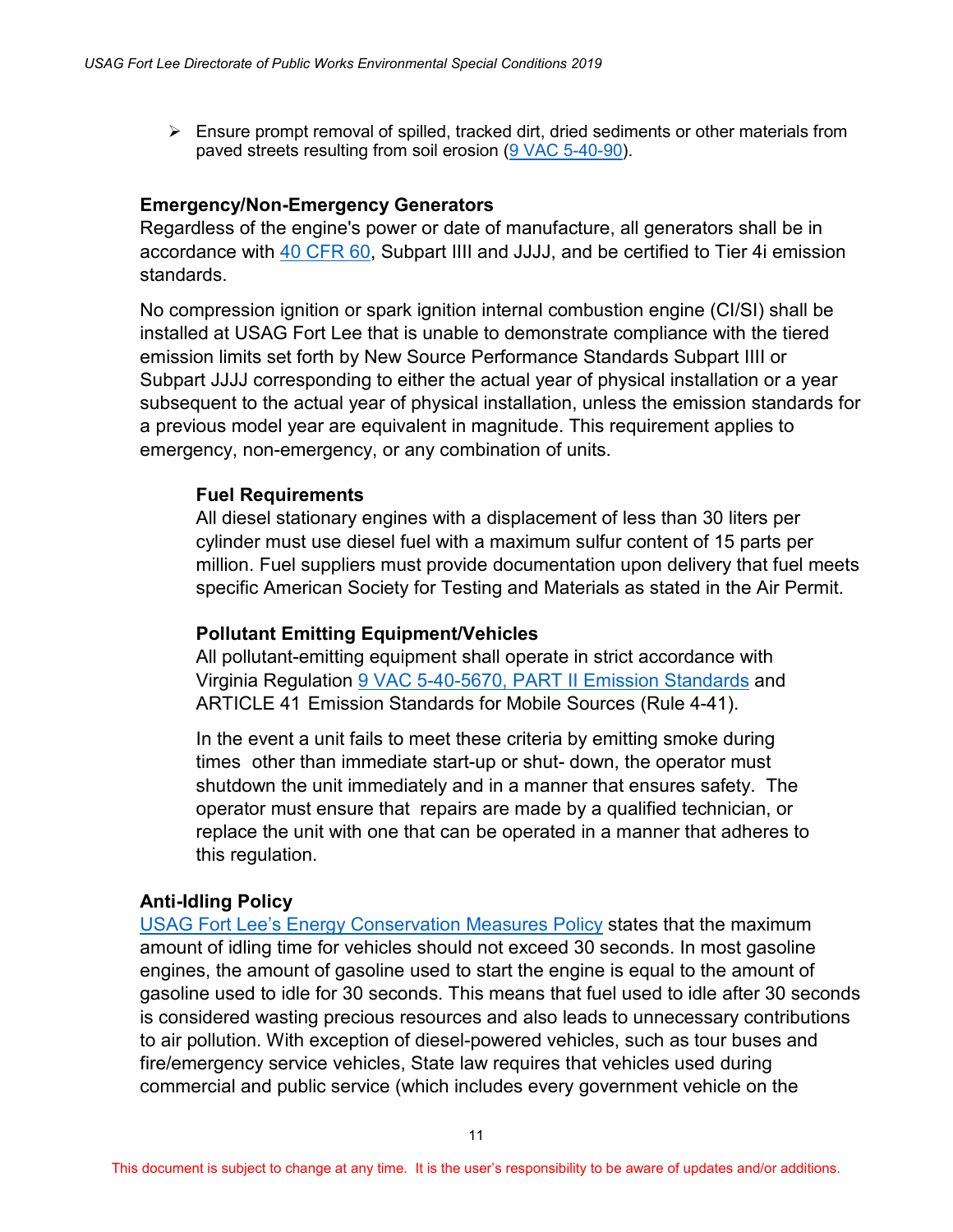installation) shall not idle for more than three minutes. For diesel-powered vehicles, idling is limited to ten minutes. Not only does unnecessary idling of vehicles waste fuel and impair air quality, it is against both State law and Army regulation.

#### **Ozone Depleting Substances and Chemicals**

The Contractor shall comply with the EPA regulations issued under **Title VI**, Sections [601-608 of the Clean Air Act](https://www.epa.gov/clean-air-act-overview/title-vi-stratospheric-ozone-protection) pertaining to ODS and the [Montreal Protocol.](https://www.epa.gov/ozone-layer-protection/international-actions-montreal-protocol-substances-deplete-ozone-layer)

The Contractor shall not utilize or install Class I ODS equipment on USAG Fort Lee, Virginia. Contracts may not include any specification, standard, drawing, or other document that requires the use of a Class I ODS in the design, manufacture, test, operation or maintenance of any system, subsystem, item, component, or process. This includes the delivery of any items of supply that contains a Class I ODS or any service that features the use of a Class I ODS.

#### <span id="page-18-0"></span>**Asbestos**

Asbestos containing materials (ACM) or lead based paint (LBP) will not be used on USAG Fort Lee projects. Contact the DPW-EMD to determine the extent of ACM or lead present in existing facilities impacted by a project. Contractors will coordinate with the DPW-EMD

Asbestos/Lead Specialist and shall be included in the Asbestos/Lead testing protocol to determine the appropriate tests needed based on the scope of work. If asbestos not previously known to exist is exposed, the Contractor shall cease work in the affected area immediately and notify the KO and DPW-EMD.



**804-734-5123**

#### **Hazardous Material Inspection prior to renovation and demolition:**

Federal, state, and local laws require a thorough inspection for asbestos prior to any renovation or demolition, **regardless of the age of the building**! These laws are not new. The federal law that requires asbestos Air Pollutants):

NESHAP (40 CFR 61.145) states in part, "thoroughly inspect the affected facility or part of the facility where the demolition or renovation operation will occur for the presence of hazardous materials." The law does not specify any limit on the age of the building, nor does it limit the type or size of the activity. By definition (61.141), any activity that alters one or more facility components in any way is a renovation. These requirements will be tested with the same requirements as listed below.

#### **Testing procedures for lead and asbestos shall adhere to the following:**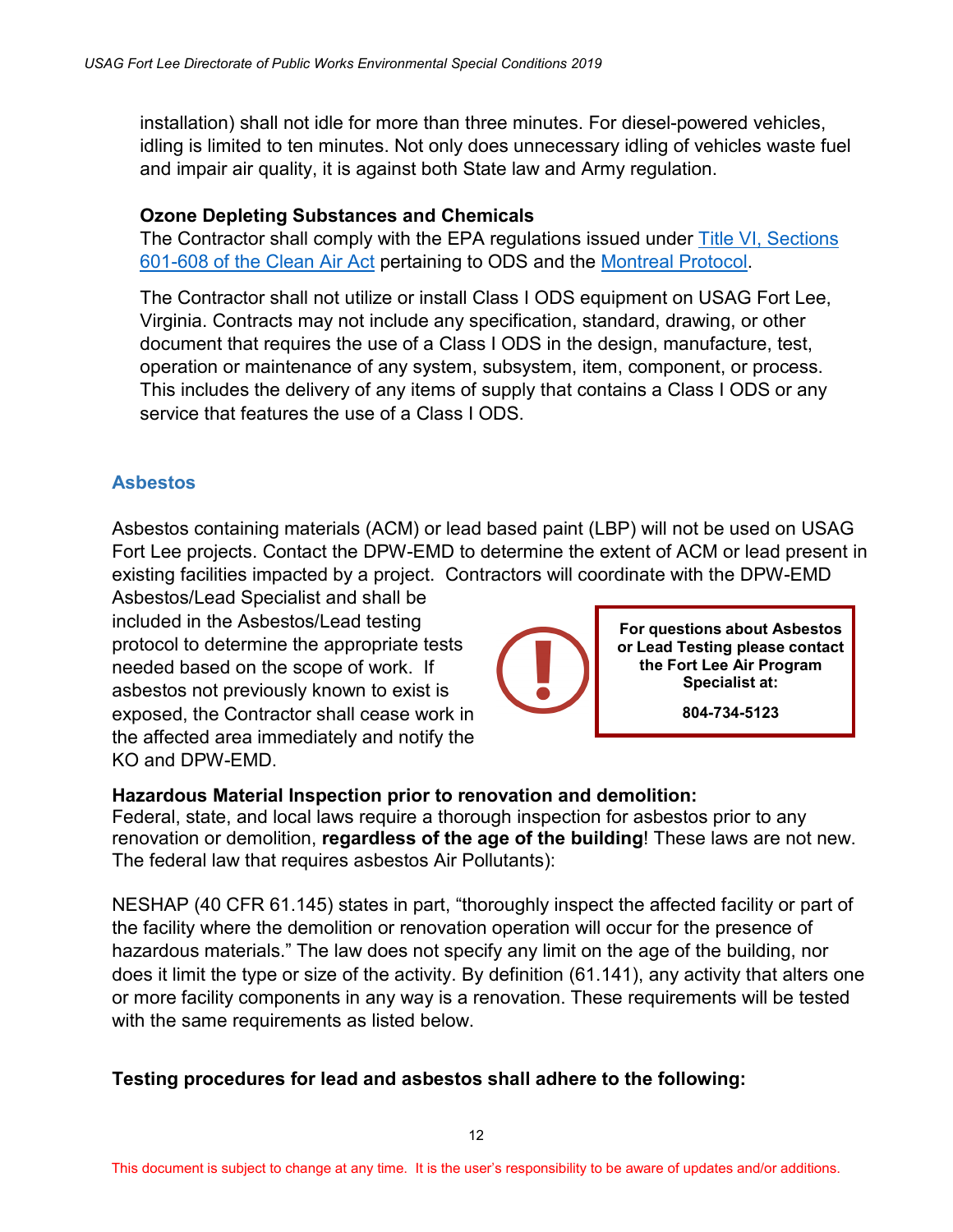- $\triangleright$  The DPW-EMD shall be notified in advance of testing/sampling of ACM or LBP in order to have the option of being on site for witnessing.
- $\triangleright$  All testing shall be performed by a third-party contractor that is trained, certified and licensed in the Commonwealth of Virginia as an Inspector.
- $\triangleright$  The third-party contractor must be contracted by the Prime Contractor and have no affiliation to the abatement contractor.
- $\triangleright$  All samples shall be accompanied by a Chain of Custody (COC).
- $\triangleright$  The DPW-EMD shall receive a copy of the COC and lab results.

Failure to follow the procedures above may result in the rejection of sample results.

#### **Asbestos Abatement Plans**

USAG Fort Lee complies with all regulations involving asbestos and requires contractors to submit an Asbestos Abatement Plan if there is the possibility of asbestos to exist, or if there are current surveys that indicate it is present.

The Contractor will submit the Asbestos Abatement Plan, revisions, and all other associated documentation requested by the DPW-EMD to the COR as part of the EPP prior to the initiation of work. No work can begin until the plan is reviewed and approved by the DPW-EMD Asbestos/Lead Specialist.

Asbestos Abatement Plans must include, but are not limited to the following elements:

- $\triangleright$  Location, quantity, and description of how abatement is to be performed.
- $\triangleright$  Schedule the Contractor will use to comply with notification deadlines, requirements.
- $\triangleright$  Contractor's and Sub-contractor's current licensing, certifications, fit test, safety requirements and air sampling documentation.
- $\triangleright$  The DPW-EMD approved third-party contractor who will be conducting the environmental sampling and monitoring should be onsite at all times during the duration of abatement procedures.
- $\triangleright$  Drawings which include the locations of units on-site such as negative air machines, decontamination units, and waste dumpsters.

#### **Landfill Certifications**

As soon as practicable, the Contractor will submit final air clearance results to the KO for forwarding to the DPW-EMD. Upon review and approval of final air clearance results, the DPW-EMD will notify the COR that the final sample results meet the applicable performance standards. This approval will then be forwarded to the Contractor that USAG Fort Lee has accepted the results. This formal communication must occur prior to containment teardown to allow area re-occupancy. Breakdown of containment features prior to receiving approval of final air clearance results originating from the DPW-EMD may result in the re-establishment of the containment at the cost to the contractor.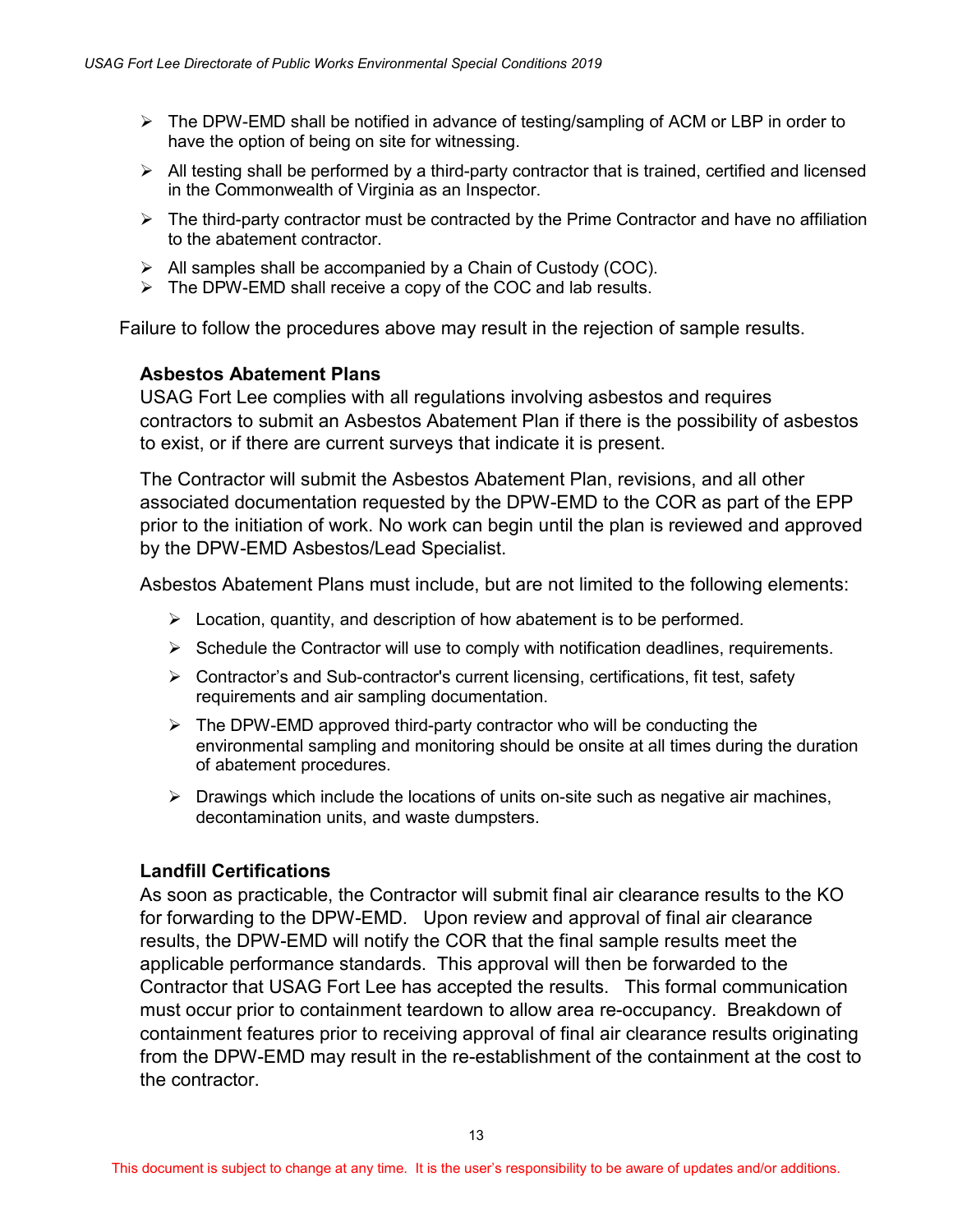#### **Asbestos Awareness Training Requirements**

The Contractor will adhere to the following requirements for individuals who are in contact but not removing ACM.

The Contractor shall provide, at no cost to the Government, for those Contractor employees who may perform housekeeping operations in an area which contains ACM or Presumed Asbestos Containing Material (PACM), an asbestos awareness training course.

The training shall be as needed but no less than once per year and consist of a minimum 30-45 minute awareness training course; and

The training course shall, at a minimum, contain the following elements:

- $\triangleright$  Health effects of asbestos.
- > Locations of ACM and PACM in the building/facility.
- ▶ Recognition of ACM and PACM damage and deterioration.
- $\triangleright$  Requirements in this standard relating to housekeeping.
- $\triangleright$  Proper response to fiber release episodes.

#### **Asbestos Abatement or Removal Notification**

If the project requires the removal of ACM, the Contractor is responsible for the proper disposal of asbestos waste and debris. The Contractor is subject to Occupational Safety and Health Administration (OSHA), EPA and



**For questions about Asbestos or Lead please contact the Fort Lee Air Quality Specialist at:**

**804-734-5123**

Commonwealth of Virginia compliance and inspections before, during and after asbestos abatement. The Contractor must perform asbestos removal work in accordance with these specifications and [EPA's National Emissions Standards for](https://www.epa.gov/asbestos/asbestos-neshap)  [Hazardous Air Pollutants](https://www.epa.gov/asbestos/asbestos-neshap) for asbestos, and any subsequent updates thereto. Notifications are required to be submitted to state and EPA Region 3 notifications at least 20 days prior to starting any asbestos abatement or removal. A copy of the notification shall be submitted to the KO and DPW-EMD Asbestos/Lead Specialist.

#### **Asbestos Manifests**

If the project requires asbestos removal, all asbestos waste manifests shall be signed by the DPW-EMD prior to the removal of such waste from USAG Fort Lee. A copy of the completed manifest (signed by the receiving landfill) shall be submitted to the DPW-EMD within 10 days of removal of the waste from the Installation.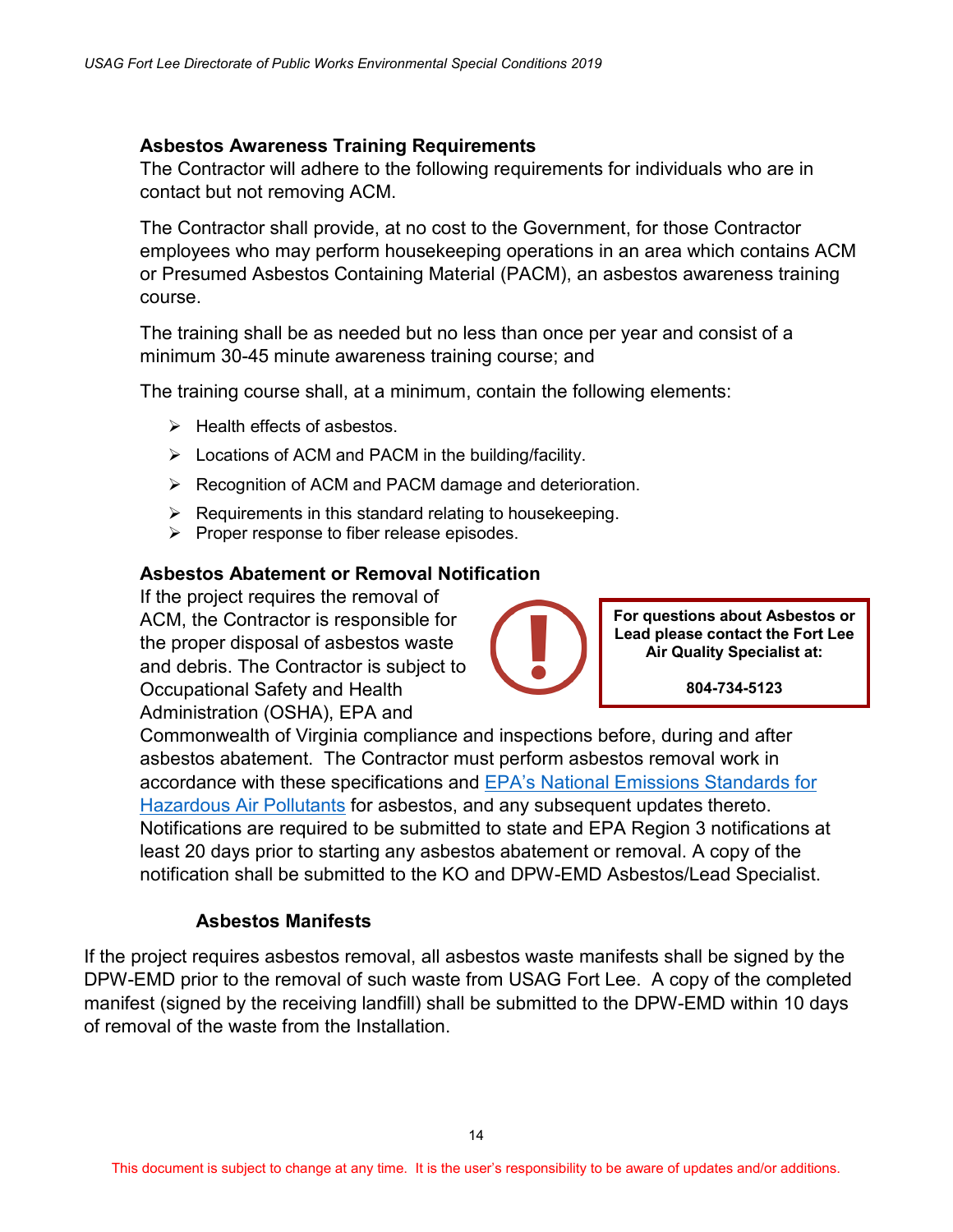#### <span id="page-21-0"></span>**Lead**

USAG Fort Lee assumes that all buildings built prior to 1978 contain lead, but buildings built after this date may also have such elements. While lead is known to exist in certain locations based on the age of the building, there have been cases where lead not previously known to exist is exposed. **If lead is found during any phase of a project, the Contractor shall immediately cease work in the affected area and notify the KO and DPW-EMD.**

USAG Fort Lee complies with all regulations involving lead disturbance that include but not limited to renovation, abatement, and disposal and requires contractors to submit a Lead Disturbance/Abatement Plan if there is the possibility of lead to exist, or if there are current surveys that indicate its presence.

The Contractor will submit the Lead Disturbance/Abatement Plan, revisions, and all other associated documentation requested by the DPW-EMD to the COR and the Installation Asbestos/Lead Specialist prior to the initiation of work. No work can begin until the plan is reviewed and approved by the DPW-EMD Asbestos/Lead Specialist.

If the project requires lead disturbance, renovation, removal, or abatement, the Contractor will submit work plans to include, but not limited to, the following elements:

- $\triangleright$  Location, quantity, and description of how abatement is to be performed.
- $\triangleright$  Schedule the Contractor will use to comply with notification deadlines, requirements.
- $\triangleright$  Contractor and Subcontractor current licensing, certifications, fit test, safety requirements and air sampling documentation.
- $\triangleright$  The DPW-EMD approved third-party contractor who will be conducting the environmental and clearance sampling. A project monitor will be onsite at all times during the duration of abatement procedures.
- $\triangleright$  Drawings which include the locations of units on-site such as negative air machines, decontamination units, and waste dumpsters.

#### **Lead Training Awareness Requirements**

The Contractor will adhere to the following requirements for individuals who may be in contact with but not removing lead-containing material.

The Contractor shall provide, at no cost to the Government, a lead awareness training course to all workers.

The training shall be as needed but no less than once per year and consist of a minimum 30-45 minute lead awareness training course; and

The training course shall, at a minimum, contain the following elements:

 $\triangleright$  Identify activities covered by the OSHA lead standards.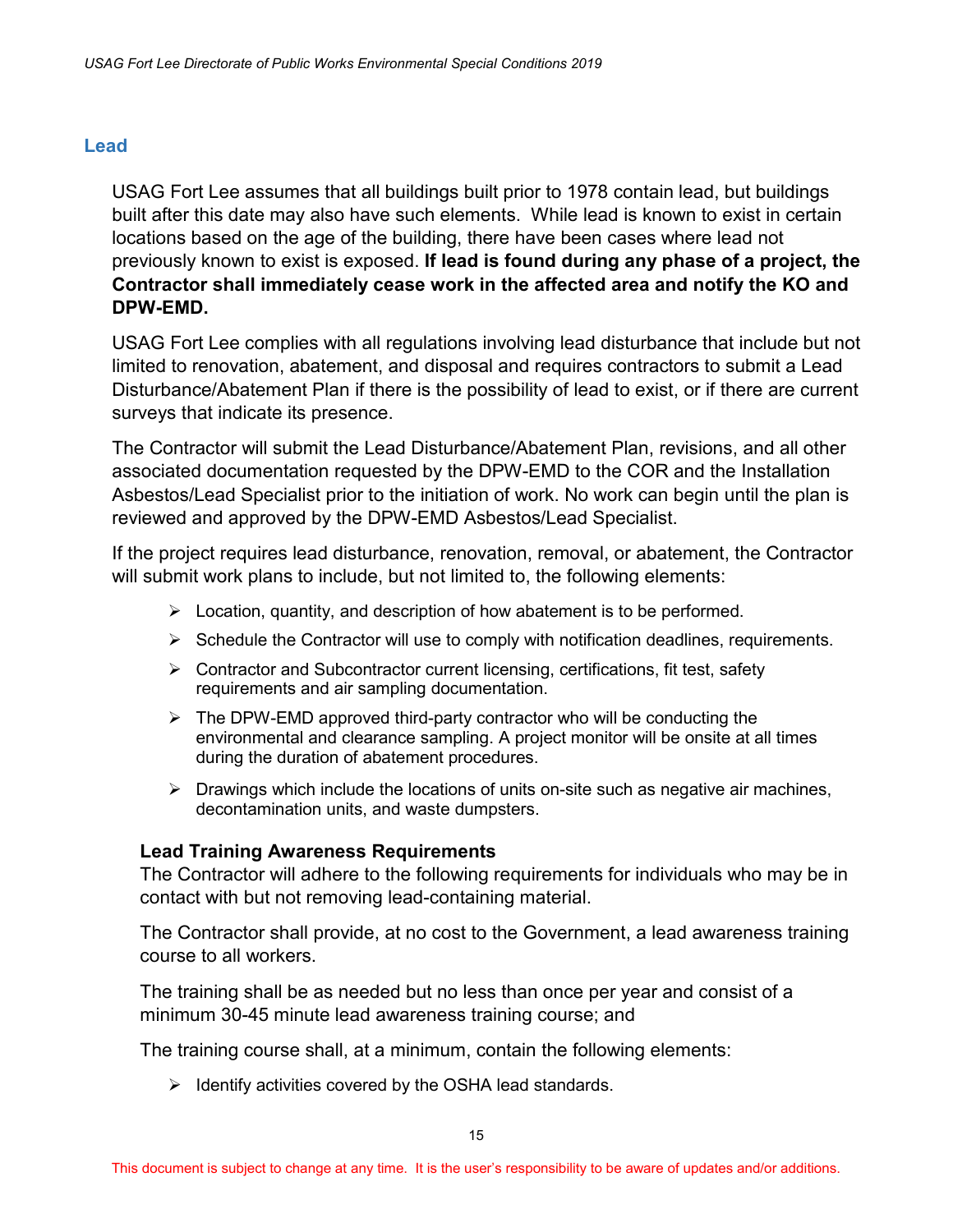- $\triangleright$  Recognize the dangers of lead exposure and the features of a medical surveillance program.
- $\triangleright$  Recognize the purpose of and the elements of an exposure control plan.
- $\triangleright$  Recognize requirements of the Construction Lead Standard.
- $\triangleright$  Recognize the importance of respiratory protection, proper hygiene and housekeeping procedures.
- $\triangleright$  Identify key features of a medical removal program.

#### **Lead Clearance and Re-occupancy**

As soon as practicable, Contractor will submit final wipe sample results to the KO for forwarding to the DPW-EMD. Upon review of final wipe sample results, the DPW-EMD will notify the COR whereupon the Contractor will receive formal communication originated by DPW-EMD that sample results meet the applicable performance standards prior to containment teardown for work area re-occupancy.

#### **Lead Disposal**

Lead waste and lead contaminated debris must be sampled to determine the quantitative level of lead. This may be determined by using lead totals. However, if sampled totals exceed 20 times the Toxic Characteristic Leaching Procedure (TCLP) limit, then a TCLP must be performed. The DPW-EMD will inform the Contractor on management procedures. If wastes are determined to be hazardous by TCLP, the containers cannot leave the installation until a completed manifest is reviewed and signed by the DPW-EMD. If the Contractor knows that the quantity of hazardous waste generated will be less than 55 gallons, he/she must arrange to have that material removed from the installation within 72 hours of generation. If this cannot be accomplished, the Contractor must contact the Hazardous Waste Manager to arrange storage of full drums of lead-contaminated waste at the USAG Fort Lee hazardous waste facility site for no more than 90 days. The drums must be in good condition, labeled properly and tightly sealed. Storage of Contractor's containers will only be provided on an emergency basis. If large quantities of debris (> 5 yards) will be generated, the contractor must coordinate with the Hazardous Waste Manager who will identify a Temporary Storage Site (TSS) to store the material. The designation of a TSS increases the regulatory requirements which the contractor is obligated to comply.

#### <span id="page-22-0"></span>**Refrigerant**

Contractors shall be responsible and accountable for compliance with the EPA Clean Air Act Section 608, 40 CFR Part 82 for all general air conditioning and refrigerant (AC&R) related work. A selection of specific responsibilities is listed below:

 $\triangleright$  Contractor shall ensure that all contracted employees are made aware of the regulatory content of [40 CFR Part 82](http://www.ecfr.gov/cgi-bin/text-idx?SID=92df2e46e59915ac4f28699ec7d1b07e&mc=true&tpl=/ecfrbrowse/Title40/40cfr82_main_02.tpl) prior to beginning work on AC&R equipment.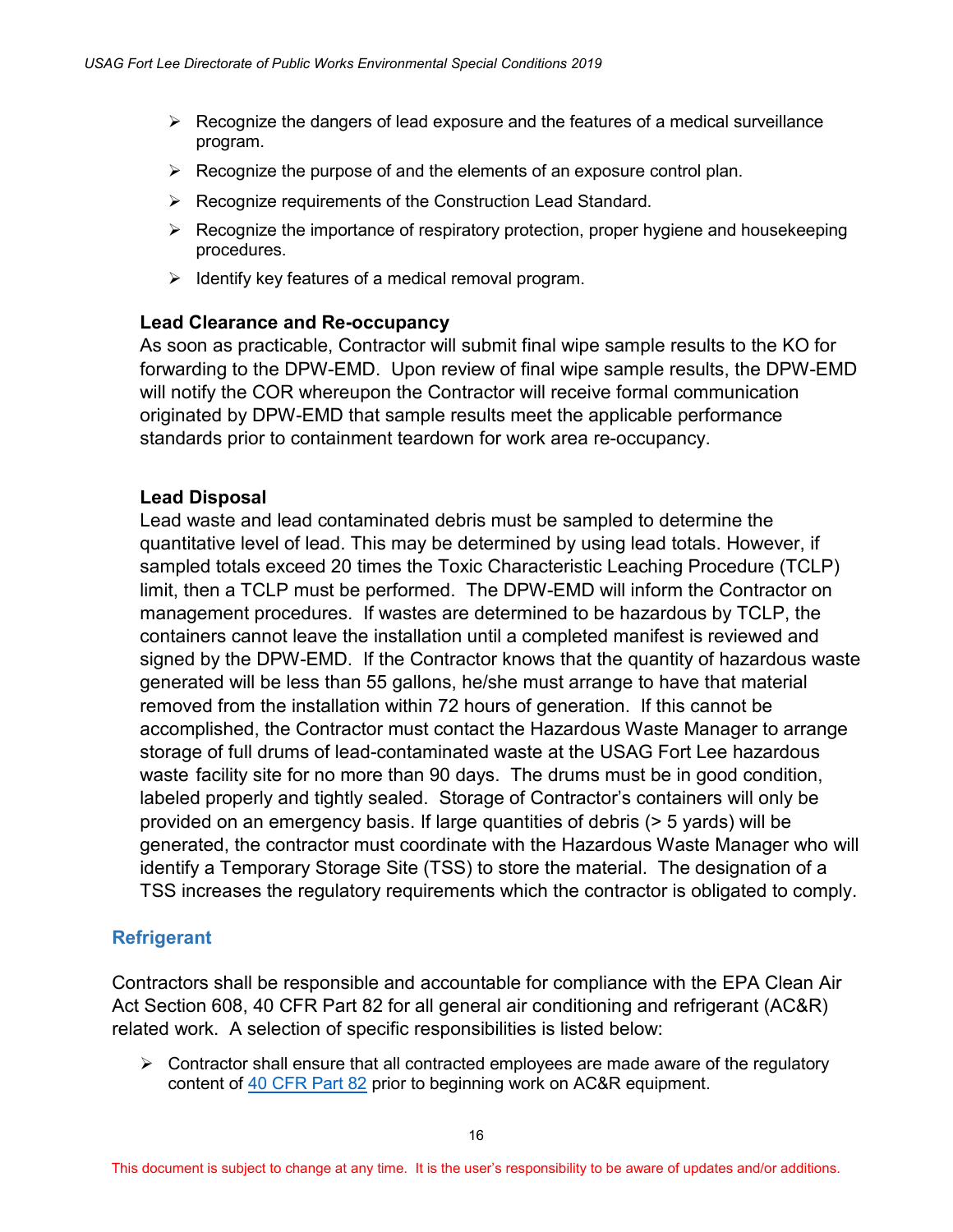- $\triangleright$  Contractor shall comply with all requirements set forth within the most recent version of USAG Fort Lee's Refrigerant Management Plan.
- $\triangleright$  Contractor shall allow only EPA-certified technicians with a Universal level of expertise and use only EPA-certified and registered recovery/recycle units to perform work on USAG Fort Lee AC&R equipment.

Contractor shall maintain on file and submit upon request:

- $\triangleright$  Documents with the information to confirm EPA Certification of all service technicians (Copies of EPA Certification Cards are acceptable).
- $\triangleright$  A current list of recovery/recycling units in use.
- $\triangleright$  A statement from the Contractor that the recovery units are operating to EPA standards and that units are properly registered with the EPA.
- $\triangleright$  All service order data for AC&R equipment including equipment ID number and/or serial number, equipment manufacturer and model number, location of equipment, refrigerant type, date of service, and service, repair or disposal description. Leak calculations shall also be submitted if applicable.

Contractor will comply with all applicable sections of the Department of Defense (DoD) [Ozone-Depleting Substances Turn-In Procedures,](http://www.dla.mil/Portals/104/Documents/Aviation/AviationEngineering/ODSReserve/AV_ODS-TurnInProcedures_160714.pdf) hereinafter referred to as DoD Procedures. The Contractor will follow the DoD Procedures in any case where the following ODC/ODS are present and require recovery: Chlorofluorocarbons (CFCs) 11, 12, 114, 500, 502; Halons 1202, 1211, 1301; and HCFC-22 (i.e. R-22).

Refer to the USAG Fort Lee RMP for more details on procedures and specifications pertaining to refrigerants.

Contractor shall hold USAG Fort Lee harmless from all regulatory action as a result of their failure to perform service that meets all requirements of federal regulations.

#### <span id="page-23-0"></span>**Hazardous Materials**

The Contractor will maintain and provide an accurate consumption list and inventory of its Hazardous Materials (HAZMAT) to the Hazardous Material Control Center (HMCC) (804- 734-5243), the DPW-EMD and the Installation Safety Office as required by the Community Right-to-Know Act. There are several categories of HAZMAT present at USAG Fort Lee; these include, but are not limited to the following:

- $\triangleright$  Pesticides
- $\triangleright$  Paints
- $\triangleright$  Solvents
- $\triangleright$  Petroleum, Oils and Lubricants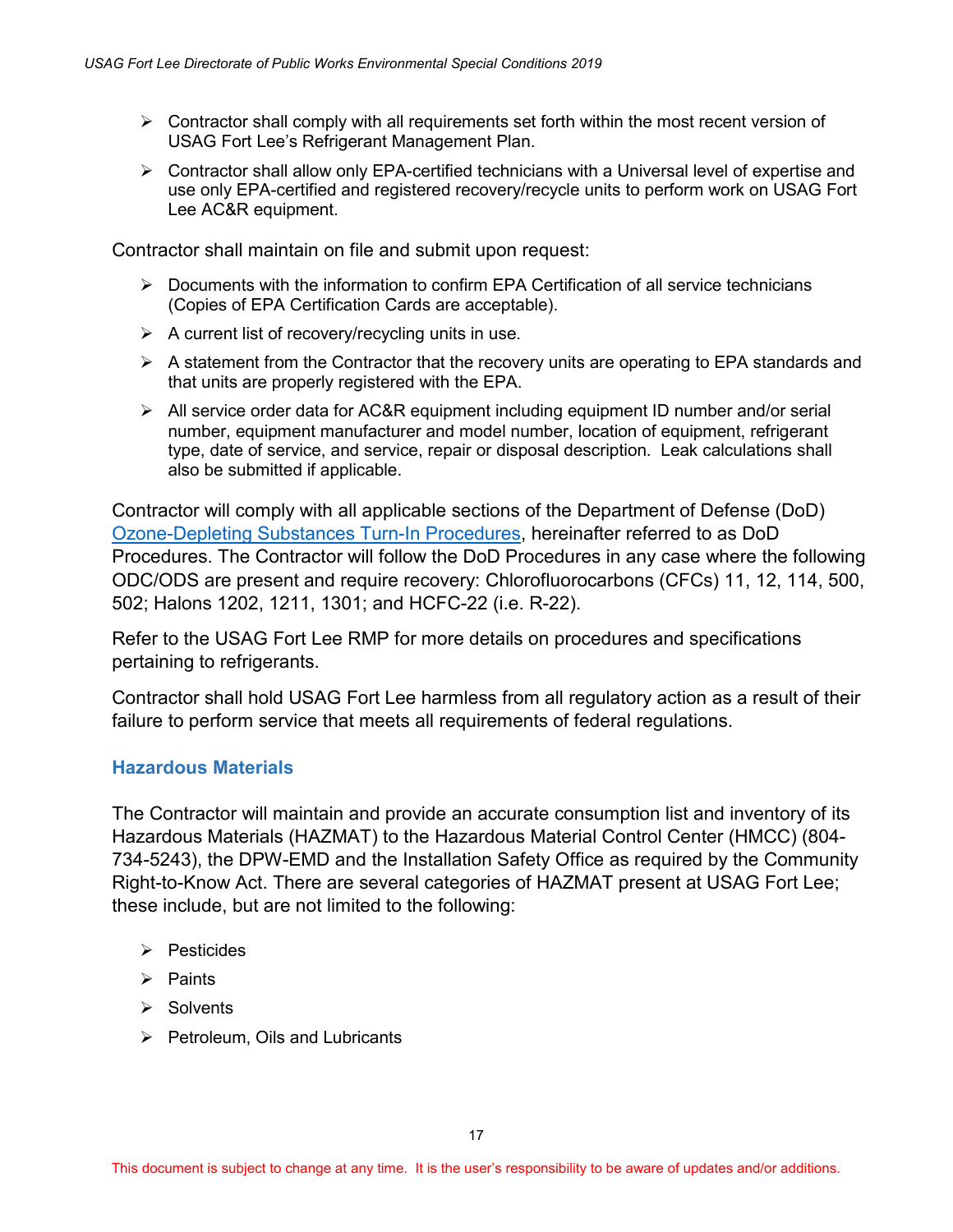HAZMAT listed in the Installation Chemical Inventory maintained by the Installation Safety Office and is subject to [OSHA Workers' Rights](https://www.osha.gov/Publications/osha3021.pdf) and [Emergency Planning and Community](https://www.epa.gov/epcra/what-epcra)  [Right-to-Know Act.](https://www.epa.gov/epcra/what-epcra) The Contractor will comply with the Installation Hazard Communication Standard Program and Hazardous Communication Policy. Please call the DPW-EMD for the most current policy.

Prior to bringing any HAZMAT on to USAG Fort Lee, a detailed summary of the HAZMAT must be provided to the HMCC. All contractors are required to report the use of all hazardous materials to the government for all projects and contracts including service contracts executed by or on behalf of USAG Fort Lee. In accordance with FAR [52.223-3,](https://www.gpo.gov/fdsys/pkg/CFR-2011-title48-vol2/pdf/CFR-2011-title48-vol2-sec52-223-3.pdf) each offeror (Contractor) must provide the KO with a list of proposed HAZMAT that it plans to use on the installation during the performance of the contract and must provide copies of all MSDS/SDSs to the HMCC, Building 6212. Spills and/or releases of hazardous materials must be reported immediately to the KO, USAG Fort Lee Fire and Emergency Services and the DPW-EMD.

Hazardous materials are any substance defined by OSHA as a hazardous substance requiring a MSDS. Hazardous materials that need to be reported include but are not limited to chemicals, paints, thinners, sealing compounds, strippers, glues, solvents, all petroleum products including oils, hydraulic fluids, and fuels stored on-site (fuels in vehicles are exempt), pesticides, adhesives, acids, flammables, corrosives, oxidizers, compressed gases (such as but not limited to oxygen, acetylene, propane, flammable and nonflammable gases, all aerosols and all materials containing hazardous substances.



**No contractor (including sub-contractors) shall bring hazardous materials onto Fort Lee without coordination with the HMCC and presentation of SDS for all chemicals.**

**SDS / MSDS must be submitted to both DPW-EMD and HMCC by project managers for ALL chemicals to be used on a project at Fort Lee.**

#### **Hazardous Materials Management Program**

The USAG Fort Lee HMCC will notify the PM and KO if extremely hazardous materials are being used by the Contractor. The Contractor shall not bring any extremely hazardous chemicals on USAG Fort Lee without prior approval from the HMCC. Contractors are not allowed to have more than a 14-day supply of HAZMAT on the installation at any time. A monthly account of hazardous materials used must be provided to the KO and the HMCC for tracking purposes. A final report must be submitted to the KO and HMCC upon project completion. Contractors must ensure that any unused HAZMAT is removed from the installation prior to final inspection and project completion.

If it is determined at any time that HAZMAT is on site that were not reported in advance, the KO (or designated Government representative) will be notified and the project may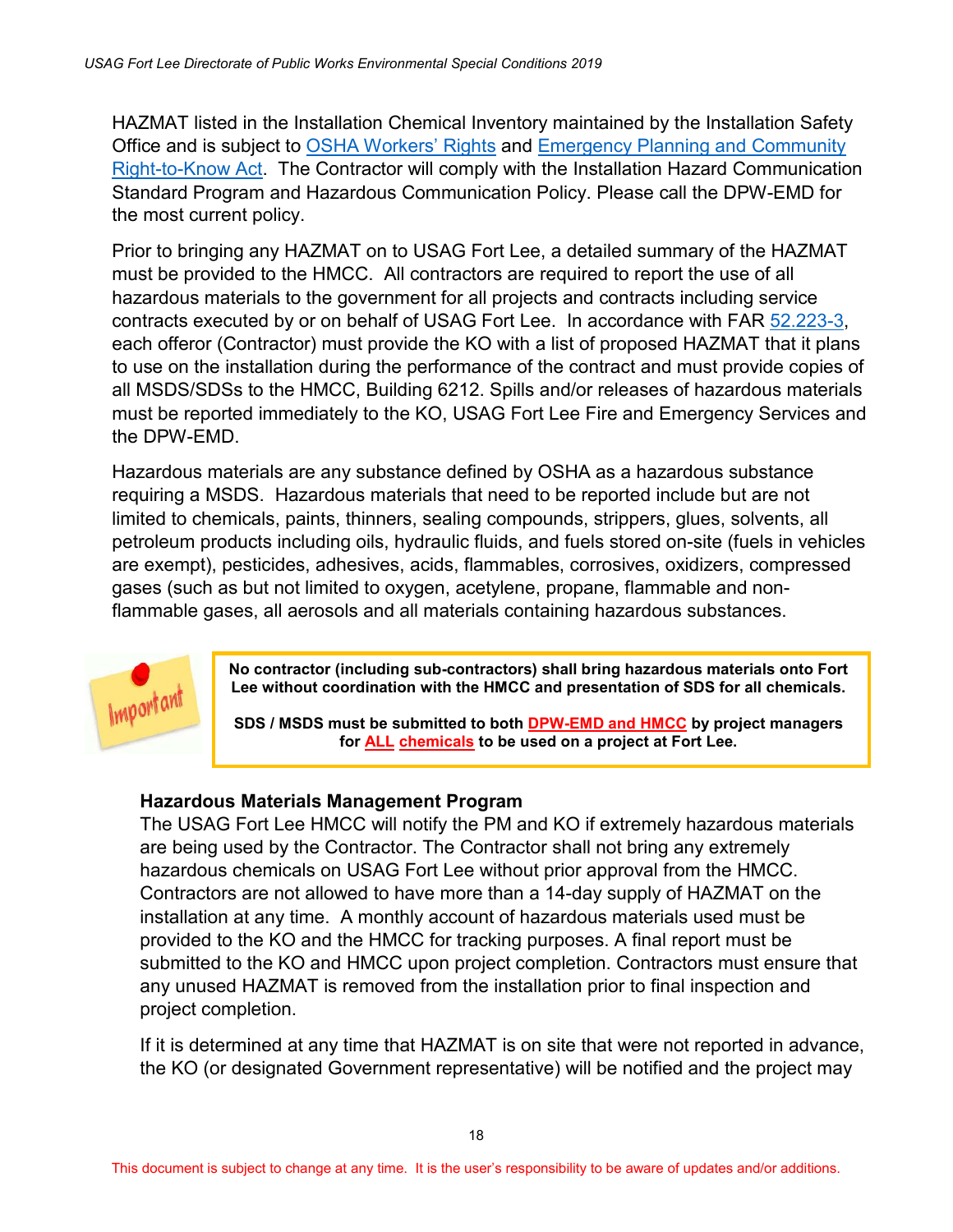be delayed until the materials are properly documented and submitted as stated above or removed from USAG Fort Lee property.

#### **Hazardous Material Storage**

The Contractor will manage HAZMAT properly at all times during performance of this contract; including, but not limited to, all requirements set forth within this paragraph. Containers must be in good condition and properly labeled with the contents and hazard class (flammability, toxicity, corrosivity, oxidizer, etc.) at all times. Containers will be closed at all times when not in use, HAZMAT will be kept under cover to protect it from the elements as well as to prevent stormwater runoff contamination. Tanks and 55-gallon liquid drums are required to be fitted with secondary containment.



USAG Fort Lee is subject to inspections at any time from outside agencies (EPA, VDEQ, and OSHA) and any violations acquired by the Contractor or its sub-contractors will be the responsibility of the Contractor and any fines associated with the violations will be resolved at the Contractor's expense.

#### **Petroleum, Oil and Lubricants Storage**

 Containers of 55-gallon capacity or larger must be provided with secondary containment. Double-wall fuel tanks meet secondary containment requirements.



#### *Inclusive in all HAZMAT storage areas*

**NO SMOKING signs will be posted in all HAZMAT storage areas. In addition, all HAZMAT will be segregated in storage according to compatibility (i.e. flammables will not be stored with corrosives, corrosives will not be stored with oxidizers, flammable gases will not be stored with flammable liquids, etc.)**

#### **Gas Cylinders**

 Gas cylinders shall be stored in the shade or under cover, be kept in the upright position with caps on properly and secured with chains and locks in order to prevent tampering or falling over. Gas storage areas will have signs indicating what type gases are present (i.e., flammable, oxidizer, non- flammable, etc.)

#### <span id="page-25-0"></span>**Hazardous Waste**

USAG Fort Lee is regulated by the EPA as a large quantity generator to hazardous wastes and holds the appropriate EPA ID number.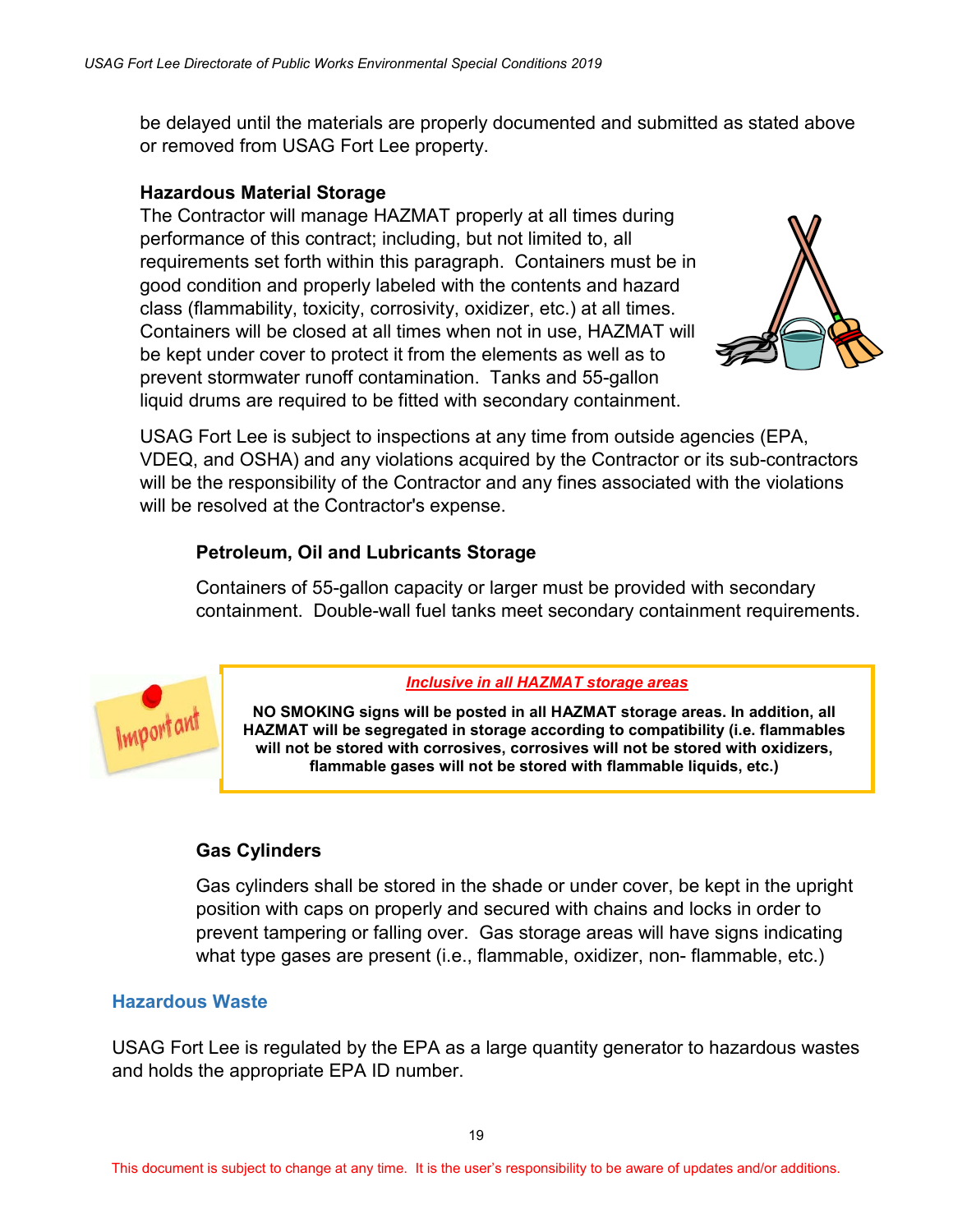All hazardous waste as defined in [40 CFR](https://www.gpo.gov/fdsys/search/pagedetails.action?collectionCode=CFR&searchPath=Title+40%2FChapter+I%2FSubchapter+I&granuleId=&packageId=CFR-2006-title40-vol1&oldPath=Title+40%2FChapter+I&fromPageDetails=true&collapse=true&ycord=2152) 260-265 is subject to Resource Conservation and Recovery Act (RCRA) provisions. All such waste generated by the Contractor during performance under this Contract shall be



**For questions about disposal or manifests of contaminated wastes, please contact the DPW-EMD Hazardous Waste Program staff:**

> **804-734-3811 804-734-3772**

stored by the Contractor in containers approved by [Department of Transportation Reg.49](https://www.gpo.gov/fdsys/pkg/FR-2015-01-08/pdf/2014-30462.pdf)  [CFR, part 172-173](https://www.gpo.gov/fdsys/pkg/FR-2015-01-08/pdf/2014-30462.pdf) and disposed of in accordance with the Installation Hazardous Waste Management Plan available for review in the DPW-EMD. All other wastes generated by the Contractor shall be disposed of by the Contractor in coordination with the KO (or designated Government representative) and DPW-EMD.

#### **Hazardous Waste Regulations**

The Contractor will collect and segregate all solid and/or hazardous wastes generated during the performance of the contract in containers located in an area designated by the KO (or designated Government representative) or DPW-EMD. All wastes shall be re-used, recycled, or disposed of prior to completion of work. The Contractor must, prior to removing any waste from USAG Fort Lee, properly classify each waste stream. Classification can be made based on generator knowledge or through laboratory analysis. The identification and classification of each waste stream shall be shown in the waste management plan, if applicable. The Contractor will coordinate with the KO (or designated Government representative) and DPW-EMD Hazardous Waste or Compliance Program Manager to ensure hazardous waste removed from USAG Fort Lee is accompanied by a Uniform



Using a CAC, Fort Lee regulations and guidance can be found on the Intranet on the EMD website or by contacting the appropriate EMD Program Manager. ARMY wide regulations can be found on the Internet as well.

Use your email certificate for authorization

Hazardous Waste Manifest, including USAG Fort Lee's EPA ID number, to be signed by the DPW-EMD Hazardous Waste Manager.

Prior to beginning any demolition:

 $\triangleright$  The contractor shall confirm the existence or lack of existence of hazardous substances including, but not limited to, asbestos, PCBs, and lead. If hazardous substances exist, the contractor shall properly remove and dispose of these materials prior to beginning any other demolition.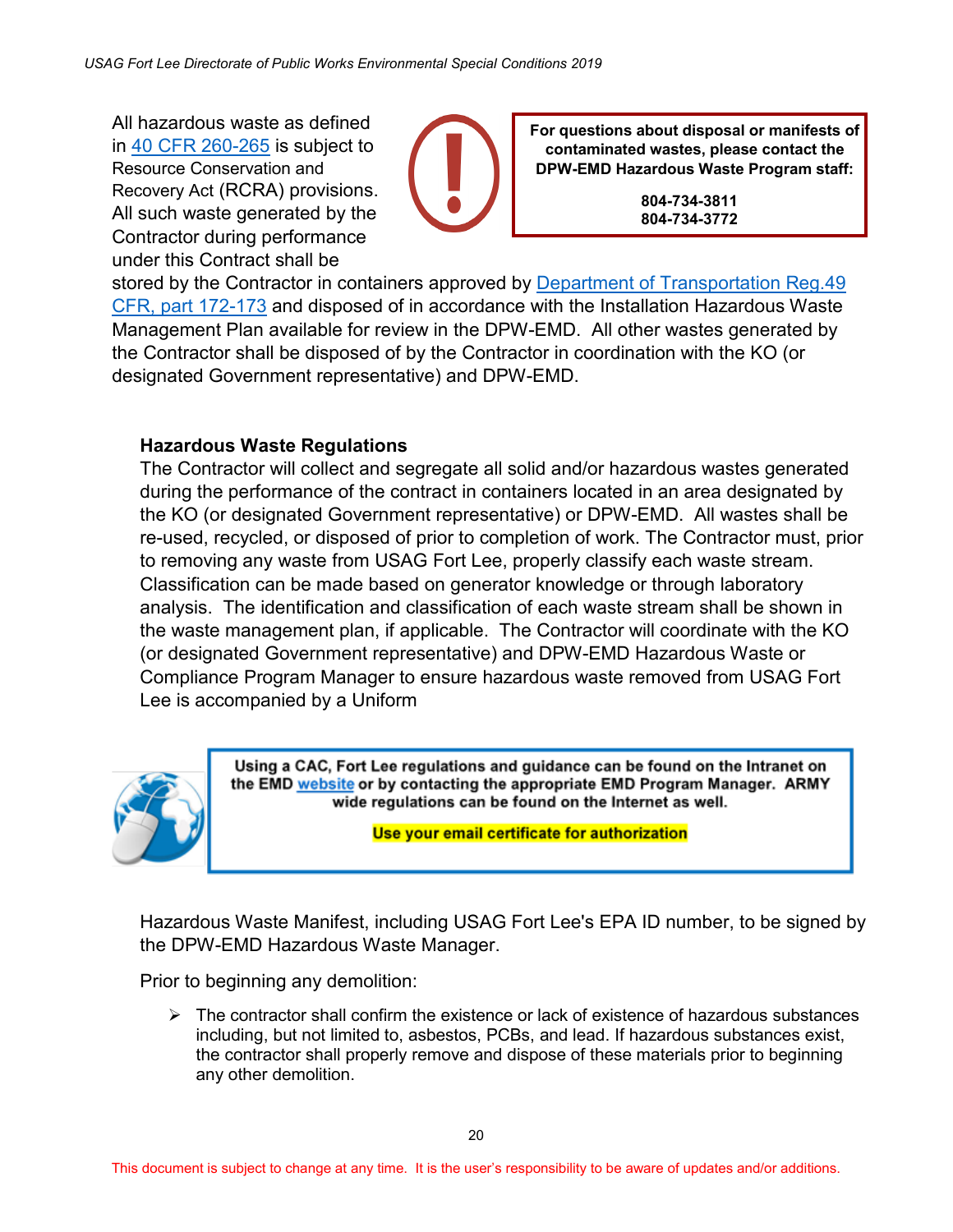- $\triangleright$  Lead may be present in windows/frames. If any framing or window replacement is proposed then testing may be needed. PCB and non-PCB ballasts may also be present at this site; if found and replaced the ballasts and bulbs will be turned in to USAG Fort Lee's HazWaste Facility (Building 7123 for recycling or disposal).
- $\triangleright$  USAG Fort Lee assumes that anything built before 1978 contains lead and that anyone doing any work in a building should be made aware of that so that they can comply with the OSHA worker-protection requirements in 29 CFR. Refer to Hazardous Waste Testing section. Under no circumstances will the Contractor leave any solid wastes, HAZMAT, or hazardous wastes at USAG Fort Lee at the end of a project.
- $\triangleright$  Before the project is turned over to the Government, the Contractor will remove all solid wastes, hazardous materials, and hazardous wastes from the installation. Those items include, but are not limited to, dirt piles, concrete piles, asphalt piles, and rubbish piles. No materials will be left for the future use of the Government, unless Contractor receives direction to do so from the KO (or designated Government representative); this is to include the aforementioned items and also regular or touch-up paint, plaster, solvents, etc.

All material and waste containers must be closed when not in use. Materials/wastes are to be covered for protection from the weather. Each container is to be properly labeled. Do not store hazardous materials/wastes or portable toilets near storm drains. Upon completion of the project the Contractor shall remove all hazardous materials and hazardous waste.

The Contractor shall submit all trip tickets from the landfill facility, incinerators and recycling companies to show that all debris is being land-filled, incinerated, re-used or recycled in an approved location and in accordance with all federal requirements. Each trip ticket must be submitted to the KO.

#### **Hazardous Waste Manifests**

DPW-EMD staff will review all lab analyses or MSDS of wastes prior to signing manifests. All hazardous waste manifests must be signed by the DPW-EMD prior to removal of such waste from the Installation. Only the DPW-EMD Hazardous Waste Manager and Compliance Manager are authorized to sign Universal Hazardous Waste Manifests. The generator copy of the manifest must be returned to the DPW-EMD within 35 days of removal of waste from the installation.

#### **Hazardous Waste Site Management**

The Contractor will ensure all material/waste containers are closed when not in use. The Contractor will properly label each container and will not store hazardous materials near storm drains. Upon completion of projects, the Contractor will remove all hazardous materials and hazardous waste from USAG Fort Lee through coordination with the KO (or designated Government representative) and DPW-EMD Hazardous Waste Manager.

#### **Waste Accumulation Areas**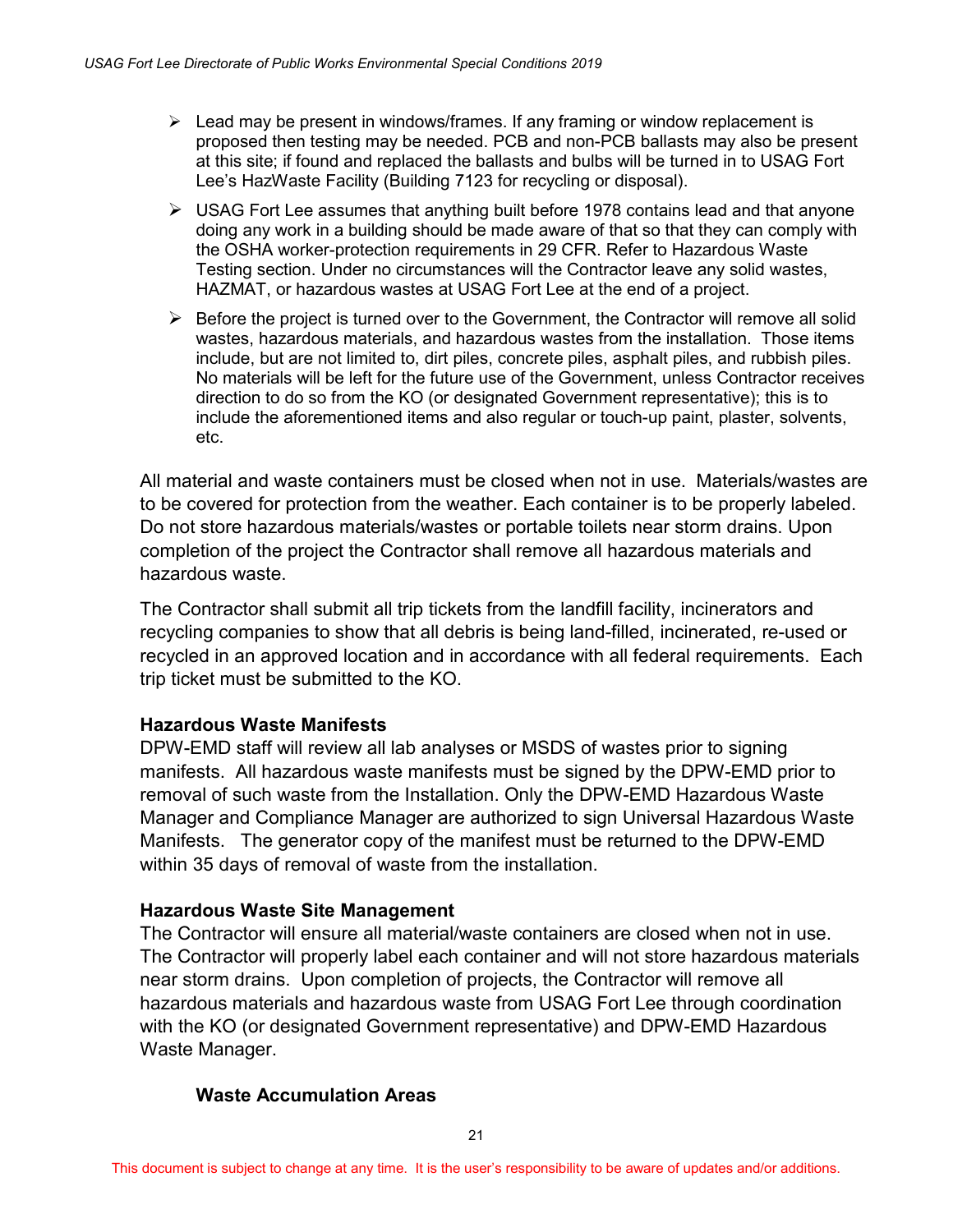Contractor activities generating hazardous wastes as defined in [40 CFR Part](http://www.ecfr.gov/cgi-bin/text-idx?SID=c8274845437c9056c6adbff8cff7b8bb&mc=true&node=pt40.28.261&rgn=div5#se40.28.261_13)  [261.3](http://www.ecfr.gov/cgi-bin/text-idx?SID=c8274845437c9056c6adbff8cff7b8bb&mc=true&node=pt40.28.261&rgn=div5#se40.28.261_13) must contact the DPW-EMD for assistance in setting up a designated Satellite Area Site (SAS). The Contractor will designate a single and back-up point of contact to manage the SAS at all times in accordance with Federal, state, Army, and USAG Fort Lee Policies. The point of contact, and their backup, shall have training as prescribed in [29 CFR 1910.1200](https://www.osha.gov/pls/oshaweb/owadisp.show_document?p_table=standards&p_id=10099) and as set forth in the USAG Fort Lee Hazardous Waste SOP. This includes citing a roll-off for disposal of a hazardous waste i.e. demolition wastes. However, roll-offs are greater than 55 gallons and fall outside the SAS rule.

Important

*Hazardous materials are different from hazardous wastes. The Contractor will not remove hazardous wastes from Fort Lee premises without the DPW-EMD Hazardous Waste Manager's signature on the manifest.*

#### **Contaminated Absorbents**

 The Contractor will clean up all hazardous materials/wastes using the proper absorbent materials. Spills caused by the Contractor will be the Contractor's responsibility to containerize and dispose of the contaminated absorbent material.

#### **Hazardous Waste in Excess of 55 Gallons**

Hazardous waste in excess of 55 gallons must be manifested off USAG Fort Lee within 72 hours of generation in order to comply with the requirements of the satellite accumulation rule. If, in an emergency, waste in excess of 55 gallons must be stored on site for more than 72 hours, arrangements must be made to use Fort Lee's 90-day storage site. Roll-offs, due to their size, may remain onsite until removed. Roll-offs containing hazardous wastes are required to be in good condition, covered with poly sheeting or equivalent material to prevent rainwater infiltration, and are subject to weekly inspections by the DPW-EMD Hazardous Waste Manager.

#### **Hazardous Waste Soil**

Soil must be tested for contaminants Soil must be tested for contaminants prior to removal from USAG Fort Lee. Testing and disposal of soil shall follow Virginia Solid Waste Management Regulations [9 VAC 20-81-660.](http://law.lis.virginia.gov/admincode/title9/agency20/chapter81/section660/) A minimum of one composite sample shall be analyzed for each required test for every 250 cubic yards of soil to be disposed. Testing shall include at minimum: Total Petroleum Hydrocarbon (TPH) Gasoline Range Organics, and Diesel Range Organics, Benzene, Toluene, Ethyl Benzene, and Xylene (BTEX), Total Organic Halides, a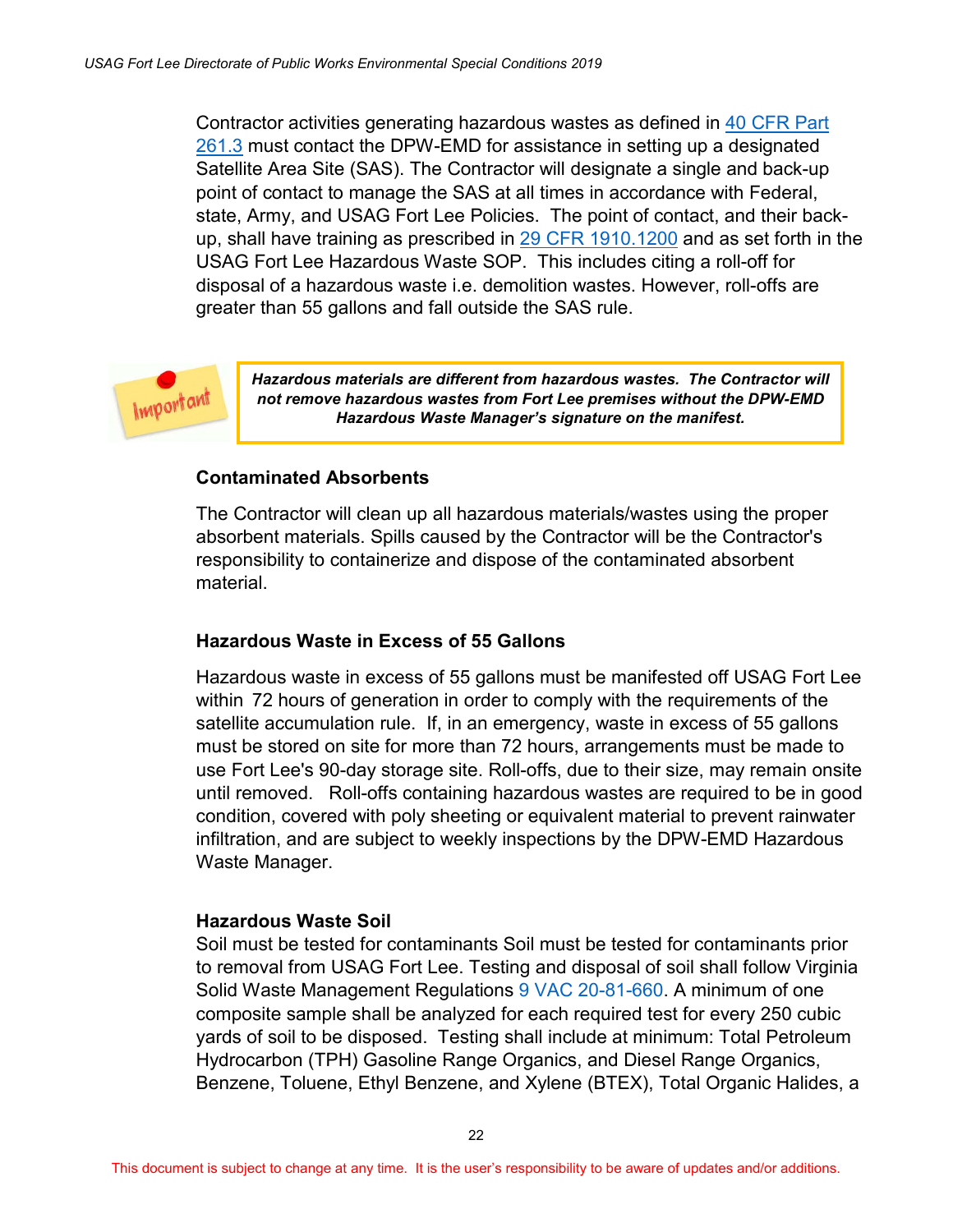Paint Filter Test, and total metals. Contractors will contact the DPW-EMD Hazardous Waste Manager to determine if further tests are required. If test results determine "other than clean", the material must be transported to an appropriate landfill or processing center based on the contaminants identified. Contaminated soils shall be containerized and managed as either hazardous waste or non-regulated waste, depending on the contaminant. The disposal of



**The DPW-EMD must review the sample results and sign all hazardous/nonhazardous waste manifests prior to disposal.**

**Under no circumstances will soil, clean or contaminated, from Fort Lee be delivered to or donated to outside sources (other than an appropriate landfill or processing center based on the contaminants identified) for use.**

the containerized contaminated soil shall be the responsibility of the Contractor. DPW-EMD must review the sample results and sign all hazardous/nonhazardous waste manifests prior to disposal.

Subsequent to coordination with the KO (or designated Government representative), the Contractor shall contact the DPW- EMD Hazardous Waste Program Manager to coordinate proper characterization, disposition, and disposal of any contaminated soils.

#### **Hazardous Waste Testing**

All hazardous wastes that cannot be characterized through generator knowledge shall be tested for hazardous wastes constituents according to EPA testing methods in SW-846. Wastes may be required to have the method 1311 TCLP performed to determine constituents. Contractors will coordinate with the DPW-EMD Hazardous Waste Manager to determine the appropriate tests. Testing shall adhere to the following procedures:

- $\triangleright$  The DPW-EMD shall be notified in advance to have the option of witnessing the testing.
- $\triangleright$  All testing shall be performed by a Third-Party contractor.
- $\triangleright$  Containers shall be labeled with a unique identifier to distinguish them from other waste containers on the installation.
- $\triangleright$  Sampling shall be representative of the waste.
- $\triangleright$  All samples shall be accompanied by a Chain-of Custody (COC).
- $\blacktriangleright$ .
- $\triangleright$  Sites with multiple containers may require a site diagram.
- $\triangleright$  The DPW-EMD shall receive a copy of the COC and lab results.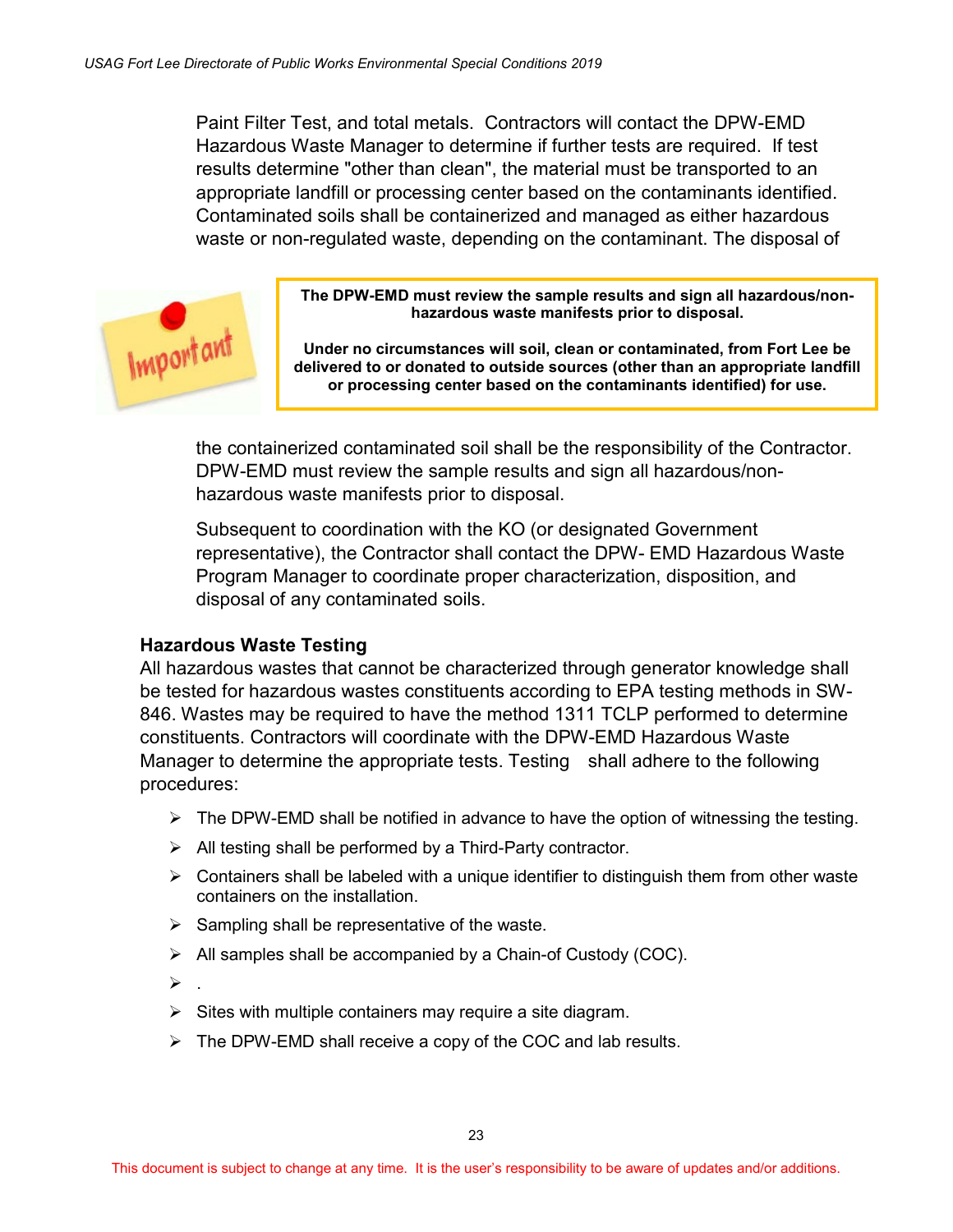The DPW-EMD Hazardous Waste Manager and Compliance Manager have the final authority on waste determinations. Multiple sampling or re-sampling of containers is not permitted without permission from the DPW-EMD Hazardous Waste Manager. Failure to follow these procedures may result in the rejection of sample results.

#### **Universal Waste**

Universal waste is a subset of Hazardous Waste with reduced requirements. Provided the wastes are recycled, they may be kept for up to 365 days and not the 90 days for hazardous waste. Containers will be labeled "Universal Waste". The contents shall be clearly listed along with an accumulation start date.

#### **Universal Waste Lamps**

Upon removal of fluorescent lamps and high-intensity discharge bulbs, the Contractor will box the lamps and manage them as universal waste. USAG Fort Lee recycles bulbs including: Compact Fluorescent Lamps (CFLs), fluorescent straight tubes, u-tubes, mercury vapor lamps, sodium vapor lamps, and projector lamps. All lamps will be packaged and sealed with tape in a suitable container and labeled with an accumulation start date, the number of bulbs in the container and the phrase "UW lamps".

#### **Ballasts**

Upon removal of fluorescent light ballasts, the Contractor will separate PCB and non-PCB ballasts and place them in DOT-approved containers suitable for shipment.

#### **Rechargeable Batteries**

Recyclable batteries (NiCad, NiMH, Lithium, and Lead) may not be disposed of in the ordinary trash and are recycled by USAG Fort Lee. All rechargeable batteries will be counted, have their terminals taped and will brought to the Hazardous Waste Building, Building 7123 by appointment.

#### **Waste Management, Clearing, Demolition & Disposal**

A Waste Management Plan is required to be included in the submitted EPP. The Contractor shall collect all solid wastes generated during the performance of the contract in a container located in an area designated by the KO/PM. The Contractor shall provide appropriate containers for the collection and segregation of solid wastes, recyclables, and C&D debris generated directly and indirectly by work under this Contract. The Contractor is prohibited from using Installation dumpsters or other government owned/leased waste receptacles for the disposal of any solid wastes. During 2019, a minimum of sixty-eight (68) percent of all construction waste is required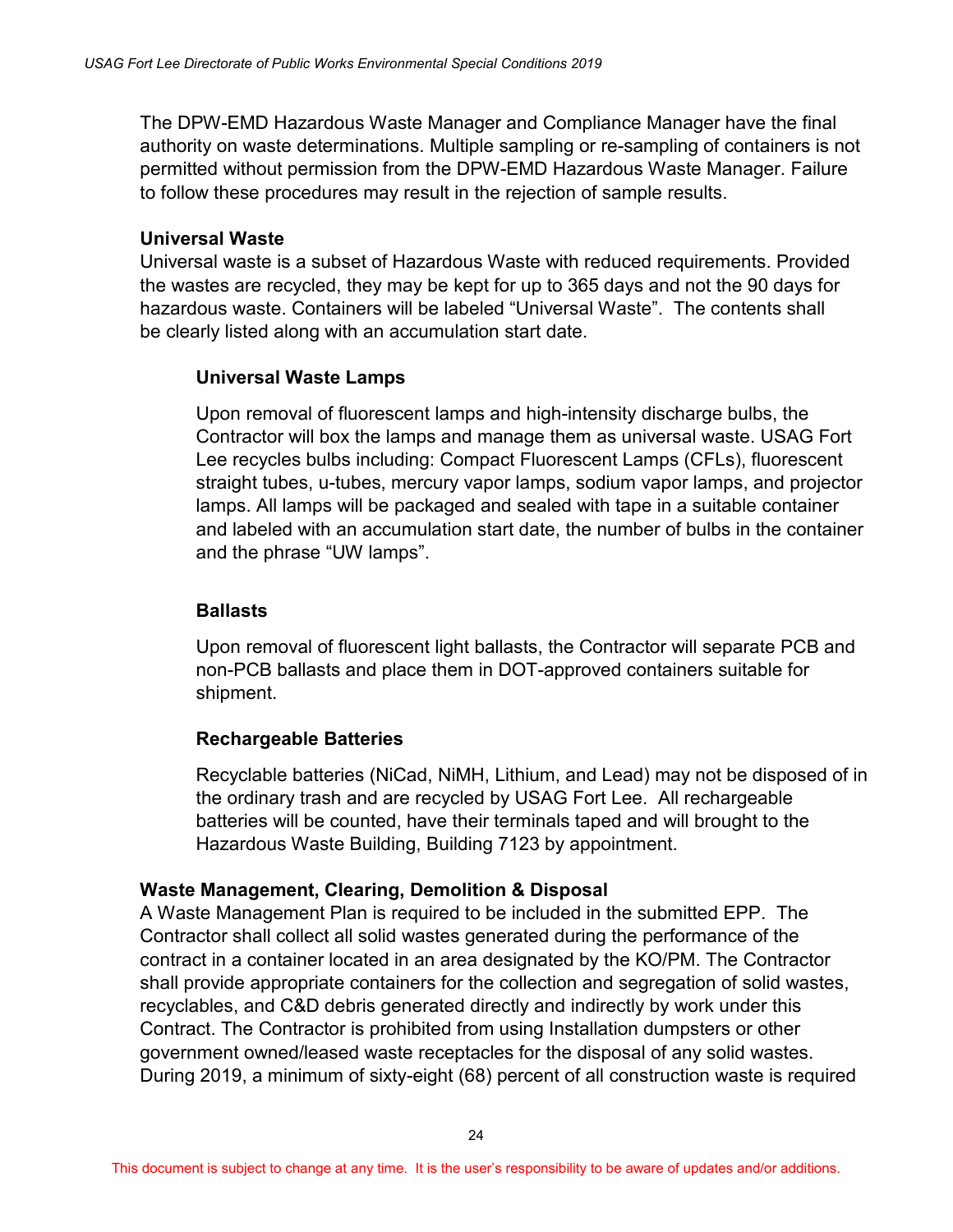to be diverted from landfills by reclaiming, recycling, or reusing. Prior to beginning any demolition:



 $\triangleright$  The contractor shall confirm the existence or lack of existence of hazardous materials including, but not limited to, asbestos, PCBs, and lead. If hazardous materials exist, the contractor shall properly remove and dispose of these materials prior to beginning any other demolition.

 $\geq$  Lead may be present in windows/frames. If any framing or window replacement is proposed then testing may be needed. PCB and non-PCB ballasts may also be present at this site.

 $\triangleright$  USAG Fort Lee assumes that any building built prior to 1978 contains lead and that anyone doing any works in a building should be made aware of that so that they can comply with the OSHA worker-protection requirements in 29 CFR.

#### **Trip Tickets**

 The Contractor will submit all trip tickets from the landfill facility, incinerators, and recycling companies to validate that all debris is being land-filled, incinerated, re used, or recycled in accordance with all federal requirements and in an approved location. These trip tickets will be submitted to the KO (or designated representative) and reports are to be provided to the DPW-EMD.

*Project Managers and Primary Contractors* shall track and list all of equipment that will be used and kept on site during the course of the project and place proper identification on the vehicles. This list must be updated daily if addition equipment is brought on site and completed once a week as a required task. Furthermore equipment found on post without the information below or not on the equipment list may be removed at the owner's expense. Construction vehicles, heavy equipment, lifts, trailers and other rolling pieces of equipment on USAG Fort Lee property without a Government license plate which left overnight or on their contracted sites must have the following information posted on the vehicle. Generally, the trip ticket is posted in the window if there is one, or on the door of the equipment or some other easily visible location. This information is necessary in case of spill(s), accident(s) or abandonment of equipment.

| <b>Date</b> | <b>Construction Project</b> | <b>Company equipment</b><br>belongs to | <b>Emergency POC</b><br><b>Phone No.</b> |
|-------------|-----------------------------|----------------------------------------|------------------------------------------|
|             |                             |                                        |                                          |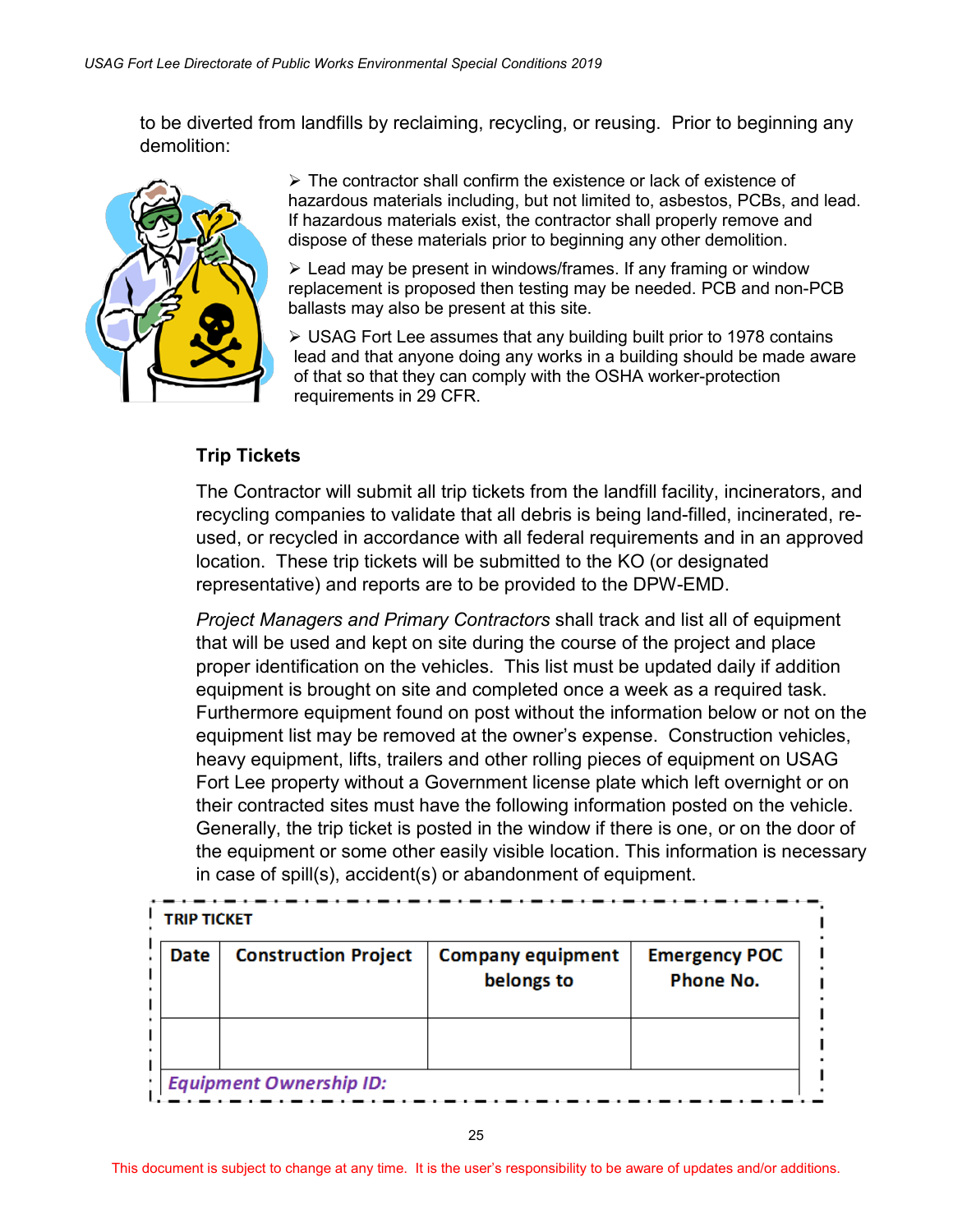#### <span id="page-32-0"></span>**Solid Waste Management**

The Contractor shall collect all solid wastes generated during the performance of the contract in a container located in an area designated by the KO or COR and approved by DPW-EMD. The Contractor shall provide appropriate containers for the collection and segregation of solid wastes, recyclables, and construction/demolition debris generated directly and indirectly by work under this Contract. The Contractor is prohibited from using Installation dumpsters or other government owned/leased waste receptacles for the disposal of any solid wastes. All solid wastes shall be re-used, recycled, or disposed of prior to completion of work at USAG Fort Lee. Recycling to the maximum extent should be the objective. In an effort to reach IMCOM's goal of net zero solid waste by 2030, the required diversion rate increases 2% each year. **A minimum of sixty-eight (68) percent of all construction waste is required to be diverted from C&D landfills by reclaiming, recycling, or reusing.** Each Performance Work Statement (PWS) should contain source reduction requirements in order to reduce the initial input to the solid waste stream by specifying that the minimum packing and packaging materials be used for items shipped to the installation. If recycling is determined to be impractical a memorandum stating how the determination was made must be submitted to the DPW-EMD and approved before work begins.

Prior to removing any waste from USAG Fort Lee the Contractor shall properly classify each waste stream. Classification can be made based on generator knowledge or through laboratory analysis. The identification and classification of each waste stream shall be included in the waste management plan. If the government has previously identified and classified the waste stream, that fact should be noted in the Waste Management Plan. All hazardous waste removed from USAG Fort Lee must be accompanied by a Uniform Hazardous Waste Manifest, including USAG Fort Lee's EPA ID number and must be signed by the USAG Fort Lee Hazardous Waste Manager.

Under no circumstances will any solid wastes, hazardous materials, or hazardous wastes be left on USAG Fort Lee property at the end of the project. Before the project is turned over to the government, the Contractor will remove all solid wastes, hazardous materials, and hazardous wastes from the installation in accordance with applicable regulations. These items include, but are not limited to, piles of dirt, concrete, asphalt, and rubbish. No materials will be left for the future use of the government UNLESS instructed to do so in writing by the government. This includes the aforementioned items as well as regular or touch-up paint, plaster, solvents, etc. If it is determined that the Contractor left materials/wastes behind, services may be terminated and/or a penalty payment to include the cost of disposal of the material by the government may be withheld from the project payment.

#### **Construction and Demolition Waste Management**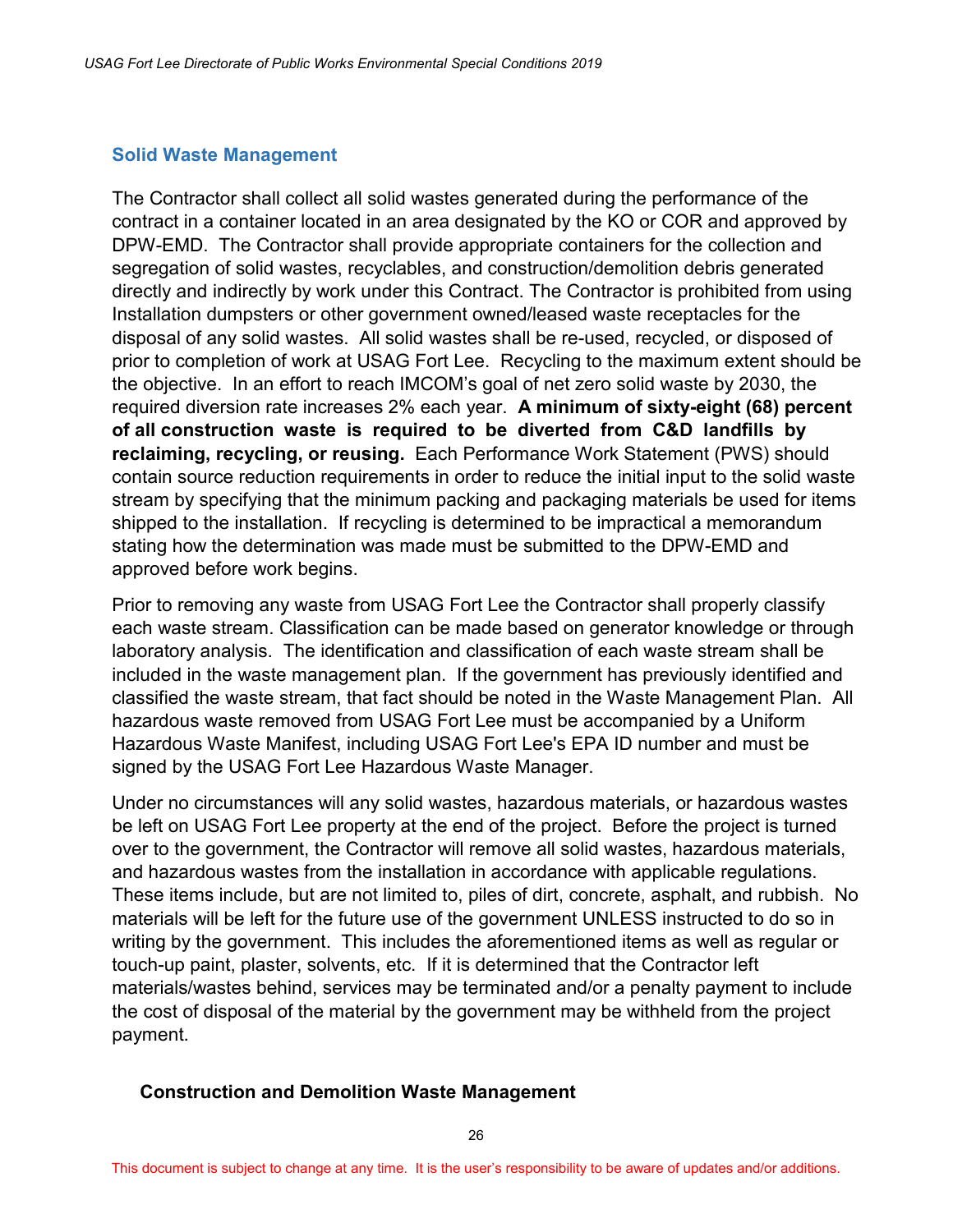The Contractor will recycle all C&D debris to the maximum extent possible. The Contractor shall make every effort to recycle materials such as, but not limited to, concrete (including concrete with rebar), brick,

**For questions about C&D wastes, please contact DPW-EMD Pollution Prevention Program staff:**

**804-765-7549**

asphalt, all metals including piping, building insulation, wood, wood paneling and wainscoting, roofing materials, wallboard, carpet, ceiling tiles, floor tiles, cardboard, and similar materials that do not constitute, in and of themselves or in combination with other materials, hazardous materials. With prior coordination through the KO (or designated Government representative), USAG Fort Lee Recycling Center and DPW-EMD, the Contractor may take scrap metals to the USAG Fort Lee Recycling Center unless otherwise specified in the contract. See Appendix B for a list of off-site recycling locations.

It is within the [Army's Sustainable Design and Development Policy](http://www.asaie.army.mil/Public/IE/doc/Sustainable%20Design%20and%20Dev%20Policy%20Update.pdf) to apply sound environmental principles in the design, construction and use of facilities. As part of the implementation of that policy the Contractor shall:

- $\triangleright$  Practice efficient waste management when sizing, cutting and installing products and materials.
- $\triangleright$  Use all reasonable means to divert C&D waste from landfills or incinerators and to facilitate their recycling or reuse.
- $\triangleright$  The Government is committed to diverting its waste away from landfills to the greatest extent possible.

The Contractor will support this objective by adhering to the following requirements:

- $\triangleright$  Reusing (when authorized and directed by the Government)
- $\triangleright$  Recycling
- $\triangleright$  Donating construction/demolition debris material.

#### **Construction and Demolition Waste Management Plan**

A waste management plan (to include solid non-hazardous waste and solid hazardous waste) shall be submitted within 15 days after notice to proceed and prior to initiating any site preparation work. At a minimum, for FY19 this shall include the contractor's plan(s) for a minimum **68% diversion rate** with a 2% increase in the diversion rate each year until 2030. The plan should include detailed information regarding the techniques used to meet the diversion rate. Should the Contractor deem that the 68% diversion rate cannot be met,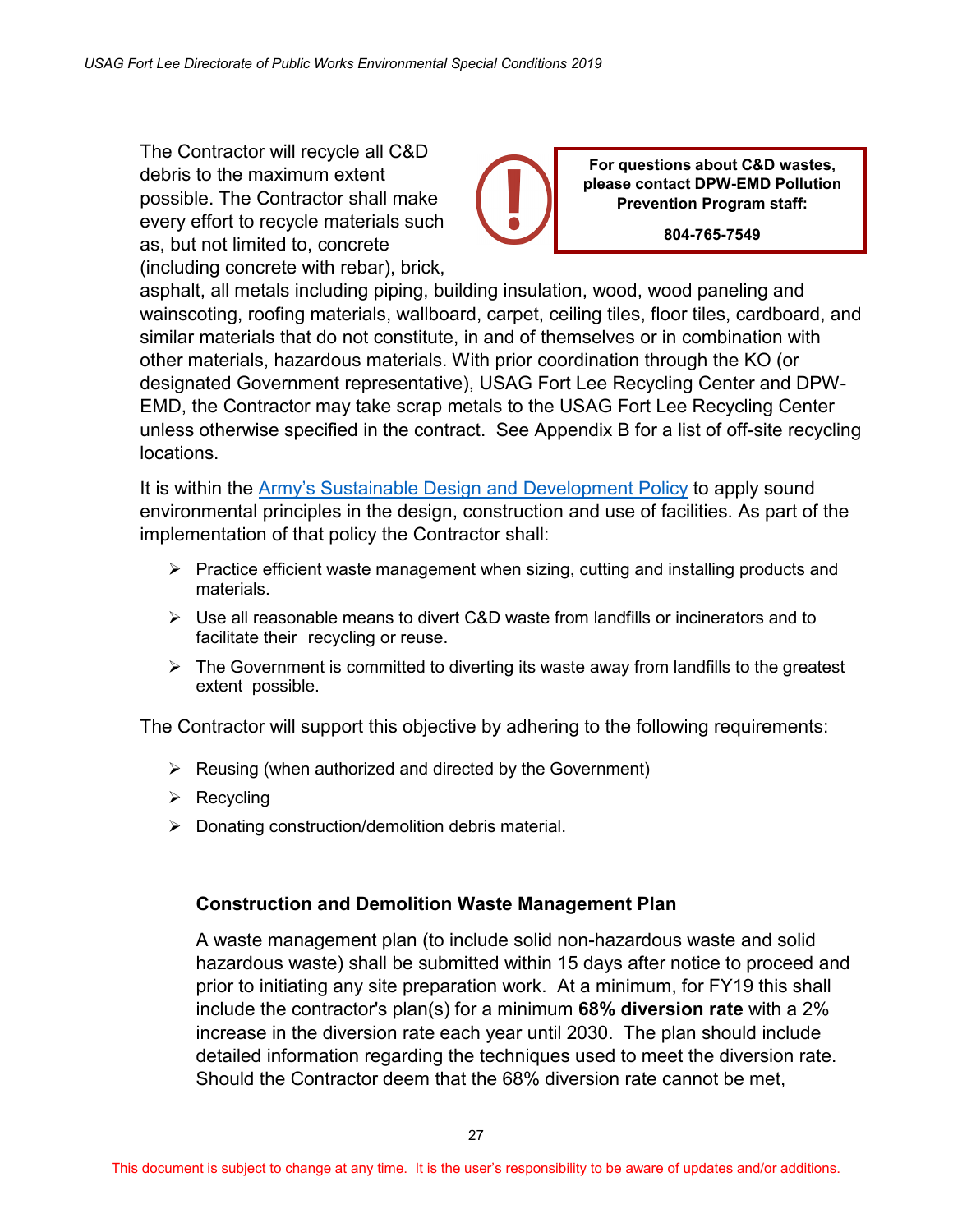justification for not meeting the goal are required to be included in the plan. The plan shall include the following:

- $\triangleright$  Name of individuals on the Contractor's staff responsible for waste prevention and management.
- $\triangleright$  Actions that will be taken to reduce solid waste generation.
- $\triangleright$  Description of the specific approaches to be used in recycling/reuse of the various materials generated, including the areas and equipment to be used for processing, sorting, and temporary storage of wastes.
- $\triangleright$  Characterization, including estimated types and quantities, of the waste to be generated.
- $\triangleright$  Name of landfill and/or incinerator to be used and the estimated costs for use, assuming that there would be no salvage or recycling on the project.
- $\triangleright$  Identification of local and regional reuse programs, including non-profit organizations such as schools, local housing agencies, and organizations that accept used materials such as materials exchange networks and Habitat for Humanity.
- $\triangleright$  List of specific waste materials that will be salvaged for resale, salvaged and reused, or recycled. Recycling facilities that will be used shall be identified and approved by DPW-EMD.
- $\triangleright$  Identification of materials that cannot be recycled or reused with an explanation or justification.
- $\triangleright$  Anticipated net cost savings determined by subtracting Contractor program management costs and the cost of disposal from the revenue generated by sale of the materials and the incineration and/or landfill cost avoidance.

#### **Records**

Records shall be maintained to document the quantity of waste generated; the quantity of waste diverted through sale, reuse, or recycling; and the quantity of waste disposed by landfill or incineration. The records shall be made available to the KO/PM during construction, and a copy of the records shall be delivered to the KO/PM upon completion of the construction. Throughout the duration of the contract, contractor shall maintain and make available to the KO/PM, records, to include all weight tickets, documenting the quantity of waste generated, the quantity of waste diverted from a landfill or incineration and the quantity of waste disposed by landfill or incineration. Upon contract completion, the contractor shall submit a copy to the DPW-EMD of all records including a statement certifying that at least 68% of C&D waste has been diverted from landfill disposal.

The contractor shall notify the KO (or designated Government representative) if diversion activities will cause the project duration time to be exceeded. Along with the notification, the contractor shall provide the highest diversion rate that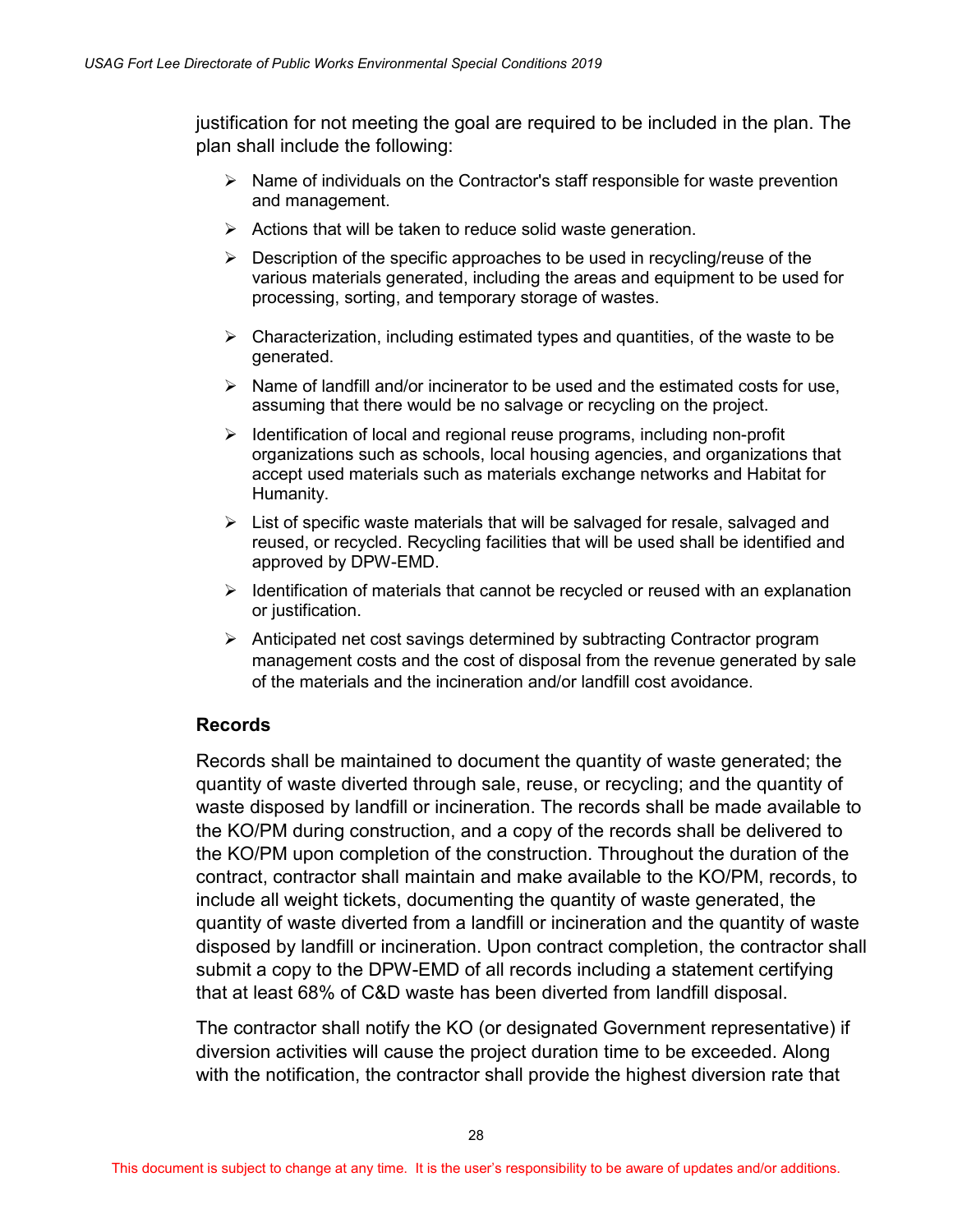can be obtained based on the project schedule. If it is determined by the Government that the project is mission-critical, the diversion rate may be amended. If the cost of achieving the minimum diversion rate of 68% is significantly greater than the cost of conventional demolition methods and the risk can be attributed directly to meeting the minimum diversion rate, the contractor shall immediately notify the KO for a determination on whether a lower diversion rate is acceptable. If the KO determines that a lower diversion rate is acceptable, the rate may be amended to the highest obtainable rate that can be met, as agreed upon by all parties.

#### <span id="page-35-0"></span>**Stormwater**

The Contractor shall prepare a Stormwater Management Plan (SMP) and a Stormwater Pollution Prevention Plan (SWPPP) in accordance with current Virginia Stormwater Management requirements.

For land-disturbing activities affecting one or more acres of land, the Contractor shall apply for coverage under the Construction General Permit to the VDEQ. The Contractor shall be responsible for all fees associated with obtaining General Permit coverage. The Contractor shall provide a postmarked copy of the submitted VDEQ stormwater permit application, to include the SMP and SWPPP, to the KO and DPW-EMD within 5 days of submission to VDEQ. The Contractor shall submit this registration and any required plans and

specifications to VDEQ at least 60 days prior to commencement of ground disturbing activities. Prior to commencement of landdisturbing activities, the Contractor shall provide evidence of coverage by submitting a copy of the VDEQ coverage letter under the Construction General Permit to the KO and DPW-EMD. The following is a list of items required for inclusion in the plans:



**For questions about Stormwater, please contact DPW-EMD Compliance Program Staff:**

> **804-734-3772 804-734-3760**

- $\triangleright$  Copies & signatures of all licenses and permits (i.e. signed VDEQ permit authorization)
- $\triangleright$  Permit fees; copy of checks
- $\triangleright$  Calculations and methods identified
- $\triangleright$  Certified reviewed plans and P.E. stamp
- **[Responsible Land Disturber](http://www.deq.virginia.gov/ConnectWithDEQ/TrainingCertification/RLDGeneralInformation.aspx) Certification from VDEQ**
- > The Plan Reviewer's Certification
- $\triangleright$  Map with verified constraint boundaries adjacent to or within the project limits
- $\triangleright$  Map with verified wetlands and the 100' RPA Buffer that exists adjacent to or within the project limits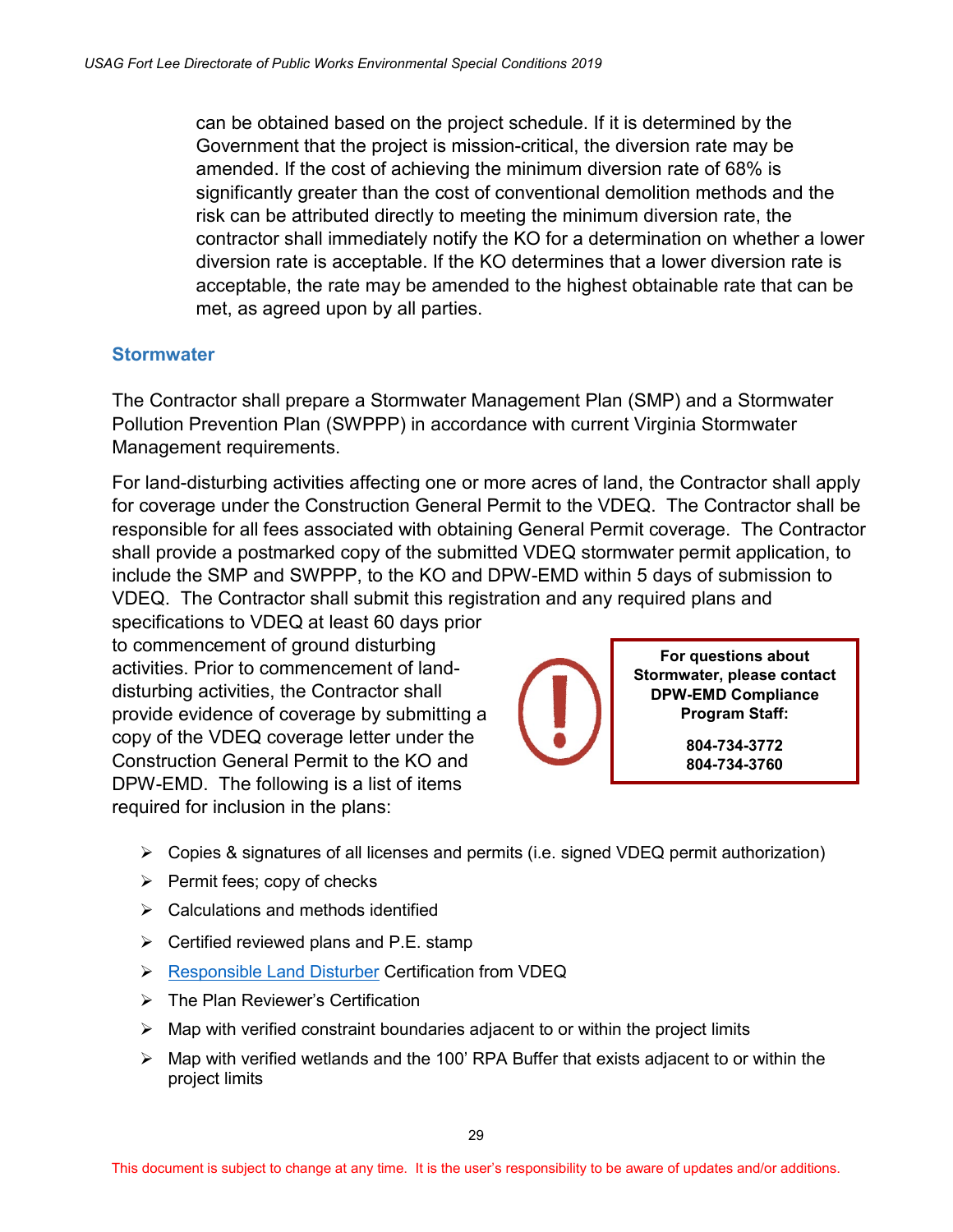$\triangleright$  Miss Utility verified ticket number informing the DPW-EMD of the presence of any existing utilities to be demolished or relocated as part of the project. USAG Fort Lee utilities are privatized. USAG Fort Lee owns the gas distribution infrastructure. Some of the utility infrastructure on USAG Fort Lee has been found to contain asbestos. See DPW-EMD Asbestos Specialist for additional information.



At the conclusion of work, the Contractor shall provide a copy of the general Permit Notice of Termination to DPW-EMD concurrently with submission to VDEQ as outlined in the Environmental Checklist, Appendix B.

Stormwater site design must incorporate strategies which include a combination of structural and/or nonstructural BMPs which are appropriate for the site. The design is to include adequate long-term operation and maintenance of BMPs. Water quality protection will be considered in accordance with the [Federal Water Pollution Control \(Clean Water\)](http://www.epw.senate.gov/water.pdf) [Act](http://www.epw.senate.gov/water.pdf) and current Commonwealth of Virginia regulations.

State and federal manuals which address proper Stormwater management design techniques include:

- **[Virginia Stormwater Management Handbook, Volume I](http://www.deq.virginia.gov/Portals/0/DEQ/Water/Publications/HndbkVolumeI.pdf)**
- **[Virginia Stormwater Management Handbook, Volume II](http://www.deq.virginia.gov/Portals/0/DEQ/Water/StormwaterManagement/SWMHandbookVolume%20II.pdf)**
- **[Virginia Department of Transportation Drainage Manual](http://www.virginiadot.org/business/resources/LocDes/DrainageManual/START_VDOT_Drainage_Manual.pdf)**
- **[Virginia Erosion and Sediment Control Handbook](http://www.deq.virginia.gov/Programs/Water/StormwaterManagement/Publications/ESCHandbook.aspx)**
- **[Low Impact Development Design Strategies: An Integrated Design Approach](https://nepis.epa.gov/Exe/ZyNET.exe/20004JX4.txt?ZyActionD=ZyDocument&Client=EPA&Index=2000%20Thru%202005&Docs=&Query=&Time=&EndTime=&SearchMethod=1&TocRestrict=n&Toc=&TocEntry=&QField=&QFieldYear=&QFieldMonth=&QFieldDay=&UseQField=&IntQFieldOp=0&ExtQFieldOp=0&XmlQuery=&File=D%3A%5CZYFILES%5CINDEX%20DATA%5C00THRU05%5CTXT%5C00000001%5C20004JX4.txt&User=ANONYMOUS&Password=anonymous&SortMethod=h%7C-&MaximumDocuments=1&FuzzyDegree=0&ImageQuality=r75g8/r75g8/x150y150g16/i425&Display=hpfr&DefSeekPage=x&SearchBack=ZyActionL&Back=ZyActionS&BackDesc=Results%20page&MaximumPages=1&ZyEntry=1)**
- **Unified Facilities Criteria: [Low Impact Development](https://www.wbdg.org/ccb/DOD/UFC/ufc_3_210_10.pdf)**
- **[Low Impact Development Hydrologic Analysis](https://nepis.epa.gov/Adobe/PDF/20004JTW.PDF)**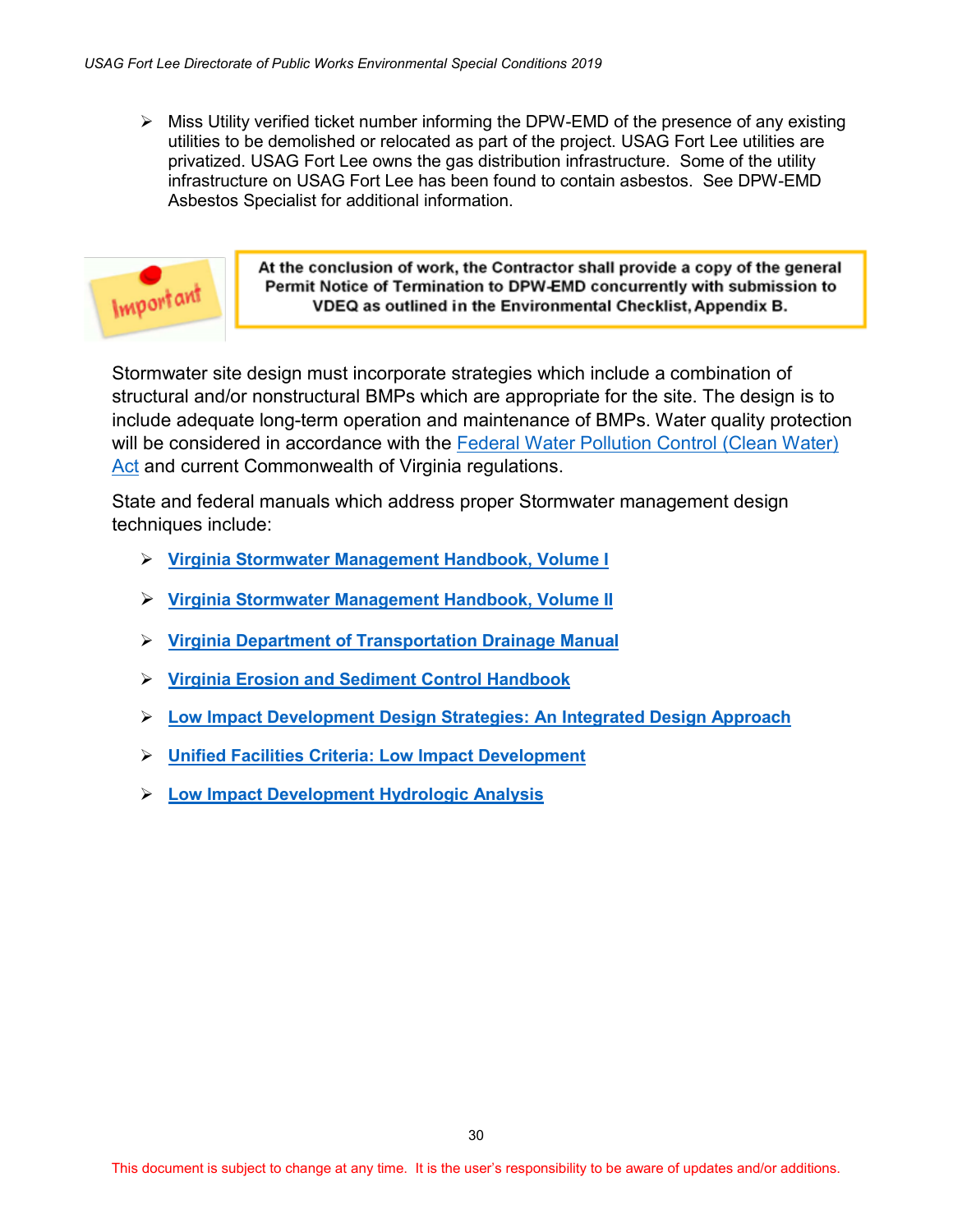| <b>USAG Fort Lee Stormwater Requirements Quick Reference:</b> |                                                                                                                                                                                                                                                                                                                                                                                                                                                                                                                                                                                  |  |
|---------------------------------------------------------------|----------------------------------------------------------------------------------------------------------------------------------------------------------------------------------------------------------------------------------------------------------------------------------------------------------------------------------------------------------------------------------------------------------------------------------------------------------------------------------------------------------------------------------------------------------------------------------|--|
| <b>Disturbed</b>                                              | <b>Requirement</b>                                                                                                                                                                                                                                                                                                                                                                                                                                                                                                                                                               |  |
| <b>Ground</b>                                                 |                                                                                                                                                                                                                                                                                                                                                                                                                                                                                                                                                                                  |  |
| (square feet)                                                 |                                                                                                                                                                                                                                                                                                                                                                                                                                                                                                                                                                                  |  |
|                                                               |                                                                                                                                                                                                                                                                                                                                                                                                                                                                                                                                                                                  |  |
| < 2,500                                                       | Install appropriate E&SCs to prevent sediment from being washed into storm sewer.                                                                                                                                                                                                                                                                                                                                                                                                                                                                                                |  |
| > 2,500                                                       | Submit E&SC Plan in accordance with the requirements of the Virginia E&SC regulation to the<br>DPW-EMD for review and approval.                                                                                                                                                                                                                                                                                                                                                                                                                                                  |  |
| > 5,000                                                       | Project must demonstrate conformance with the requirements of Section 438 of the Energy<br><b>Independence and Security Act and Army Low Impact Development Technical User</b><br>Guide. In general, development of more than 5,000 square feet of land must either retain the<br>95 <sup>th</sup> percentile rainfall event on site, or use site-specific hydrological analysis to determine the<br>pre-development hydrology. A justification must be provided if this requirement cannot be<br>met. A Stormwater Management Plan must be submitted to the DPW-EMD for review. |  |
| > 1 Acre                                                      | Prepare and submit application for coverage in accordance with the Virginia Stormwater<br>Management Permit program. Application must be approved by VDEQ and a coverage letter<br>received by the DPW-EMD prior to beginning ground altering disturbance. Submit E&SC<br>Control Plan in accordance with the requirements of the Virginia E&SC regulation to the DPW-<br>EMD for review and approval.                                                                                                                                                                           |  |
| Privatized<br><b>Utilities</b>                                | For privatized utility installation, upgrade, repair, etc. as a stand-alone project or part of a<br>large project, utilities with an approved statewide E&SC Plan shall abide by that plan in lieu of<br>the following requirements, but must provide a copy of the plan to the DPW-EMD for its<br>records. Utility work on hard surfaced roads, drives, sidewalks and individual utility connects<br>are exempt.                                                                                                                                                                |  |
| > 10,000                                                      | Submit E&SC Plan in accordance with the requirements of the Virginia E&SC regulation to the<br>DPW-EMD for review and approval.                                                                                                                                                                                                                                                                                                                                                                                                                                                  |  |
| > 1 Acre                                                      | Follow procedure above for projects > than 1 acre.                                                                                                                                                                                                                                                                                                                                                                                                                                                                                                                               |  |

#### **Erosion and Sediment Control**

All land-disturbing activities must comply with the [Virginia Erosion and Sediment Control](http://www.deq.virginia.gov/Portals/0/DEQ/ConnectwithDEQ/Training/ESC/ESC_LawandRegulations.pdf) [Laws and Regulations,](http://www.deq.virginia.gov/Portals/0/DEQ/ConnectwithDEQ/Training/ESC/ESC_LawandRegulations.pdf) [Virginia Stormwater Management Act and Regulations,](http://law.lis.virginia.gov/admincode/title9/agency25/chapter870/) [Virginia](http://www.deq.virginia.gov/Programs/Water/StormwaterManagement/VSMPPermits/ConstructionGeneralPermit.aspx)  [Stormwater Management Program General Permit,](http://www.deq.virginia.gov/Programs/Water/StormwaterManagement/VSMPPermits/ConstructionGeneralPermit.aspx) and the [Chesapeake Bay](http://law.lis.virginia.gov/vacodefull/title62.1/chapter3.1/article2.5/)  [Preservation Act.](http://law.lis.virginia.gov/vacodefull/title62.1/chapter3.1/article2.5/)

For land disturbing activities 2,500 square feet or greater (10,000 square feet or greater for utility work), the Contractor shall prepare an E&SC Plan. Plans must be prepared in accordance with the [Virginia Erosion and Sediment Control](http://www.deq.virginia.gov/Programs/Water/StormwaterManagement/Publications/ESCHandbook.aspx) Handbook and the [Virginia](http://www.deq.virginia.gov/Programs/Water/StormwaterManagement/Publications.aspx)  [Stormwater Management Handbook, Volumes I and II.](http://www.deq.virginia.gov/Programs/Water/StormwaterManagement/Publications.aspx)

All E&SC and SWM Plans must be reviewed by the DPW-EMD to ensure compliance with the State Laws and Regulations and the USAG Fort Lee Municipal Separate Storm Sewer System (MS4) Permit. The Contractor shall provide a copy of any required plans and specifications to the DPW-EMD for review at least 60 days prior to commencement ground disturbing activities. The Contractor must receive approval of its E&SC Plan from the DPW-EMD prior to commencement of land-disturbing activities.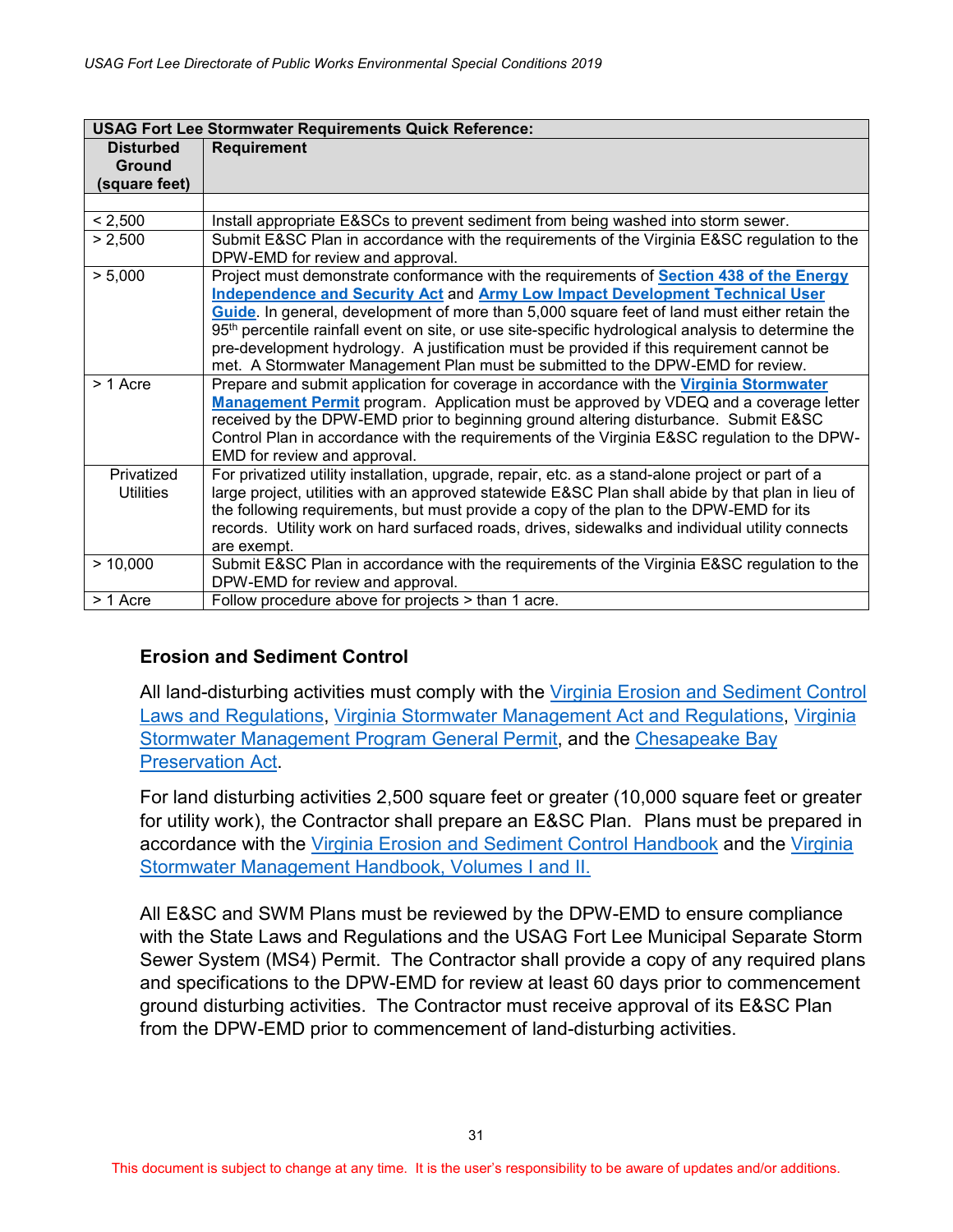#### **Requirements for Offsite Soils**



**Check with regional and local authorities as well as the activity to determine actual requirements of bracketed items; values shown come from the Commonwealth of Virginia. Remove this paragraph if not required by the project.**

Test offsite soils brought in for use as backfill for Total Petroleum Hydrocarbons (TPH), Benzene, Toluene, Ethyl Benzene, and Xylene (BTEX) and full Toxicity Characteristic Leaching Procedure (TCLP) including ignitability, corrosivity and reactivity. Backfill shall contain a maximum of 100 parts per million (ppm) of total petroleum hydrocarbons (TPH) and a maximum of 10 ppm of the sum of Benzene, Toluene, Ethyl Benzene, and Xylene (BTEX) and shall pass the TCLP test. Determine TPH concentrations by using EPA 600/4-79/020 Method 418.1. Determine BTEX concentrations by using EPA SW-846.3-3 Method 5030/8020. Perform TCLP in accordance with EPA SW-846.3-3 Method 1311. Provide Borrow Site Testing for TPH, BTEX and TCLP from a composite sample of material from the borrow site, with at least one test from each borrow site. Do not bring material onsite until tests have been approved by the Contracting Officer.



- **NO excess soil may be disposed of on Fort Lee property without written authorization from the DPW-EMD and DPW Master Planning Division**
- **Hay bales SHALL NOT BE USED for erosion control and inlet protection from storm water run-off on the Ordnance Campus or Cantonment Area. The only allowed areas are the Ranges as long as it meets the needs of the project and does not interfere with operations.**

#### **Oil-Water Separators**

For maintenance and service areas where a floor drain is required, all such drains shall discharge to an appropriately-sized and designed gravity oil-water separator. No coalescing media will be allowed. The separator shall discharge treated effluent to the sanitary sewer system, unless no sewer service is proved to the facility. The oil-water separator shall be located such that it provides convenient access to a waste oil recycler truck. Drains, such as those at wash racks, which are exposed to rainwater, shall be bermed to prevent the entrance of stormwater.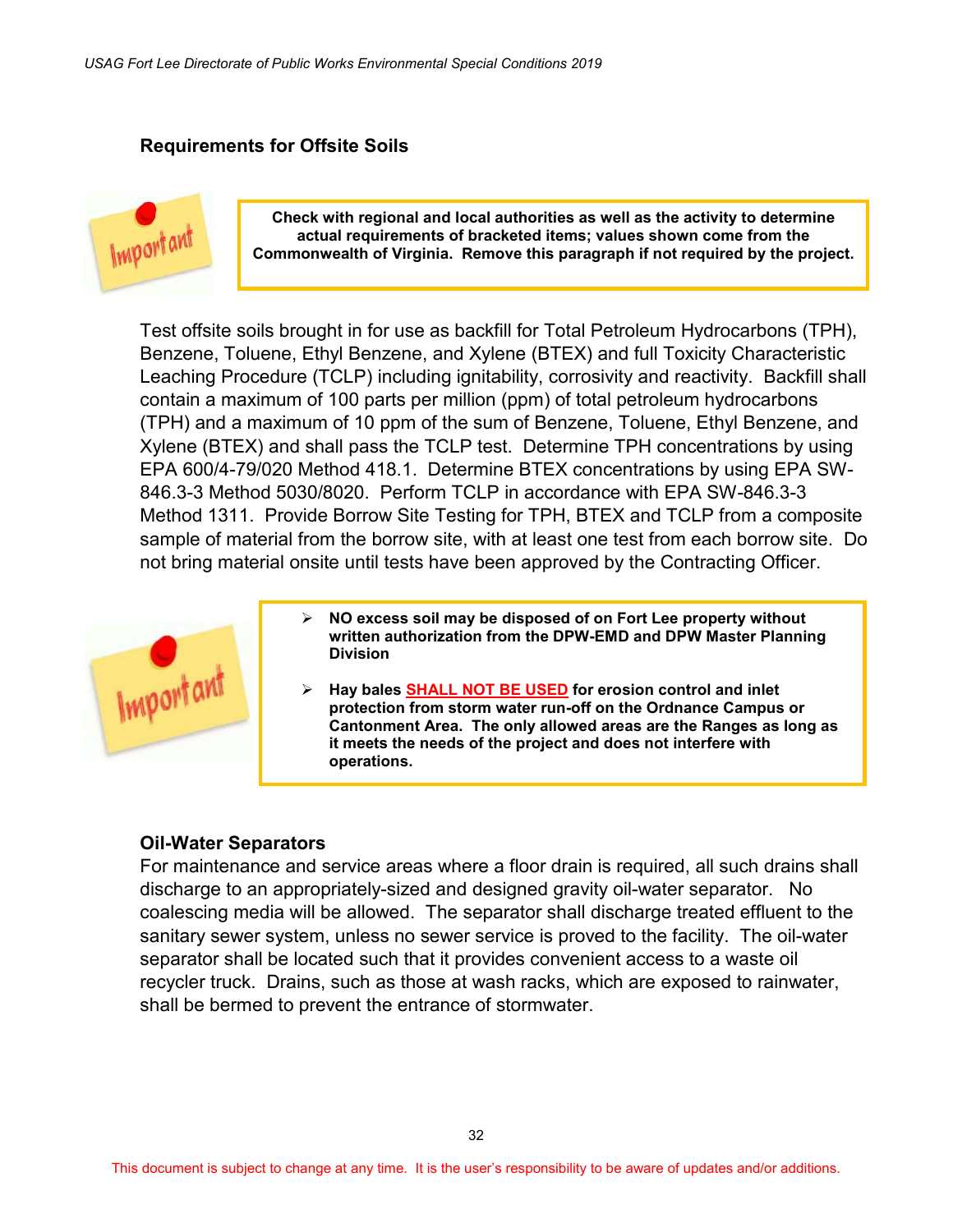#### **Low Impact Development (LID)**

The DoD requires the use of LID methodologies to manage stormwater runoff from development or redevelopment projects on a Federal Facility or utilizing Federal funds with a footprint that exceeds 5,000 square feet in accordance with Unified Facilities [Criteria \(UFC\) 3-210-10](http://www.wbdg.org/ccb/DOD/UFC/ufc_3_210_10.pdf) and the [Energy Independence and Security Act](https://www.gpo.gov/fdsys/pkg/BILLS-110hr6enr/pdf/BILLS-110hr6enr.pdf) of 2007 (EISA). This requirement is applicable to new construction, additions, new pavement and sidewalks (horizontal construction), and site redevelopment.

The design objective of LID is to maintain the pre-development hydrologic conditions. Potential opportunities for improving water quality when developing the appropriate sites include providing runoff diversion; recycling gray water; harvesting rainwater; disconnecting downspouts or discharging them to pervious surfaces; using pervious surface parking instead of asphalt parking; minimizing tree clearing and grubbing; and installing bio-retention, soil amendments, filter strips, vegetated buffers, grassed swales, dry wells, infiltration basins/trenches, inlet pollution removal devices and tree box filters LID with respect to paving can result in lower maintenance costs and overall life-cycle costs when the savings from the reduced conventional stormwater management infrastructure (e.g., curbs, gutters, piping, detention basins, etc.) is taken into account, as well as the need for fewer operation and maintenance requirements. With respect to porous pavements, the LID approach has the following additional benefits: pollutant removal, control of heat island effects, and cooler surface waters that receive stormwater runoff. BMPs shall be installed to meet LID requirements. Preferred methods may include stormceptors, infiltration pits, plastic chamber systems and vegetated swales. Retention and/or detention ponds may be used only with prior approval from the DPW-EMD.

Prior to finalizing the design for a redevelopment project, the designer shall also consider whether natural hydrological conditions of the property can be restored, to the extent practical. Estimated design and construction costs for implementing EISA



**Once final design is complete, contractor must submit a completed EISA LID design certification to the DPW-EMD.**

Section 438, Stormwater Runoff Requirements for Federal Development Projects, shall be documented in the project cost estimate as a separate line item.

For Military Construction projects developed in FY 13 and beyond, an additional 2% should be added as a supporting facility cost. LID Standards include American Society of Heating, Refrigeration and Air Conditioning Engineers (ASHRAE) Standard 189.1, Unified Facilities Criteria 3-210-10, [4-030-01](https://www.wbdg.org/ccb/DOD/UFC/ARCHIVES/ufc_4_030_01.pdf) (Sustainable Development), [1-200-01](http://www.wbdg.org/ccb/DOD/UFC/ufc_1_200_01.pdf) (DoD Building Code), [4-010-01](http://www.wbdg.org/ccb/DOD/UFC/ufc_4_010_01.pdf) (DoD Minimum Antiterrorism Standards for Buildings), and Chapter 10 of Army Regulation (AR) 420, Army Facilities Management.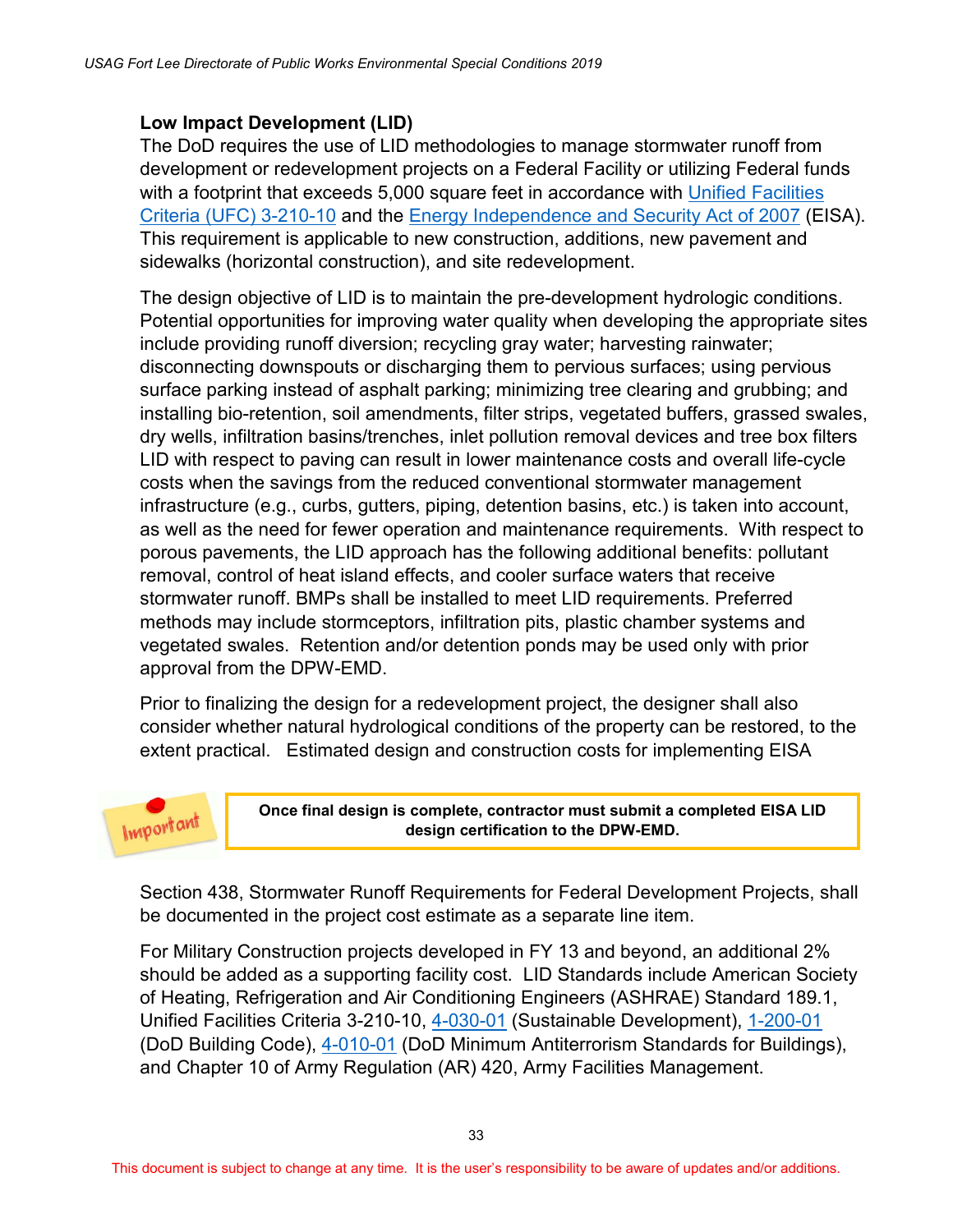#### **Storage Tanks**

Installation of permanent underground or above ground storage tanks must be approved by the DPW-EMD. Temporary storage tanks used to serve equipment during construction do not require prior approval, but must have secondary containment or be double walled (if 55- gallons or larger), and their location must be shown on an approved E&SC Plan or Environmental Protection Plan (EPP).

#### <span id="page-40-0"></span>**CONSERVATION**

As one of the four pillars of the Environmental Management Division, the Conservation Branch oversees the preservation and management of USAG Fort Lee's natural and cultural resources. Elements from these resources are the most visible aspects of USAG Fort Lee's surroundings and make up the majority of the installation's environmental constraints. This ties the conservation team to every aspect of USAG Fort Lee's planning and mission objectives. These two programs work in concert to retain the installation's natural and cultural heritage together with supporting the military mission. The requirements for each are discussed below.

#### <span id="page-40-1"></span>**Cultural Resources**

The term "cultural resource" is not defined by NEPA or any other Federal law. However, there are several laws and executive orders that deal with particular kinds of "resources" that are "cultural" in character. With respect to cultural resources, the federal law that figures prominently in every project review is the National Historic Preservation Act (NHPA), which sets forth government policy and procedures regarding "historic properties" — that is, districts, sites, buildings, structures, and objects included in or eligible for the National Register of Historic Places (NRHP).

More specifically, Section 106 of NHPA (36 CFR 800) requires that Federal agencies consider the effects of their actions on such properties, following regulations issued by the Advisory Council on Historic Preservation.

Another federal law, the Archaeological Resources Protection Act of 1979 (ARPA), makes it a federal crime for persons to excavate, remove, damage, or otherwise deface any archaeological resource or even *attempt* to excavate, remove, damage, or otherwise deface any archaeological resource on federal lands. **USAG Fort Lee proactively monitors the installation for violations of this provision and to enforce the laws prohibiting such activity**.

An archaeological resource is "any material remains of past human life or activities which are of archaeological interest…"

To date, USAG Fort Lee has identified more than 100 different locations or sites on the installation that are of archaeological interest, 48 of which have been determined eligible or potentially eligible for listing in the NRHP and as such, must be protected. There is also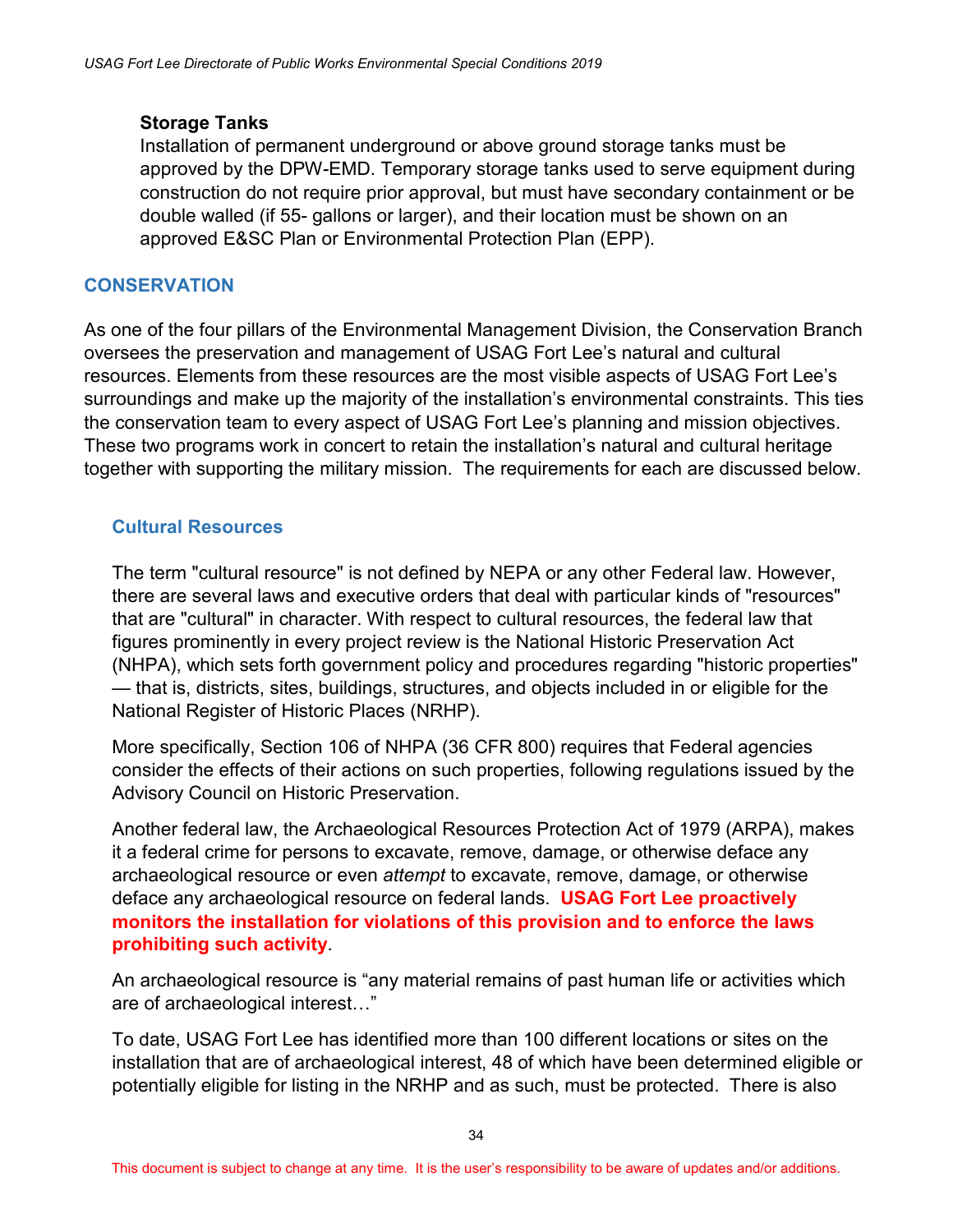one building, 4300 (Fort Lee Theatre) and one object (Anzio Annie Railgun) in this category.

Examples of archaeological resources include, but are not limited to: stone tools such as flakes and projectile points, pottery, bottles, buttons, bullets, building material (such as brick), and especially bones and obvious human burials which are at least 50 years old. However, the determination of age and significance will be made by the USAG Fort Lee Cultural Resource Manager (CRM) or staff archaeologist.

#### **Compliance with Section 106 of the National Historic Preservation Act**

While USAG Fort Lee is responsible for ensuring compliance with this law, every project proponent must do his or her part by providing complete, accurate and timely information to the DPW in order for the requirement to be met without causing delay to a project.

 In order to facilitate effective and timely environmental review of a proposed project, the DA [Form 4283](http://www.apd.army.mil/pub/eforms/pdf/A4283.pdf) or other project documentation requires:

- A clear and complete description of the project and project requirements. **If the requirement details are not known, the request should ask for design or engineering services**.
- $\triangleright$  Scaled plan view map or drawing showing specific location and limits of project.
- $\triangleright$  Understanding that any project which changes in size, scope of work or location or has a REC older than ONE YEAR must be resubmitted for review.

Upon completion of environmental review, the project proponent will receive documentation, usually in the form of a REC, which in part will state either that Section 106 consultation was not required or that Section 106 consultation has been completed.

If your project requires ground altering disturbance of any depth or alteration to a building which is 50 years in age or older and you do not have evidence of Section 106 compliance **DO NOT PROCEED** and contact the DPW-EMD immediately. Courses of action necessary to continue the project will be presented as soon as possible.

#### **Inadvertent or Emergency Discovery of Archaeological Deposits**

All ground disturbing activity, regardless of whether the area has been previously disturbed or subject to a cultural resource survey, has the potential to cause effects on historic properties. This section covers all situations when inadvertently discovered cultural resources are found.

Upon discovery of any artifact visible on the ground surface or buried archaeological deposits (archaeological resource),



**Any questions about Cultural Resources, please contact DPW- EMD Cultural Resource staff:**

> **Cultural Resource Manager: 804-734-4434 Staff Archaeologist: 804-765-7026**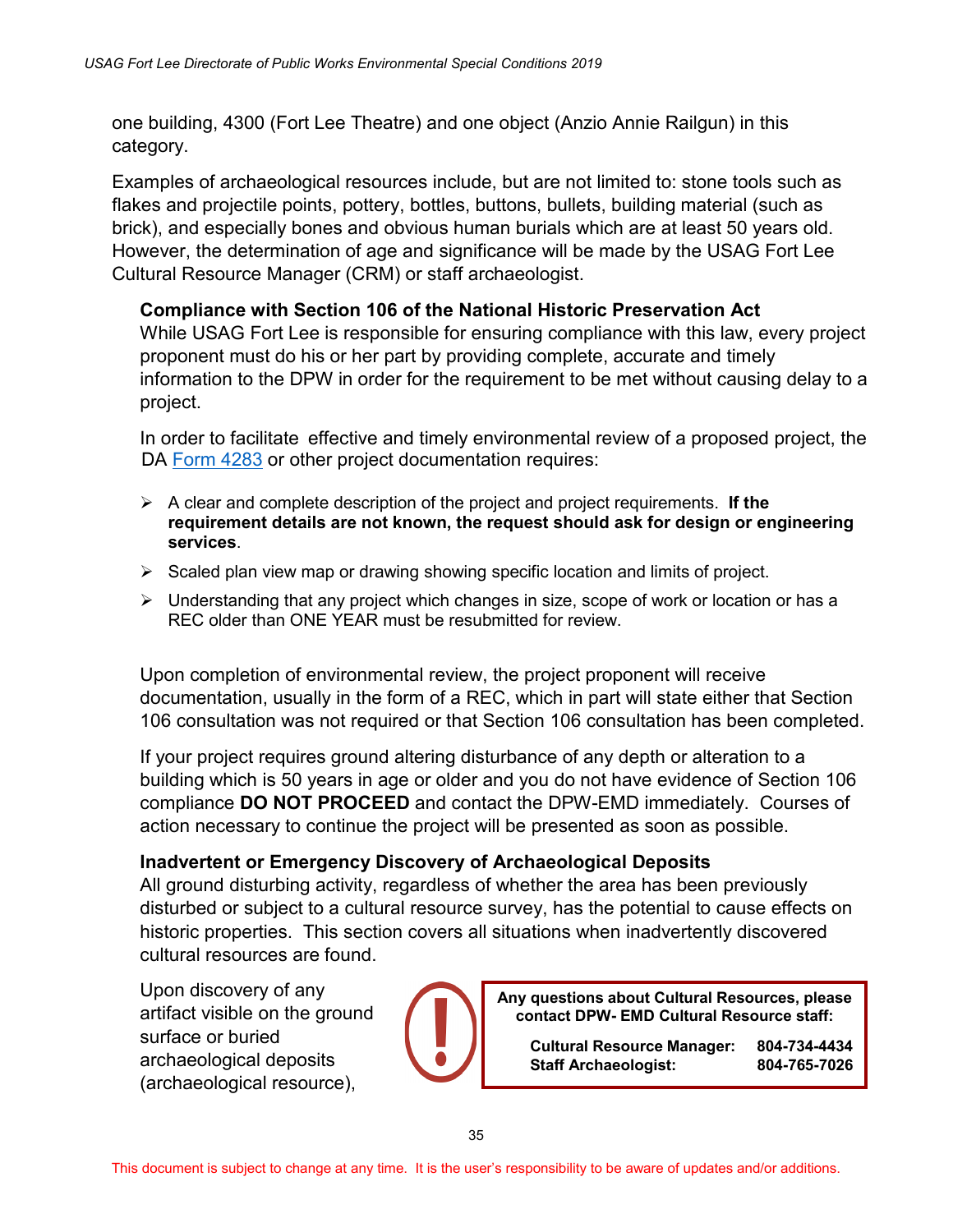the activity in the vicinity of the find must be immediately halted, and the CRM or Staff Archaeologist contacted.

#### **Inadvertent Discovery Procedures**

- $\triangleright$  Immediately halt work in the area of any discovery and notify the CRM or Staff Archaeologist within 24 hours. **Failure to stop work and notify authorities subjects the contractor and Fort Lee's Garrison Commander to liability under federal cultural resource protection laws**.
- $\triangleright$  The CRM and/or staff archaeologist will visit the site within 24 hours after notification and examine the area of discovery, **which may require additional controlled excavation by cultural resource staff**.
- $\triangleright$  The CRM or staff archaeologist will determine whether the artifacts represent a significant site (historic property); if a positive determination is made, the CRM will begin consultation with the Virginia State Historic Preservation Officer (SHPO) and other consulting parties to determine the appropriate course of action. **During this time, the location of the discovery must be secured and remains a "no go" zone**.
- $\triangleright$  If the determination by the CRM is that the inadvertent discovery is not significant, work may resume **upon notification by the KO**.

#### **Metal Detecting**

Per USAG Fort Lee Policy [#03-12,](https://home.army.mil/lee/index.php/about/policies-and-regulations) updated April 28, 2017; metal detecting ANYWHERE on Fort Lee is prohibited. Any individual who is metal detecting on USAG Fort Lee will be subject to criminal prosecution. Only persons conducting metal detecting pursuant to scientific data collection of archaeological remains as described in NHPA Section 106 or Section 110 activities and holding the appropriate permit are exempt from this policy.

#### **Natural Resources**

<span id="page-42-0"></span>

In general, natural resource management at USAG Fort Lee includes monitoring tree and forest (timber) health, protection of wetlands, ensuring the use of appropriate landscape and vegetation, and conservation and inventory of wildlife and wildlife habitat. Three federal laws which influence natural resources management on USAG Fort Lee are the [Federal Water Pollution Control \(Clean Water\) Act,](http://www.epw.senate.gov/water.pdf) [Endangered Species Act](https://www.fws.gov/endangered/esa-library/pdf/ESAall.pdf) of 1973, and [Migratory Bird Treaty Act](https://www.fws.gov/laws/lawsdigest/migtrea.html) of [1918.](https://www.fws.gov/laws/lawsdigest/migtrea.html)

#### **Wetland Protection**

The Contractor shall not enter, disturb, destroy, or allow discharge of contaminants into any wetlands or RPA as defined by the [Chesapeake Bay Preservation Act.](http://law.lis.virginia.gov/vacodefull/title62.1/chapter3.1/article2.5/) No land disturbance shall occur within 100 feet of existing wetlands or protected stream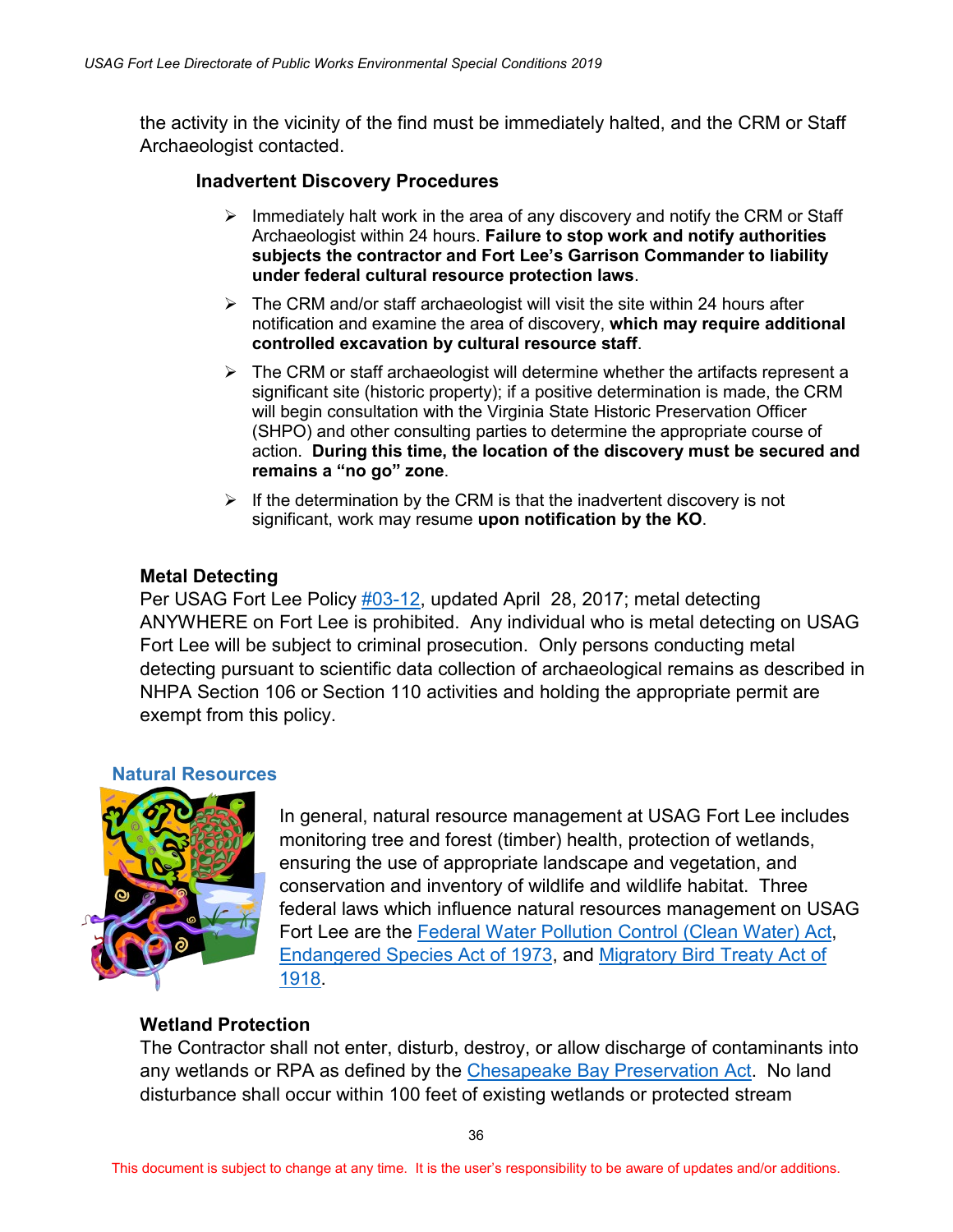channels without Environmental approval. This 100 foot buffer is shown on all environmental constraints maps provided by the DPW-EMD. All BMPs must be shown on the E&SC drawings or other detail drawings. A certified [Responsible Land Disturber](http://www.deq.virginia.gov/ConnectWithDEQ/TrainingCertification/RLDGeneralInformation.aspx) shall be on site for all ground disturbing activity in excess of 10,000 sq. ft. and must have an original, current, validated certificate on site and received by the DPW-EMD.

#### **Forestry**

All projects that involve the cutting or clearing of timber must coordinate with the DPW-EMD Natural Resource Manager. Timber stands that exceed a quarter of an acre in size require an official Government estimate of the value, which must be paid to the

**For questions about Natural Resources, please contact the DPW-EMD Conservation Program Manager:**

**804-734-5080**

Government upon harvest. This is a requirement of the Army's Reimbursable Forestry program which collects these fees, making them available to the Installation to supplement other Army natural resource management funding to implement conservation-based natural resource projects. Harvesting of timber is not allowed to occur between 1 April and 1 November per the Migratory Bird Treaty Act and the Endangered Species Act as pertains to protected birds and bats. Exceptions to this policy must be approved by the DPW-EMD Conservation Program Manager.

The Contractor shall provide fencing, supervised trimming, and general protection of existing trees and root systems for those trees which will remain or that are subject to the effects of project execution, whether the construction is temporary or permanent.

The Contractor shall ensure that the tree protection and trimming areas are coordinated and approved by the DPW-EMD and depicted on the site drawings upon completion of the design's final topographic survey. Existing utilities within or adjacent to the sites must be protected by the Contractor and remain active during all phases of construction activity. If work requires an interruption to utility service, the outage must be scheduled and reported through the proper channels in accordance with USAG Fort Lee Policy.

#### **Wildlife**

USAG Fort Lee is home to a variety of wildlife and has an established deer, turkey, and waterfowl hunting program.

USAG Fort Lee's Wildlife Biologist manages and monitors wildlife on Fort Lee. The goal is to maintain biodiversity of healthy wildlife populations while supporting Fort Lee's mission. With regard to bats, USAG Fort Lee monitors for evidence of both federal and state listed, threatened and endangered species, as well as any evidence of disease or injury. Most importantly: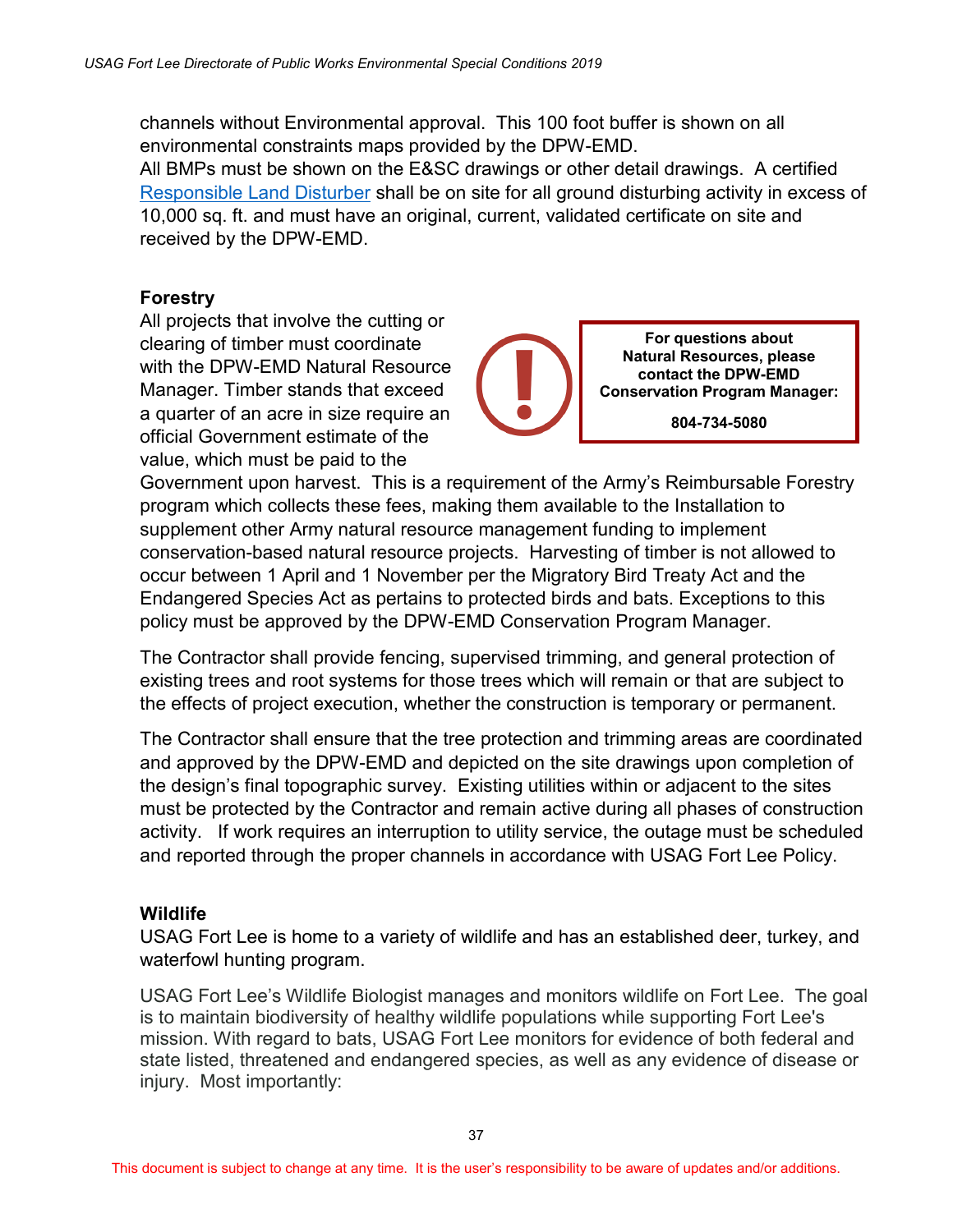- $\triangleright$  Any bats found in buildings or on the grounds must be reported to the EMD by calling 734-5080 or 734-5014 and photos taken if possible.
- $\triangleright$  Bird nests discovered in areas conflicting with mission or Garrison activities must be reported to the EMD prior to taking action. Nests containing eggs or young may have to be protected until fledging of young has occurred, per the Migratory Bird Treaty Act.
- $\triangleright$  All baby wildlife encountered must be left alone, and NEVER captured or collected.
- $\triangleright$  All snakes should be reported to 734-5080 or 734-5014 and should never be harmed. If they are creating a problem, they should be photographed and observed until assistance arrives. If it can be done safely they should be contained to avoid escape, so that they can be safely moved to another area.

#### **Landscape and Vegetation**

The Contractor shall provide a Landscape Plan prepared by a Registered Landscape Architect or Landscape Designer and all landscape improvements must comply with UFC [4-010-01,](http://www.wbdg.org/ccb/DOD/UFC/ufc_4_010_01.pdf) UFC [3-210-02](http://www.wbdg.org/ccb/DOD/UFC/ARCHIVES/ufc_3_210_02_basic.pdf) (POV Site Circulation and Parking) and [US Army Corps](https://www.wbdg.org/ccb/ARMYCOE/COETI/ARCHIVES/ti804_11.pdf)  [of Engineers Technical Instruction 804-11.](https://www.wbdg.org/ccb/ARMYCOE/COETI/ARCHIVES/ti804_11.pdf) Acceptable plants are those which are native to the area, low maintenance, low water and drought resistant species which can be installed in plant beds or areas. See *[Native Plants for Wildlife Habitat and](https://www.nps.gov/plants/pubs/chesapeake/toc.htm)  [Conservation Landscaping](https://www.nps.gov/plants/pubs/chesapeake/toc.htm)* for more information. The use of berms to accent the building and plant beds is encouraged. When practical, existing trees will be protected and saved.

The Contractor is required to collect soil samples and submit them to an accredited testing laboratory and submit the results to the KO (or designated Government representative) and DPW-EMD. The Contractor will apply all soil amendments identified in the soil sample report at the identified rates.

The seed blend recommendations must be approved by the KO (or designated Government representative) and the DPW-EMD. In the event that the Contractor installs sod, it will be Tifway 419 Bermuda grass or another sod type approved by the KO (or designated Government representative) and DPW-EMD.

Additional Landscape Requirements:

- $\triangleright$  Furnished plant material will be guaranteed to be in a vigorous growing condition for a minimum period of 12 months regardless of contract time period. Plant establishment period will continue until 12 months from the Building Occupancy Date after project completion.
- $\triangleright$  Planting soil consisting of 4 inch depth of amended existing surface soil, supplemented with imported or manufactured topsoil will be used for all seeded or sodded lawn areas. Topsoil analysis testing may be required in order to verify the suitability of the produce based on its intended use, and at the discretion of the DPW-EMD. Soil stabilization such as netting, blankets, and stabilizer mats will be included as needed and must be properly maintained. Turf areas shall be provided with a minimum slope of 1 percent to provide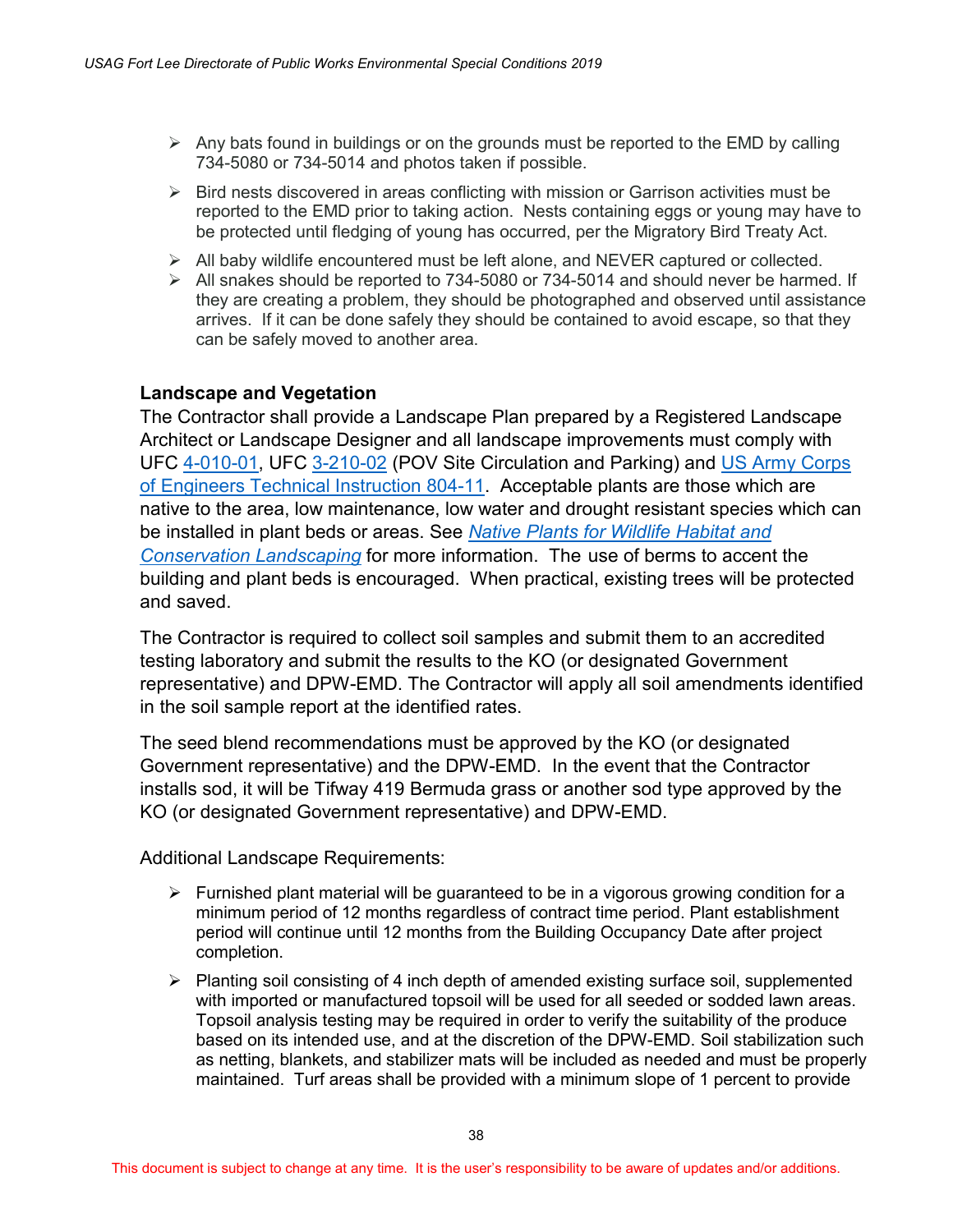positive drainage and a maximum slope of thirty percent to prevent erosion and allow for maintenance.

- $\triangleright$  All new landscape materials and soil brought onto the site must be accompanied with a certification that the materials and soils are free of red fire ants and invasive species for Virginia. No material will be accepted without this certification. Clean soil certification and testing requirements are outlined in the "Clean Soil" section of the Installation Restoration Program.
- $\triangleright$  New building construction and additions with lawn areas less than one acre will be sodded with a hybrid Tifway 419 Bermuda grass, and should be over seeded with perennial ryegrass if installed September through April. Additionally, any sodding or seeding will require watering for the first thirty days as needed. Contractor may ask for an exemption for specified lawn areas where sodding is cost prohibitive and get a written wavier for establishment from grass seed. If a waiver is granted, the seeding blend shall be 80% Tall Fescue, 15% Perennial Ryegrass, and 5% Bermuda grass. Seed blend

must be "Blue Tag" certified for use in Virginia. Any other seed blend must be coordinated with and approved by the DPW-EMD.

 $\triangleright$  Areas used by the Contractor for the storage or staging of



Any questions about C&D wastes, please contact DPW- EMD Pollution Prevention Program staff:

804-765-7549

equipment and materials or for any other reason, shall be restored to the original or better condition. Gravel used to traverse grassed areas shall be removed and the area restored to its original condition, including the application of top soil and seeding if necessary.

- $\triangleright$  Mulch placed around new plants and trees should not exceed 3 inches in depth and should be evenly distributed around the stem. Piling mulch against a tree in a dome around the base is not acceptable.
- $\triangleright$  Virginia's Regulations for the Application of Fertilizer to Nonagricultural Lands, [2VAC5-](http://law.lis.virginia.gov/admincode/title2/agency5/chapter405/section20) [405-20,](http://law.lis.virginia.gov/admincode/title2/agency5/chapter405/section20) require certification for all licensees and contractor-applicators, state agencies, localities or other governmental entities engaged in the commercial application of fertilizers to non-agricultural lands. Anyone desiring certification as a Certified Fertilizer Applicator (CFA) must successfully complete approved training and submit an online application to the Virginia Department of Agriculture and Consumer Services. CFA certification is valid for four years from the date of issuance. Certified fertilizer applicators shall complete a minimum of two hours of coursework every two years for recertification.

### <span id="page-45-0"></span>**POLLUTION PREVENTION**

Pollution Prevention (P<sup>2</sup>) is a comprehensive initiative focused on recycling, sustainability, energy conservation and backflow prevention to reduce and prevent pollution at the source. It focuses on conservation of resources, replacement of hazardous materials with less hazardous materials, waste reduction, recycling, and other preventive means to successfully and cost effectively avoid, prevent, or reduce the generation of pollutants. The  $P^2$  program has three significant impacts on USAG Fort Lee. First, it helps reduce our environmental compliance burden by minimizing the applicability of requirements imposed by environmental laws and regulations. Second, successful  $P^2$  projects help reduce operational costs. Third, the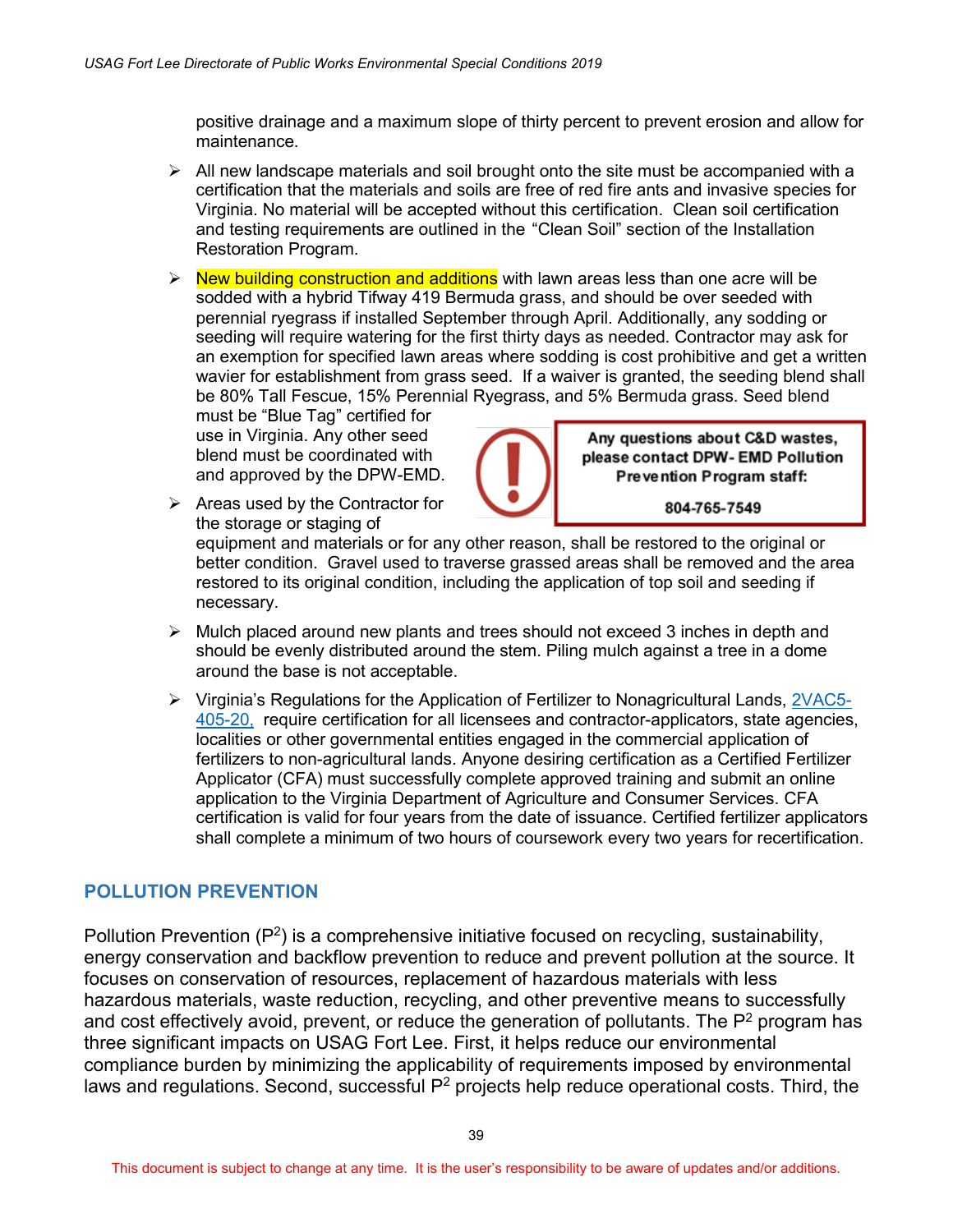P<sup>2</sup> program is fundamental in reducing waste and pollution. The approach in which we integrate P2 is through the USAG Fort Lee Mission Integration Environmental Management System.

### **Recycling**

As good stewards of the environment, the government is committed to diverting its waste from landfills to the greatest extent possible. This can be done through:

- $\triangleright$  Reducing
- $\triangleright$  Reusing (when authorized and directed by the Government)
- $\triangleright$  Recycling
- $\triangleright$  Donating construction/demolition debris (with prior approval)

It is also mandated by the Executive Order Regarding Efficient Federal Operations for Energy and Environment (issued May 17, 2018) that all federal agencies "implement waste prevention and recycling measures and comply with all Federal requirements with regard to solid, hazardous, and toxic waste management and disposal." Additionally, Section 6002 of the RCRA [\(Solid Waste Disposal Act\)](http://www.epw.senate.gov/rcra.pdf), requires that the Federal Government use recycledcontent products in the construction and/or renovations of facilities. It is the intent of the Government to comply with these requirements 100% of the time and use as many recycled-content products as feasible and economically practical. The Contractor shall consider this a standard requirement for all aspects of project construction.

Accordingly, the Contractor shall recycle all construction/demolition debris to the maximum extent possible. Diverting **68% from the solid waste stream** is mandated on USAG Fort Lee projects **in FY19**. The Contractor shall make every effort to recycle materials such as, but not limited to, concrete (including concrete with rebar), brick, asphalt, all metals including piping, building insulation, wood, wood paneling and wainscoting, roofing materials, wallboard, carpet, ceiling tiles, floor tiles, cardboard, and similar materials. If recycling is determined to be impractical, a memorandum stating how the determination was made must be submitted to the DPW-EMD. See Appendix B for a list of off-site recycling locations.

Whenever the potential for use of non-recycled content products exists during the construction stage of the project, the Contractor shall incorporate in this project, as a substitute, recycled content products that are listed and identified in the EPA's [Comprehensive Procurement Guidelines](https://www.epa.gov/sites/production/files/2016-02/documents/cpg-fs.pdf) for recycled-content products. The Contractor shall use recycled-content products as required by the EPA and other governmental agencies and FAR clauses.

Before starting the project, the Contractor shall create a Recycle Report checklist. The Contractor will provide this plan to the KO, the PM, and the DPW-EMD Recycling Manager. During project construction, the Contractor may have to adjust this plan indicating the use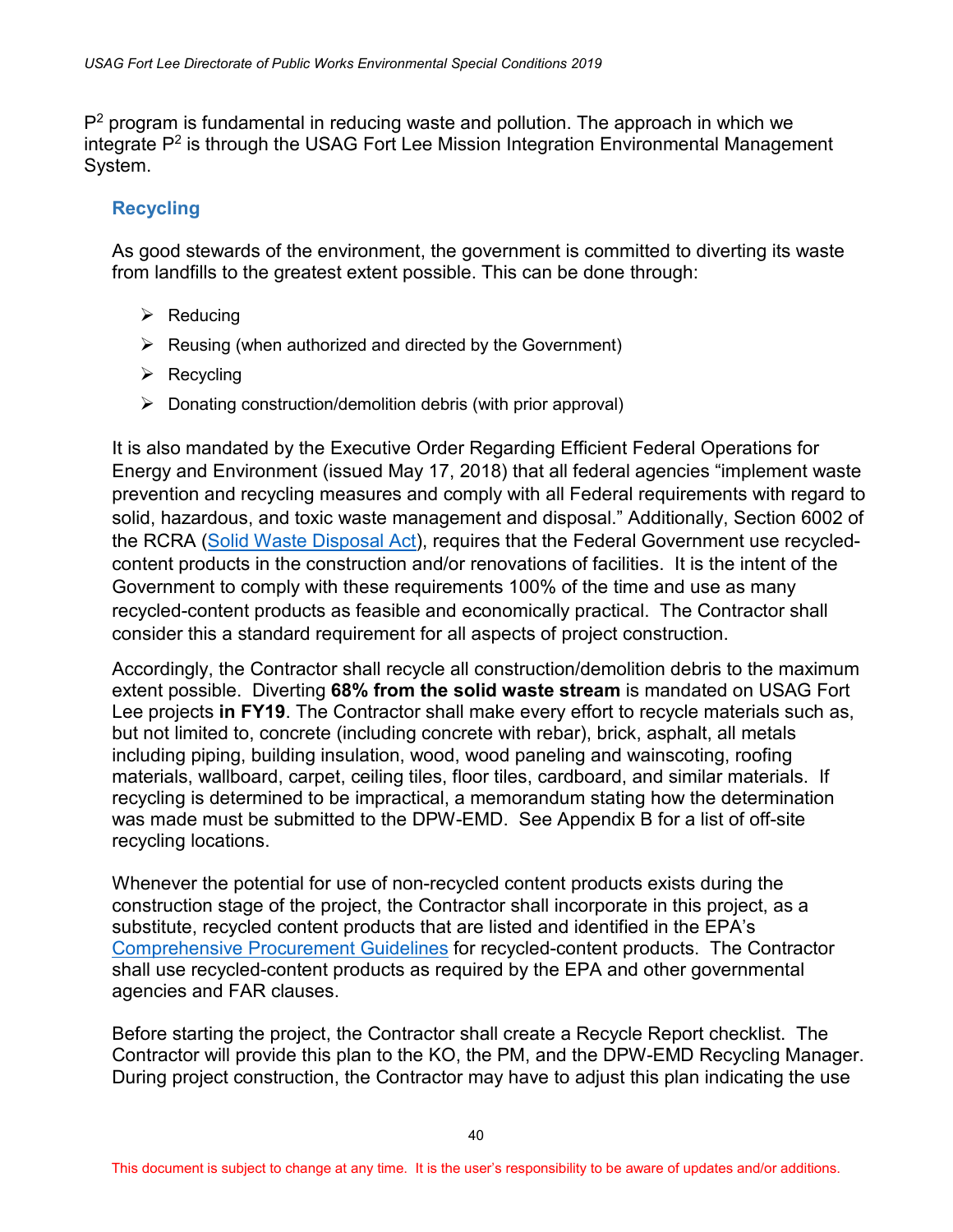and non-use of products and/or solid waste and will list all applicable items that have been recycled and not recycled.

The Contractor shall report on a monthly basis the tonnage of items reused, recycled, landfilled, and disposed by regular or waste-to-energy incineration to the KO, DPW-EMD Recycling Manager and USAG Fort Lee's Recycling Coordinator by the 10th day of each month during the period of performance. This report will be for the previous month. The report shall list the title of the project, the contract number, the Contractor's company name and point-of-contact, phone number, the type of items (i.e. concrete, concrete with rebar, asphalt, brick, scrap metals, wood, wallboard, etc.) and the tonnage of those items re-used and recycled. For items disposed of, a total tonnage shall be provided for items land-filled and a separate total tonnage provided for items incinerated, (specify waste incinerator or waste-to-energy incinerator), unless the Contractor prefers to report disposal figures for the various items. For items that cannot be accurately measured, estimates will be sufficient.



A FINAL recycling report must be signed by the Contractor as the "Procurement Originator" and then delivered to and signed by the DPW-EMD Recycling Manager. These forms shall be kept in the DPW-EMD record management system indefinitely.

### <span id="page-47-0"></span>**Sustainability**

Environmental sustainability promotes using resources in such a way that those resources are not depleted or permanently damaged. The goals of the Army's sustainability strategy are:

- $\triangleright$  Fostering an ethic within the Army that takes it beyond environmental compliance to sustainability.
- $\triangleright$  Strengthening Army operation capability by reducing its environmental footprint through more sustainable practices.
- $\triangleright$  Meeting current training, testing and other mission requirements by sustaining land, air and water resources.
- Minimizing impact and total ownership costs of Army systems, material, facilities and operations by integrating the principles and practices of sustainability.
- $\triangleright$  Enhancing the well-being of Soldiers, civilians, families, neighbors and communities through leadership in sustainability.
- $\triangleright$  Using innovative technology and the principles of sustainability to meet user needs and anticipate future Army challenges.

Sustaining the health and welfare of local communities is the starting place for sustaining the health and welfare of the world. We all depend upon a quality environment and availability of needed resources to preserve our quality of life for all Soldiers and civilians alike.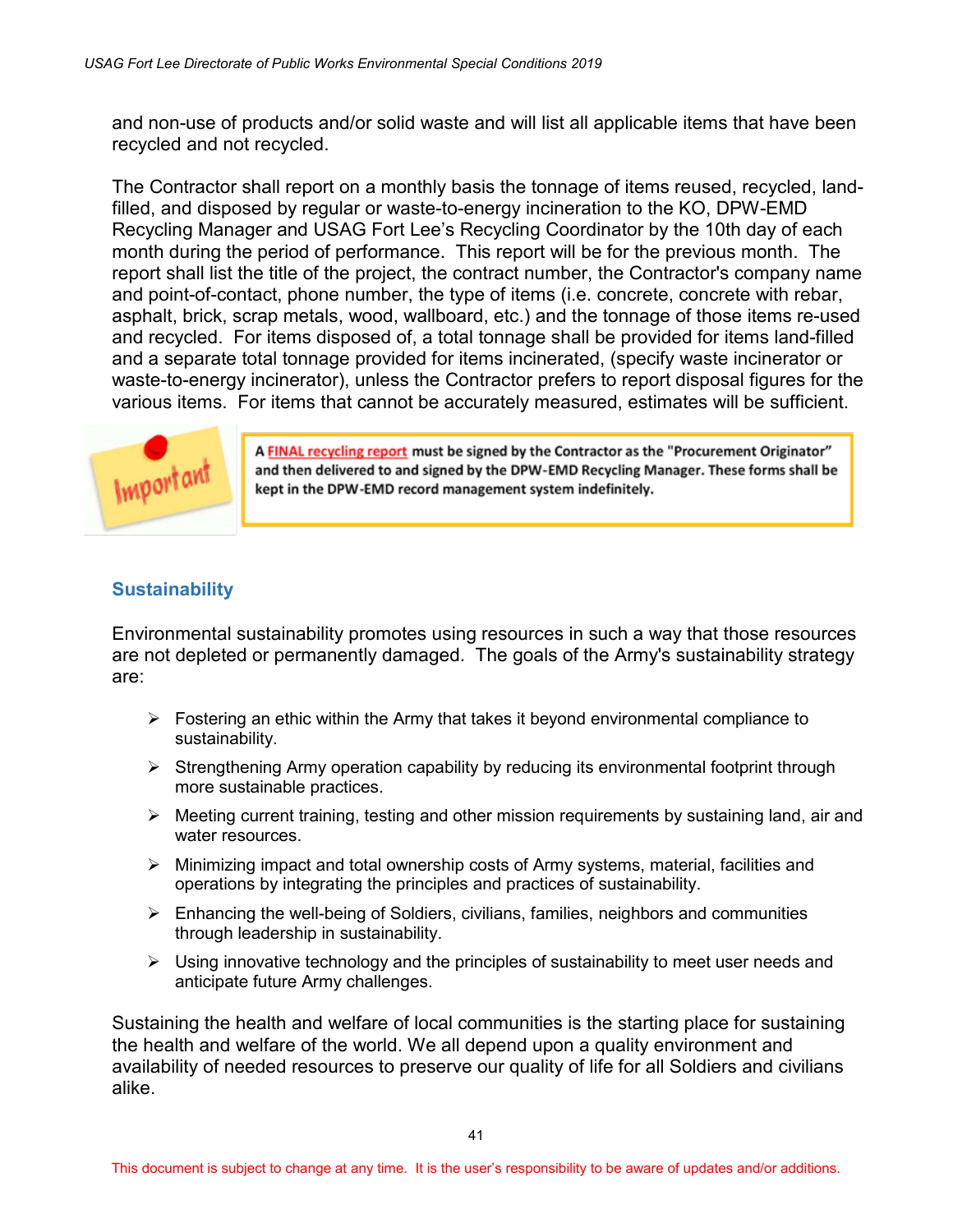Sustainable design techniques will be implemented as they relate to site and building design, construction, operation, and deconstruction. Techniques that conserve energy, improve liability, and that can be justified by life cycle cost analysis as cost effective are required.

#### **Leadership in Energy and Environmental Design (LEED)**

LEED is required to the greatest extent possible for all projects. The contractor should incorporate LEED elements and principles to the maximum extent practicable for facility construction. The requirement goal of design and construction is to incorporate the necessary elements to meet LEED Silver rating points; however LEED certification is not required. Qualifying projects will be registered with the United States Green Building Council at the beginning of the design phase and the process followed up to the certification (if desired).

Written LEED updates shall be given to the DPW-A&ED (Architectural & Engineering Division) no less than quarterly to ensure that the project finishes at a minimum of LEED Silver per contract. The contractor shall conduct periodic update meetings as required by LEED. The final LEED Checklist must be provided to the PM and to the DPW-Engineering Division.

#### **LEED Project Requirements**

The Contractor will be required to take the following steps to achieve a LEED Silver Rating:

- $\triangleright$  Identify a LEED Accredited Professional on its team to champion sustainable design issues.
- Upon award, register with the [United States Green Building Council](http://www.usgbc.org/) (USGBC) to establish contact and gain essential information, software tools and communication procedures.
- $\triangleright$  Once the project is registered, the Offeror will prepare documentation and calculations to satisfy the prerequisite and credit submittal requirements.
- $\triangleright$  Communicate with the USGBC for quidance in meeting point criteria. The USGBC has established a review process for registered project inquiries called credit interpretation requests which ensure consistency across projects.
- $\triangleright$  At each design submittal phase, prepare an update on the status of the design in meeting the project requirements of LEED Silver. Provide documentation and calculations to verify goal attainment.
- $\triangleright$  During the construction phase, maintain required documentation and calculations to verify goal attainment.
- $\triangleright$  Upon project completion, compile a final documentation submittal to the United States Corps of Engineers (USACE) detailing how the goals (and points) were attained.
- $\triangleright$  Actual certification with the USGBC is not required unless stated to be within the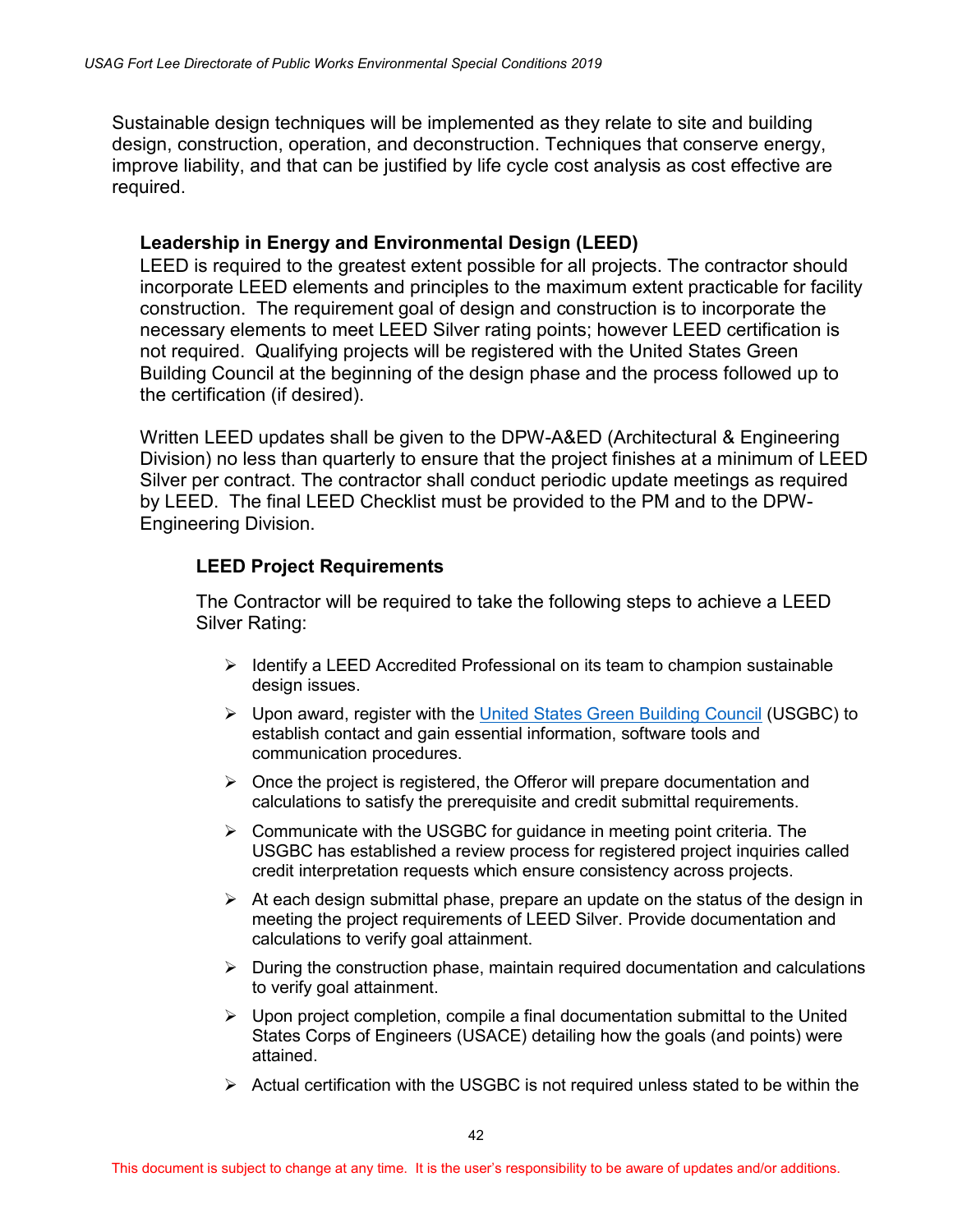contracting and scoping documents.

#### <span id="page-49-0"></span>**Energy**

Federal agencies are required by the [Energy Policy Act of 2005,](http://energy.gov/sites/prod/files/2014/03/f14/EPAof2005.pdf) [EISA,](https://www.gpo.gov/fdsys/pkg/BILLS-110hr6enr/pdf/BILLS-110hr6enr.pdf) and [FAR 23.203](https://www.acquisition.gov/sites/default/files/current/far/html/Subpart%2023_2.html) to incorporate the performance criteria used for ENERGY STAR®-qualified and Federal Energy Management Program designated products into procurement contracts for energy consuming products and systems with emphasis on consideration of renewable energy technology to reduce purchased energy for conservation.

In accordance with The Energy Policy Act 2005, EISA, Executive Order 13693 [Planning for](https://www.gpo.gov/fdsys/pkg/FR-2015-03-25/pdf/2015-07016.pdf)  [Federal Sustainability in the Next Decade,](https://www.gpo.gov/fdsys/pkg/FR-2015-03-25/pdf/2015-07016.pdf) and AR 420-1 (Army Facilities Management), the following requirements will be met:

- $\triangleright$  All Heating, Ventilation and Air Conditioning (HVAC) equipment (to include but not limited to Air Handling Units (AHU's), Roof Top Units (RTU's), Make up Air Unit's (MAU's) etc.), boilers, chillers, Variable Air Volume (VAV) boxes, fan coil units (FCU) etc. that are supplied with a micro-processor to control the equipment must also be provided with the interface (laptop, hand held device etc.), operating manuals, database and software, required to troubleshoot, diagnose, adjust or otherwise configure the equipment so that the equipment can be maintained without further reliance on the contractor.
- $\triangleright$  The installation of Dual Temperature piping systems is prohibited.
- $\triangleright$  The installation of Variable Refrigerant (VRF) systems is prohibited.
- Energy Management Control System (EMCS) graphics are to include but not limited to floorplans depicting location of space thermostats with the temperature reading, VAV box locations, a building summary screen, all major pieces of equipment (Boilers, Chillers, AHUs, RTU's, MAU's, VAV boxes, FCUs etc.). Roof plans shall depict the location of all roof mounted HVAC equipment. Each equipment graphic shall provide access to the sequence of operation describing in detail how the equipment is to be controlled. Heating system data points and alarms are to be integrated into the existing Post wide Heating System Summary Graphic. Cooling system data points and alarms are to be integrated into the existing Post wide Cooling System Summary Graphic.
- The Direct Digital Control (DDC) System shall utilize an Optimum start/stop program for each individual AHU, RTU, MAU, etc. utilizing the same logic as the existing Optimum start/stop program already implemented Post wide. A flowchart of this logic will be furnished upon request. This requires an individual occupancy schedule, capable of being adjusted through the EMCS, for each AHU, RTU, MAU, etc. A single occupancy schedule applicable to the entire building is not allowed unless there is only one AHU, RTU, MAU, etc. supplying the building.
- $\triangleright$  The DDC System shall utilize a Load Shed program utilizing the same logic as the existing Load Shed program already implemented Post wide. This program shall be based upon the electric demand and the electric demand limit. A Flow chart of this program will be provided upon request. The intent of this program is to control HVAC equipment in a manner that reduces electric demand and prevents exceeding the electric demand limit.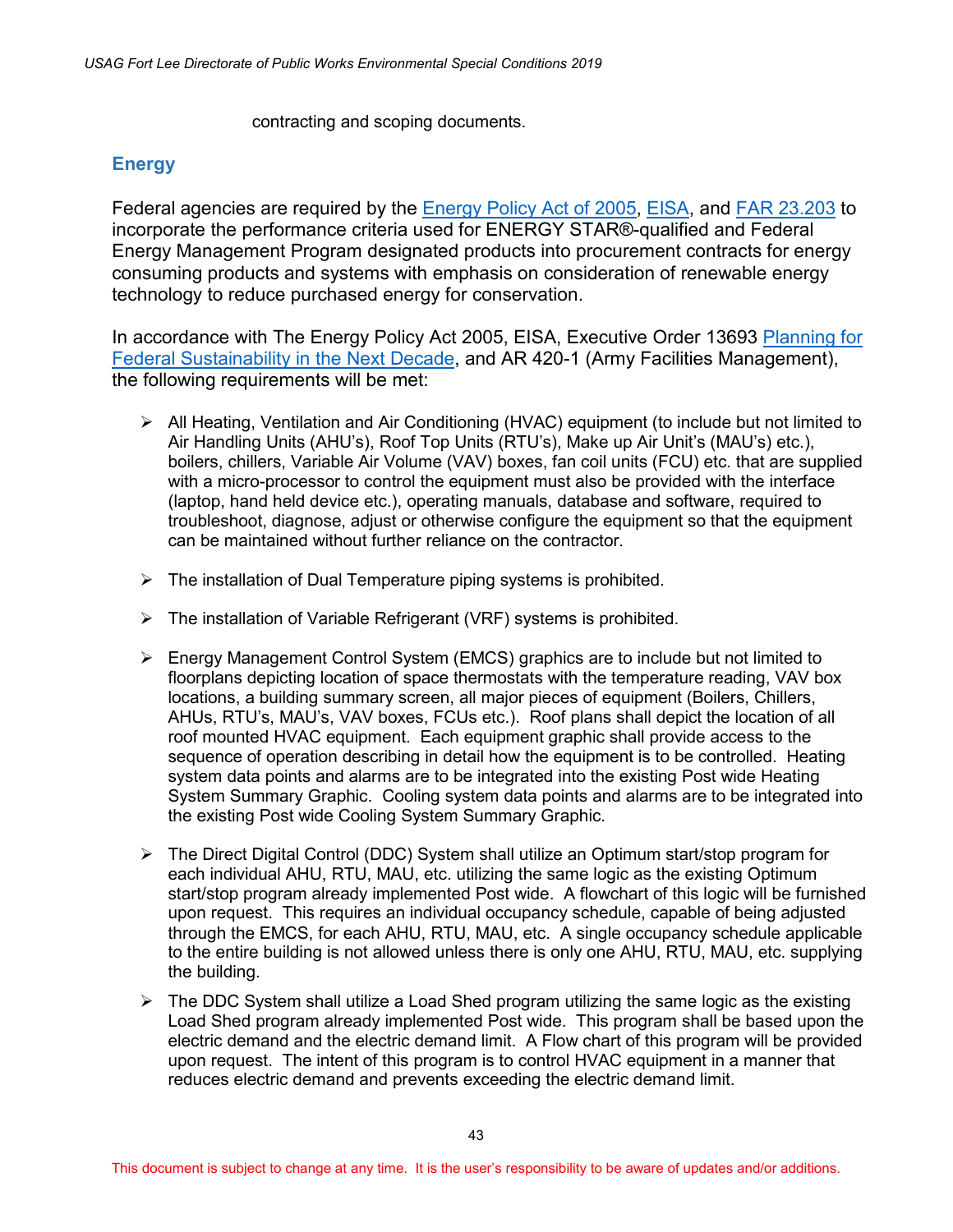- All buildings are required to have Smart Meters to measure building electric, gas, and water consumption. Connection of the meters to the Meter Data Management System (MDMS) is also required.
- $\triangleright$  Variable Frequency Drives (VFDs) for all fan and pump motors are required when life cycle cost effective. If the contractor determines that the VFD's are not cost effective, the contractor shall provide the USAG Fort Lee Energy & Utilities Branch with the calculations and analysis. The contractor must obtain concurrence from the USAG Fort Lee Energy & Utilities Branch before removing VFD's from the scope of work.
- $\triangleright$  All exterior lighting to include but not be limited to parking lots, bollards, wallpacks, etc. are required to be Light Emitting Diode (LED) with a photo sensor to shut off the light during daylight hours when life cycle cost effective. Lights installed underneath overhangs, loading docks, door entryways, etc. must have a remote mounted photo sensor to prevent lights from being on during daylight due to the shadow effect of overhangs. If the contractor determines that the LED's are not cost effective, the contractor shall provide the USAG Fort Lee Energy & Utilities Branch with the calculations and analysis. The contractor must obtain concurrence from the USAG Fort Lee Energy & Utilities Branch before removing LED's from the scope of work.
- $\triangleright$  All interior lighting is required to be dimmable LED when available for the application and life cycle cost effective. If LED lighting is not available for the application, the contractor shall provide the USAG Fort Lee Energy & Utilities Branch with options available for the application. If the contractor determines that LED's are not cost effective, the contractor shall provide the USAG Fort Lee Energy & Utilities Branch with the calculations and analysis. The contractor must obtain concurrence from the USAG Fort Lee Energy & Utilities Branch before removing LED's from the scope of work.
- $\triangleright$  All emergency exit lighting is required to be LED.
- $\triangleright$  Occupancy sensors to turn off lights are required in all individual offices, conference rooms, copy rooms, break areas, auditoriums, hallways, restrooms, etc. wherever life cycle cost effective. If the contractor determines that the occupancy sensors are not cost effective, the contractor shall provide the USAG Fort Lee Energy & Utilities Branch with the calculations and analysis. The contractor must obtain concurrence from the USAG Fort Lee Energy & Utilities Branch before removing occupancy sensors from the scope of work.
- $\triangleright$  Emergency lights (with battery backup) used for egress shall be wired to dedicated power circuits. The wiring of Emergency lights (with battery backup) and area lights on the same power circuit is prohibited.
- $\triangleright$  The use of Day-Lighting controls to turn off or otherwise adjust lights near windows is required when natural light can provide sufficient light in areas adjacent to windows (including atriums and vestibules) and when life cycle cost effective. If the contractor determines that the day-lighting is not cost effective, the contractor shall provide the USAG Fort Lee Energy & Utilities Branch with the calculations and analysis. The contractor must obtain concurrence from the USAG Fort Lee Energy & Utilities Branch before removing daylighting controls from the scope of work.
- $\triangleright$  The DDC System shall have the capability to control air handling equipment discharge air temperature set-point based upon return air temperature and according to a reset schedule (adjustable). If the air handling equipment does not utilize return air, the DDC system shall have the capability to control the discharge air temperature setpoint based upon the average space temperature and according to a reset schedule (adjustable).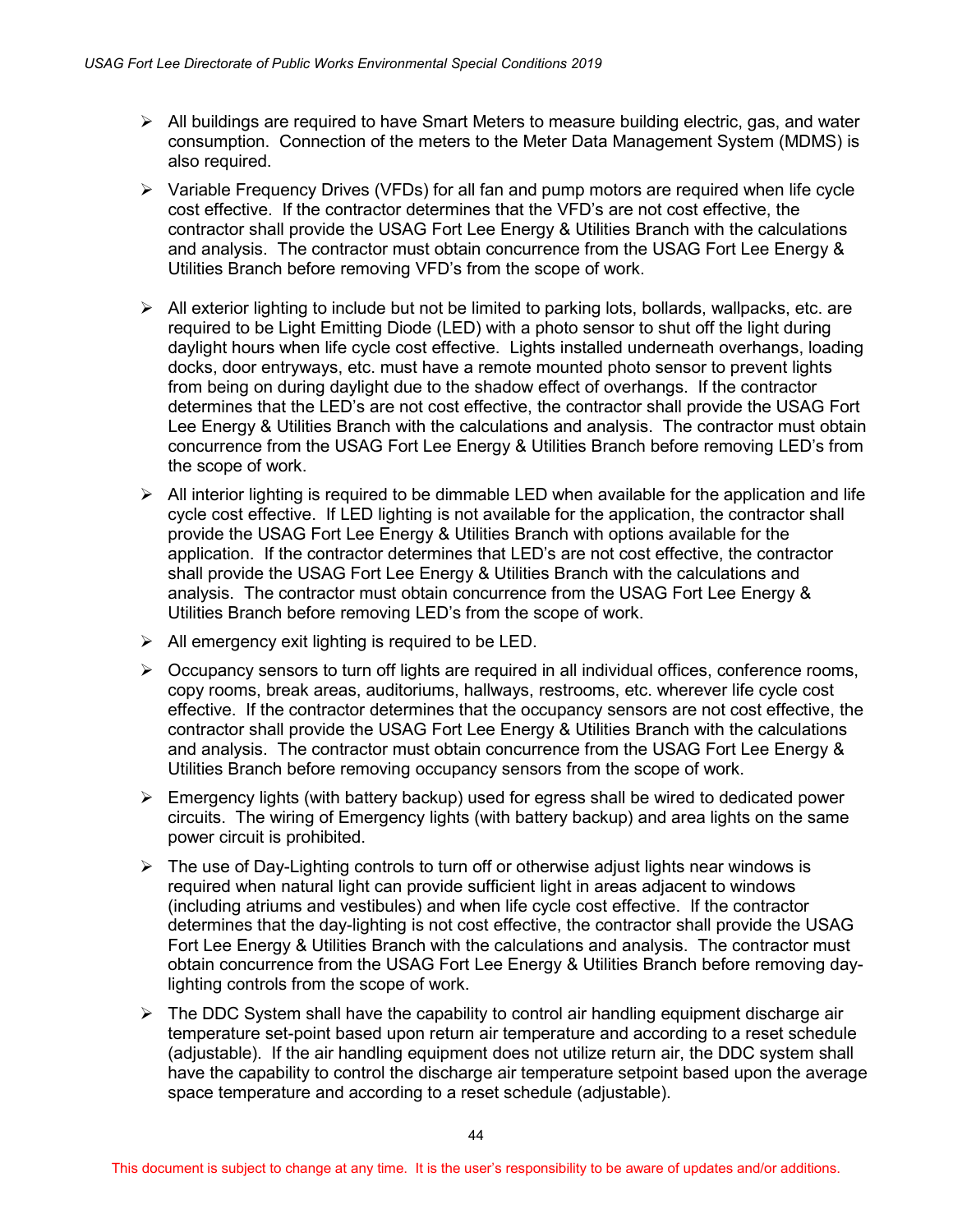- $\triangleright$  Chilled Water supply temperature set-point reset based upon AHU chilled water valve positions. Upon a call for cooling as indicated by any cooling valve being open more than 5% (adjustable), the DDC system will lower the Chilled Water supply temperature set-point according to a reset schedule (adjustable) so that no cooling valve position is more than 95% (adjustable) open.
- $\triangleright$  The DDC System shall control variable AHU down duct static pressure set-point reset based upon the VAV box damper positions. All VAV box damper positions shall be run through a maximum value function to determine the VAV box with the highest damper position. The down duct static set-point shall be adjusted so that the highest VAV box damper position does not exceed 95% (adjustable). Safeties shall be utilized to prevent the over pressurization of the ductwork. In the case where the same VAV box has been at the highest damper position for more than 24 hours (adjustable), of occupied time, the software will generate an alarm to identify the VAV box and that VAV box shall be automatically discarded from the control sequence for a period of time not to exceed seven days (adjustable). The next highest damper position will be used in the control sequence.
- $\triangleright$  The DDC System shall have the capability to control heating hot water supply temperature set-point reset based upon HVAC heating valve positions to include but not limited to AHU heating valves, VAV box reheat valves and FCU heating valve positions. Upon a call for heating as indicated by any heating valve being open more than 5% (adjustable), the DDC system shall raise the Heating Hot Water supply temperature set-point based upon a reset schedule (adjustable) so that no heating valve position is more than 95% (adjustable) open. Heating Hot water supply temperature set-point reset based upon outdoor air temperature is not allowed.
- $\triangleright$  All air handling equipment supplying air above 2000 CFM shall be capable of dehumidification. Relative humidity sensors in the return duct and occupied space shall control relative humidity in the occupied mode. During the unoccupied mode, should the space relative humidity raise above the unoccupied relative humidity set-point (adjustable), the DDC System shall turn the HVAC equipment serving the area on as necessary to lower the space relative humidity to an acceptable level (adjustable).
- $\triangleright$  All fixtures that use water to include but not be limited to faucets, toilets, urinals, shower heads, etc. are required to follow the WaterSense standards. The WaterSense standards are available at https://www.epa.gov/watersense.
- $\triangleright$  The DDC system shall utilize an Emergency HVAC shutdown program for each individual AHU, RTU, MAU etc. utilizing the same logic as the existing Emergency HVAC Shutdown program already implemented Post wide. A flowchart of this logic will be furnished upon request. The intent of this program is provide Force Protection during a Chemical, Biological, Radiological, Nuclear and Explosive (CBRNE) events by turning off all equipment that utilizes a fan to move air into, out of and throughout a building to include but not limited to AHU's, RTU's, MAU's, fan powered VAV boxes, exhaust fans, etc. The contractor shall obtain concurrence from the USAG Fort Lee Energy & Utilities Branch before removing Emergency HVAC shutdown from the scope of work.
- Local and Global Emergency HVAC Shutdown of any HVAC equipment supplied with a Hand-Off-Auto switch shall be accomplished through a separate shutdown relay wired in series to the safety circuit for the equipment. Utilizing the start-stop relay or occupied command to shut down the equipment when the Emergency HVAC Shutdown mode has been initiated is prohibited.
- $\triangleright$  If an emergency generator is provided, the generator shall have the run status, alarms, total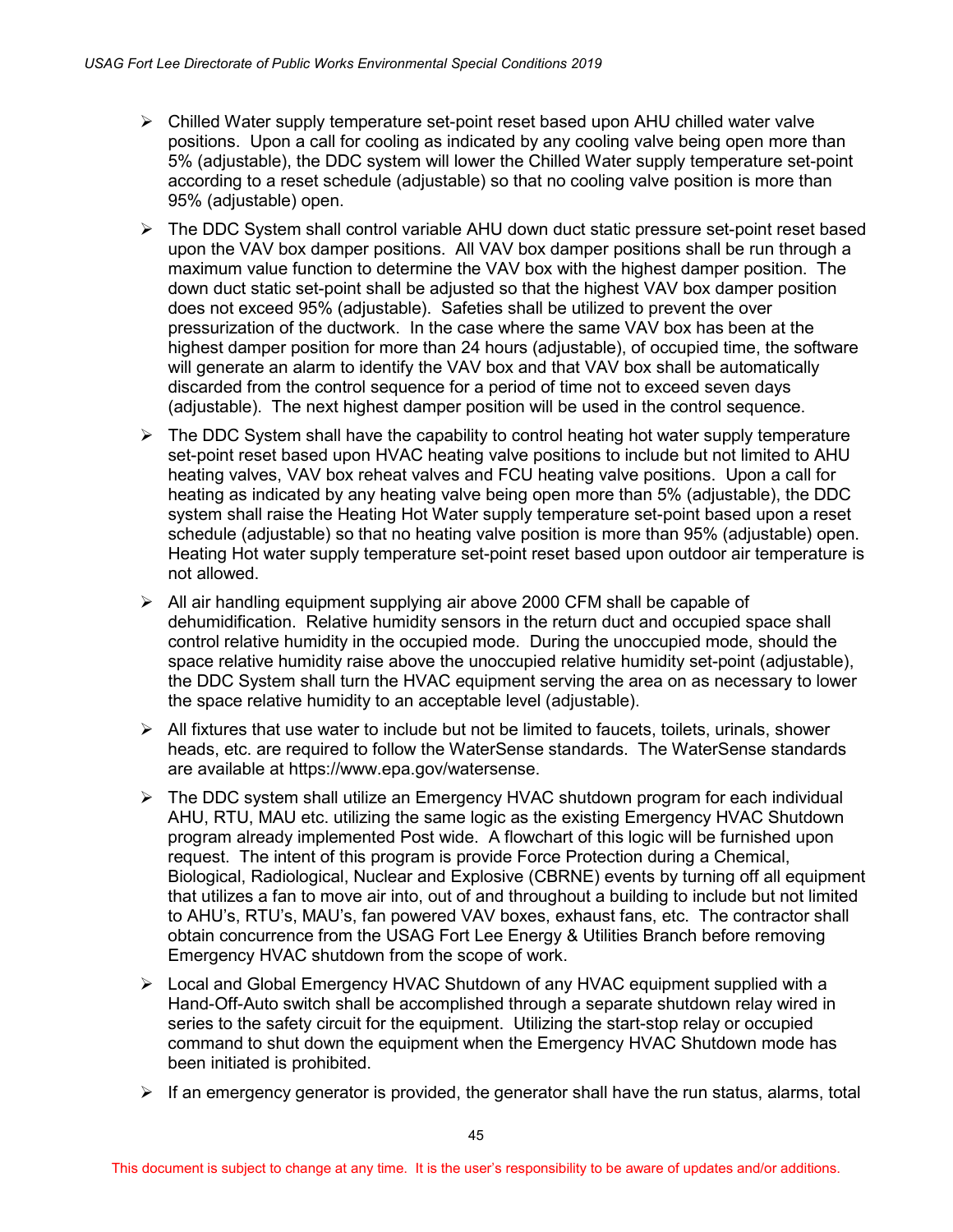run time, run time for previous day, and current day run time mapped to the EMCS.

It is the contractor's responsibility to contact the USAG Fort Lee Energy & Utilities Branch Chief at (804-734-4523) if clarification of, or relief from, any of the requirements listed above is needed.

### <span id="page-52-0"></span>**Cross Connection Control and Backflow Prevention**

For Lee operates in accordance with the Safe Drinking Water Act, Cross Connection Control and Backflow Prevention in Waterworks of the Commonwealth of Virginia, State Board of Health, and Waterworks Regulations 1993, as amended and to include all site specific requirements.

Domestic water mains entering a building shall be provided with a reduced-pressure backflow preventer. If the backflow is greater than 3 inches, the contractor will install a manifold system with the main line utilizing two smaller



Any questions about backflow, please contact DPW-EMD Pollution **Prevention Program staff:** 

> 804-765-7994 804-734-3560

backflows that will provide the same amount of water with the ability to isolate each one independently for servicing. Additionally, domestic water systems shall be protected from contamination by hydronic water systems and other HVAC systems via a reducedpressure backflow preventer and any mechanical equipment that may potentially contaminate the public water system. Backflow prevention/ test ports must be placed in locations that allow ease of access in mechanical rooms, not at ceiling height or blocked by other equipment.

#### <span id="page-52-1"></span>**Pest Management**

The Contractor will submit a pest management plan to the KO (or designated Government representative) for DPW-EMD review and approval prior to the use of pesticides. The pest management plan must include all the information that is required in the IPMP, AR 200-1, USAG Fort Lee Policy 17-03, and any other applicable state or federal requirements. Only chemicals approved by the Army Environmental Command and on USAG Fort Lee's approved pesticide list can be used on the installation. The Contractor must be on the

USAG Fort Lee Pest Contractor approved list, as provided by the DPW-EMD. After product is applied, submit amount of concentrated quantity applied on DA 1532 or another DPW-EMD approved format. In addition to these requirements, the



Any questions about pests or pesticides, please contact DPW-EMD Pest Management Program staff:

> 804-765-7994 804-734-3560

Contractor must submit in the pesticide application the following information: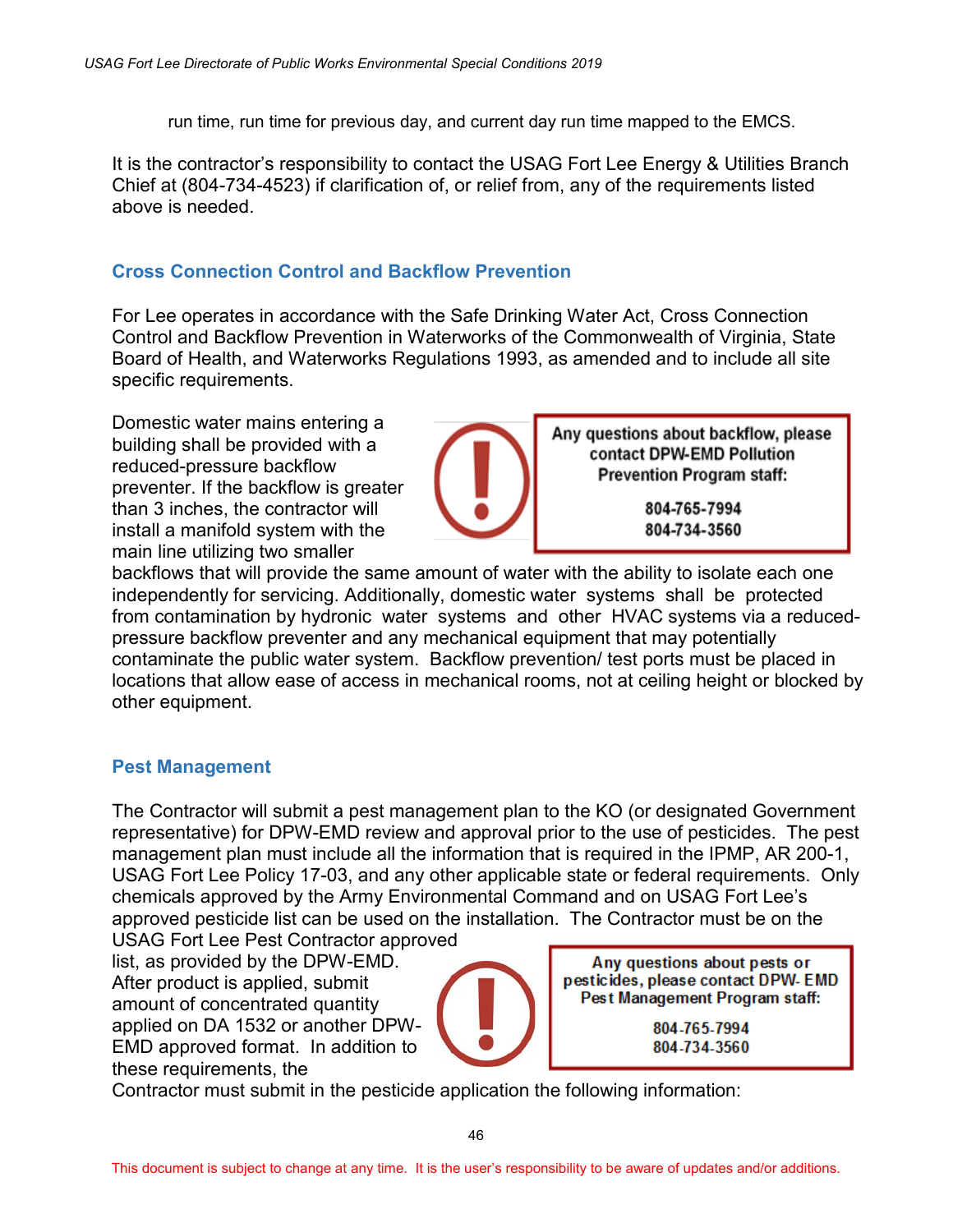- $\triangleright$  Name of the Pest Company and applicator with Virginia approved license in the appropriate category.
- $\triangleright$  SDS and label of product being applied.
- $\triangleright$  Location of the area that product will be applied and square footage of application.
- $\triangleright$  Notification to the DPW-EMD at least 48 hours before application date.

#### **Termite Treatment**

The contractor shall provide soil treatment for termite control according to product label. All pesticides must be included in a Pesticide Management Plan developed by the



**It is a requirement to apply termiticide for all new building construction and renovations when ground-level square footage is added**

Contractor and submitted to and approved by the DPW-EMD Installation Pest Management Coordinator prior to application.

#### <span id="page-53-0"></span>**RESTORATION**

The mission of USAG Fort Lee's Installation Restoration Program (IRP) is to identify and perform appropriate cost-effective contaminated site-cleanup, ultimately to protect human health and the environment and to return property to its pre-contaminated condition so that USAG Fort Lee property is suited for any installation use.

Restoration efforts at USAG Fort Lee are conducted under the [Comprehensive Environmental](http://www.epw.senate.gov/cercla.pdf)  [Response, Compensation, and Liability Act of 1980](http://www.epw.senate.gov/cercla.pdf) (CERCLA), as amended by the [Superfund](http://www.epw.senate.gov/sara.pdf?)  [Amendments and Reauthorization Act of 1986](http://www.epw.senate.gov/sara.pdf?) (SARA) or RCRA. Some cleanup may also be regulated under state programs that do not follow the CERCLA or RCRA process.

#### <span id="page-53-1"></span>**Site Safety**

Ensure that all workers are informed of any potential hazardous exposure from working at IRP sites, and that appropriate precautions are taken to minimize hazards to human health and the environment. Personnel working at these sites shall have, at a minimum, 40-hour Hazardous Waste Operations and Emergency Response (HAZWOPER) training certification and have a current 8 Hour HAZWOPER Refresher Certification. All operations at the site shall follow the regulations promulgated in [29 CFR 1910.120](https://www.osha.gov/pls/oshaweb/owadisp.show_document?p_table=standards&p_id=9765) for proper disposal of all regulated materials generated during project execution.

The potential to find unexploded ordnance (UXO) at a Restoration site, or anywhere on the installation, is real. UXO is dangerous. Do not enter areas with "Danger" signs. Learn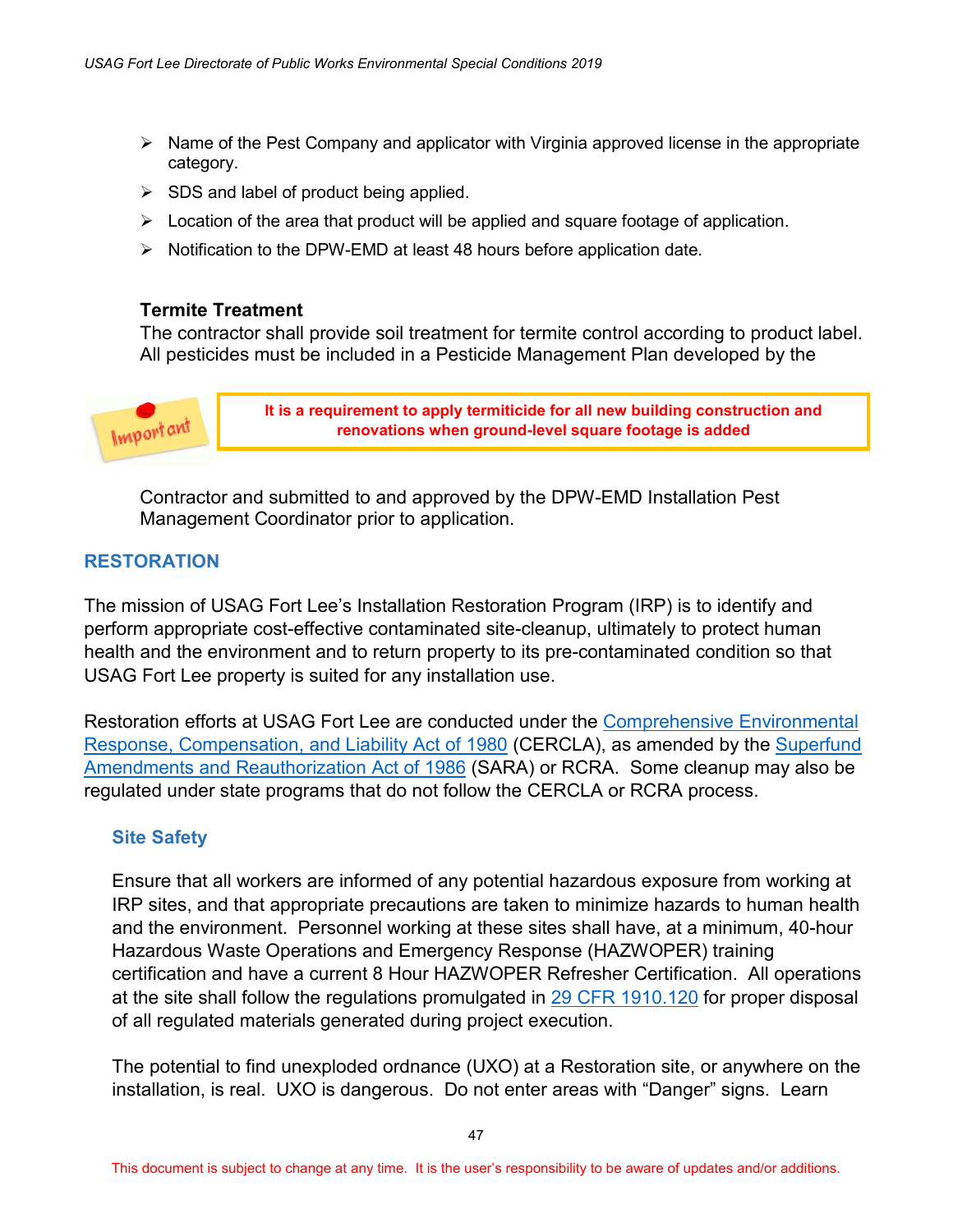

what to do: Recognize, Retreat, Report. Do not touch anything that could be UXO/MEC. The Directorate of Plans, Training, Mobilization and Security (DPTMS) policy is to stop work, call 911, and then the Provost Marshall Office (PMO)/DPTMS will contact the Explosive Ordnance Division (EOD) at Fort Belvoir to come identify the object and determine how to properly dispose.

#### <span id="page-54-0"></span>**Monitoring Wells**

There are multiple ground water monitoring wells and other ancillary support structures installed at IRP sites around USAG Fort Lee, some of which may be present at or near a construction site. Site maps and construction drawings which show the location of monitoring wells and ancillary support structures should be reviewed prior to commencement of work on a site and are available through the DPW-EMD. The Contractor shall take precautions to prevent any damage to wells and other structures. If damage to a monitoring well(s) occurs during the project, the Contractor shall repair/replace the monitoring well(s) at no additional expense to the Government. The Contractor shall dispose of all state and federally regulated materials during repair of the damaged structures as instructed by the DPW-EMD.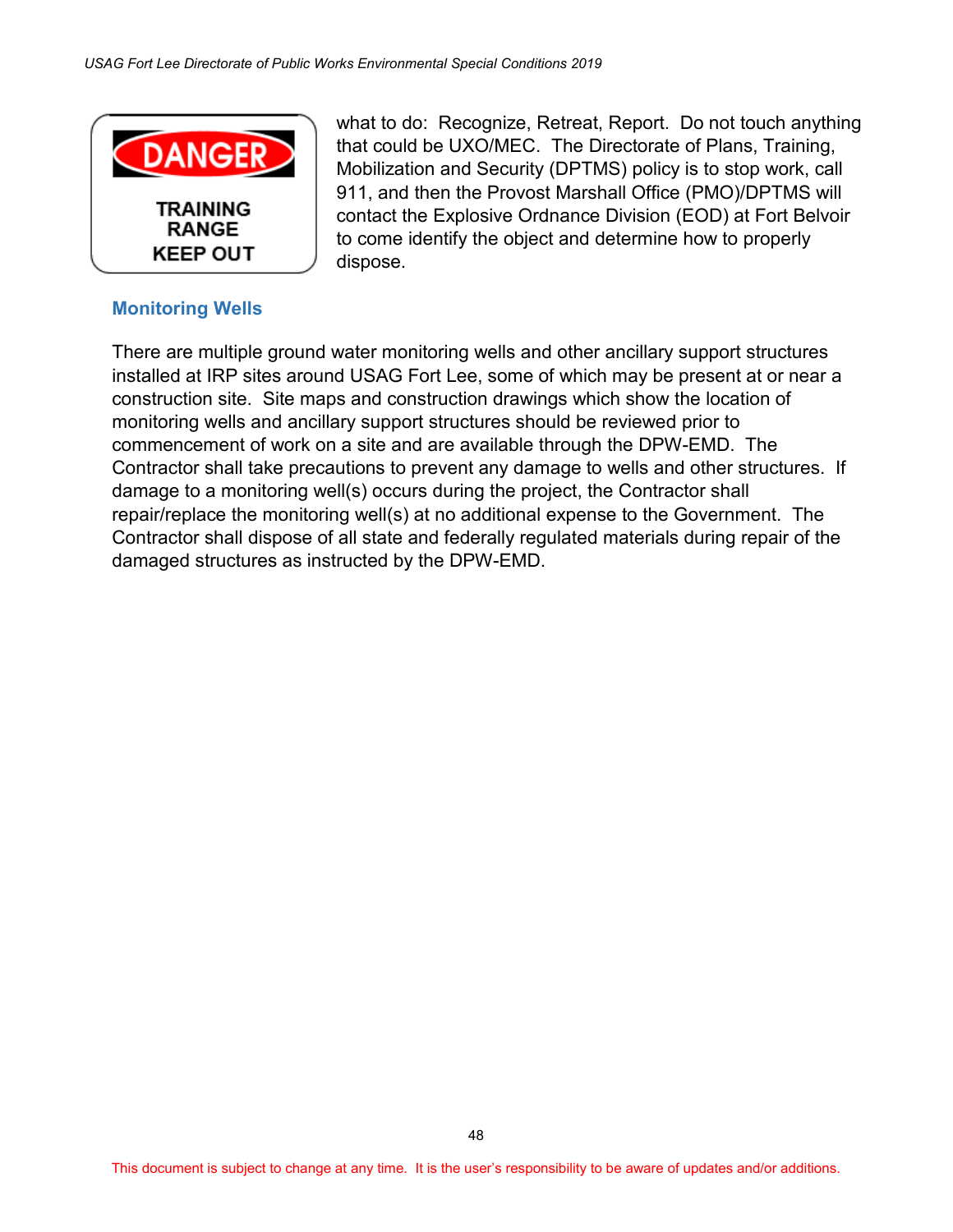# <span id="page-55-0"></span>Appendix A: Contract Language (page 1 of 2)

The Environmental Special Conditions (ESC) package was created by USAG Fort Lee's DPW-EMD to guide those engaging in construction projects and maintenance work within the boundaries of the installation. Federal lands are protected by many statutes, some of which are more restrictive and have requirements above and beyond those of the Commonwealth of Virginia or Prince George County.

The following language is to be **edited to meet the specific requirements** of all solicitations, performance work statements, scope of works and contracts executed by or on behalf of USAG Fort Lee.

#### SECTION X

Environmental X.1 General: The Contractor shall comply with the most current version of USAG Fort Lee's Environmental Special Conditions Package (ESC) when bidding and executing the performance of this contract.

X.1.1 Intent. The ESC identifies general and unique environmental requirements that are to be complied with on all construction projects at USAG Fort Lee. Adherence to these requirements ensures full compliance with pertinent provisions of Federal, Commonwealth of Virginia and local regulations and procedures which are or put in effect during the course of contract performance. The ESC is not intended to be fully inclusive of all regulations. It is the Contractor's responsibility to comply with all Federal, State and local laws, regulations or guidance.

X.1.2 Environmental Best Management Practices (BMPs). The Contractor shall execute Environmental Best Management Practices (BMPs).

X.1.3 Fines and Penalties. Failure to comply with environmental requirements may result in local, state or federal fines and penalties, including delay of final contract or task order payment. Below are references to potential fines and penalties that can be levied:

[Amendments to the US Environmental Protection Agency's Civil Penalty Policies to Account](https://www.epa.gov/sites/production/files/2014-01/documents/guidancetoamendepapenaltypolicyforinflation.pdf)  [for Inflation.](https://www.epa.gov/sites/production/files/2014-01/documents/guidancetoamendepapenaltypolicyforinflation.pdf)

#### [Commonwealth of Virginia Civil Fines and Civil Penalties](http://www.deq.virginia.gov/Portals/0/DEQ/Enforcement/Guidance/Chapter%204%20Text%20Revision%203%20Final%2012292014.pdf)

X.1.3.1 General. Any fines and penalties that are the result of actions by the Contractor, its subcontractors, employees, or other representatives/agents of the Contractor are the responsibility of the Contractor to pay. These fines/penalties are not to be passed on to USAG Fort Lee.

X.1.3.2 Delay of Payment. No final payment is to be made until all environmental due outs have been submitted and the conditions of the ESC have been met.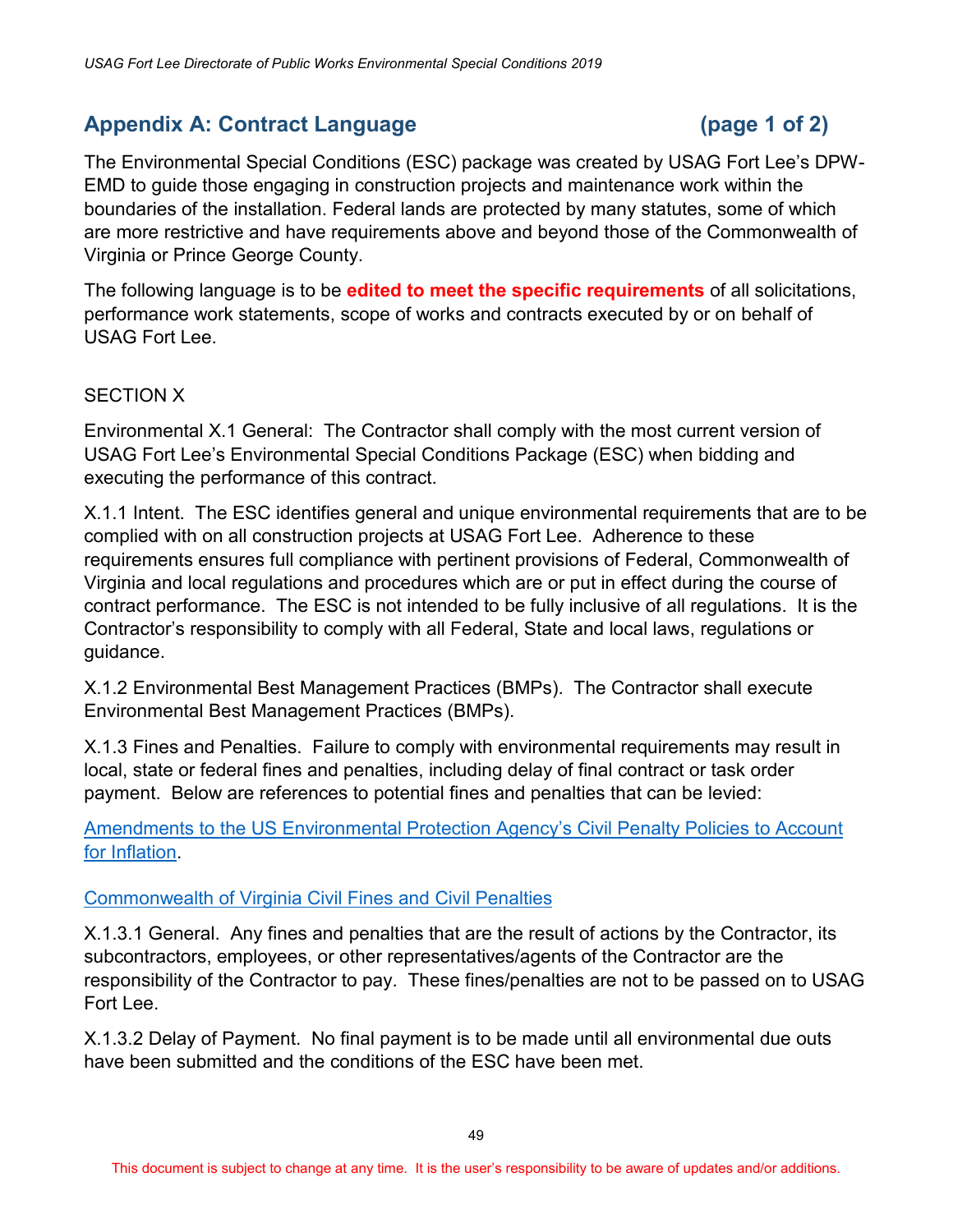# <span id="page-56-0"></span>Appendix A: Contract Language (page 2 of 2)

X.2.1 Environmental Officer: The Contractor shall designate a representative to act as an Environmental Officer for all work performed under the contract. The Contracting Officer or Contracting Officer's Representative (COR) will notify the Contractor of any non-compliance with environmental requirements and action to be taken. Such notices, when delivered to the Contractor or its representative, shall be deemed to be sufficient for this purpose.

X.2.2 Compliance: IF THE CONTRACTOR FAILS OR REFUSES TO COMPLY PROMPTLY, THE CONTRACTING OFFICER MAY ISSUE AN ORDER STOPPING ALL OR PART OF THE WORK UNTIL SATISFACTORY CORRECTIVE ACTION HAS BEEN TAKEN, AND MAY TAKE OTHER ACTION AGAINST THE CONTRACTOR IN ACCORDANCE WITH THIS CONTRACT.

Environmental X.3.

This document is available [online](https://home.army.mil/lee/application/files/7915/3546/0377/Environmental_Special_Conditions.pdf) and must be read to ensure requirements for your action and reporting requirements for USAG Fort Lee.

Other applicable references include:

If you have environmental questions please contact the DPW-EMD at 804-734-5014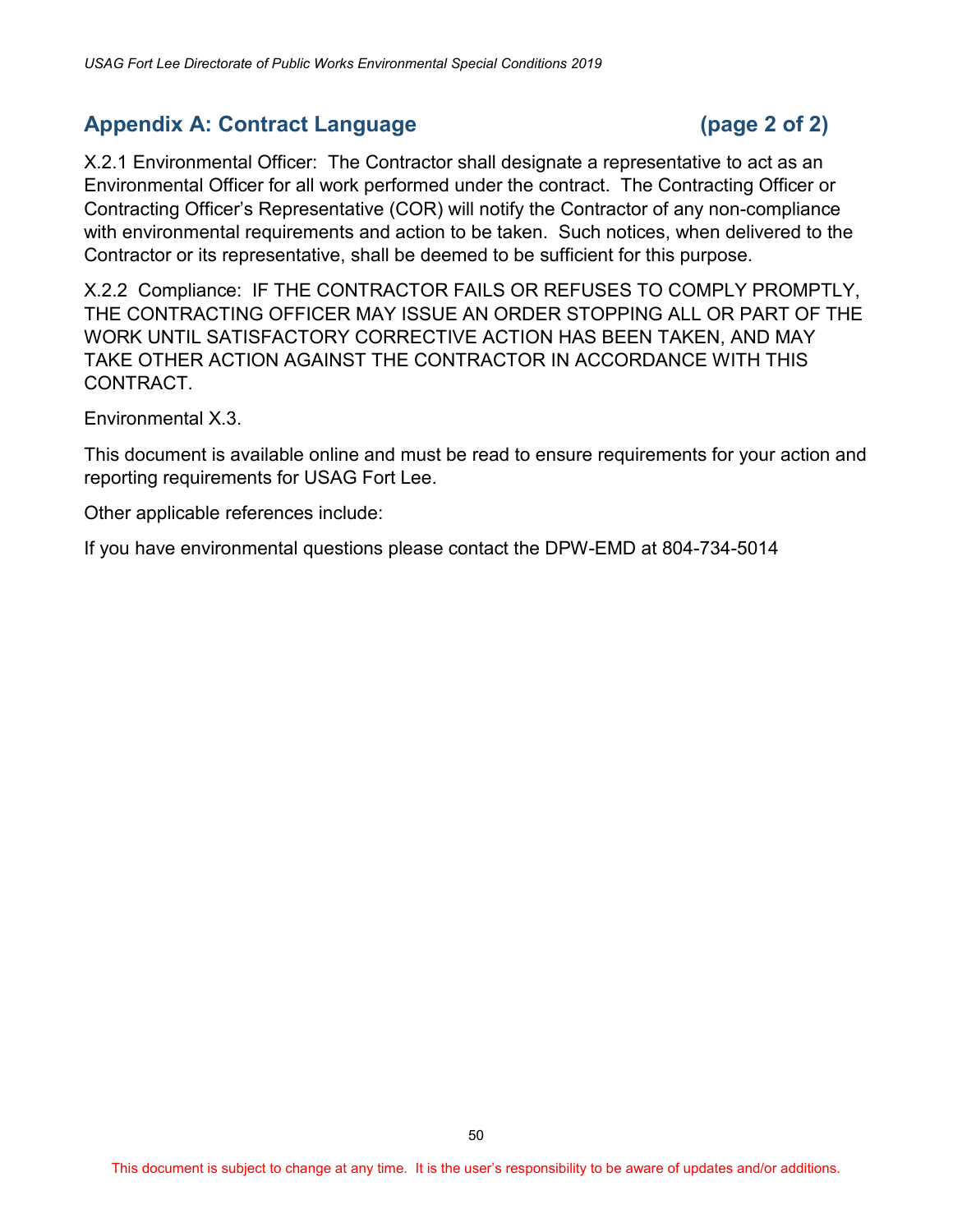# <span id="page-57-0"></span>**Appendix B: Off-Site Recycling Companies (page 1 of 2)**

This list is provided for convenience, may not be exhaustive and does not constitute endorsement by the Federal Government.

| <b>Company Name</b>                      | <b>Material Accepted</b>                     |
|------------------------------------------|----------------------------------------------|
| <b>ACE RECYCLING</b>                     | Nonhazardous Waste                           |
| 13101 N Enon Church Road                 |                                              |
| Chester, VA 23836-3120                   |                                              |
|                                          |                                              |
| 804-318-3701                             |                                              |
| <b>AERC Recycling Solutions</b>          | Electronics                                  |
| 3301 Rosedale Avenue                     |                                              |
| Richmond, VA 23230                       |                                              |
| 804-550-1762                             |                                              |
| <b>Atlantic Iron and Metal</b>           | Appliances, Batteries, Scrap Metal           |
| 30 Mill Street                           |                                              |
| Petersburg, VA 23803                     |                                              |
|                                          |                                              |
| 804-861-1900                             |                                              |
| <b>Battery Barn</b>                      | <b>Batteries</b>                             |
| 124 E Washington Street                  |                                              |
| Petersburg, VA 23803                     |                                              |
| 804-862-3425                             |                                              |
| Caravati's Inc.                          | Vintage Building Material                    |
| 104 E 2nd Street                         |                                              |
| Richmond, VA 23224                       |                                              |
|                                          |                                              |
| 804-232-4175                             |                                              |
| <b>DAR PRO Solutions</b>                 | Meat By-Products, Used Fryer and Cooking Oil |
| 16375 Doswell Park Drive                 |                                              |
| Doswell, VA, 23047                       |                                              |
| 804-876-3415 / 804-876-3005              |                                              |
| <b>Dominion Salvage</b>                  | Scrap Steel, Other Metals                    |
| 607 Dinwiddie Avenue                     |                                              |
| Richmond, VA 23224-5519                  |                                              |
|                                          |                                              |
| 804-231-7964                             |                                              |
| <b>Dwight Snead Construction Company</b> | <b>Demolition Waste</b>                      |
| 11255 Washington Highway                 |                                              |
| Glen Allen, VA 23059-1910                |                                              |
| 804-798-1611                             |                                              |
|                                          |                                              |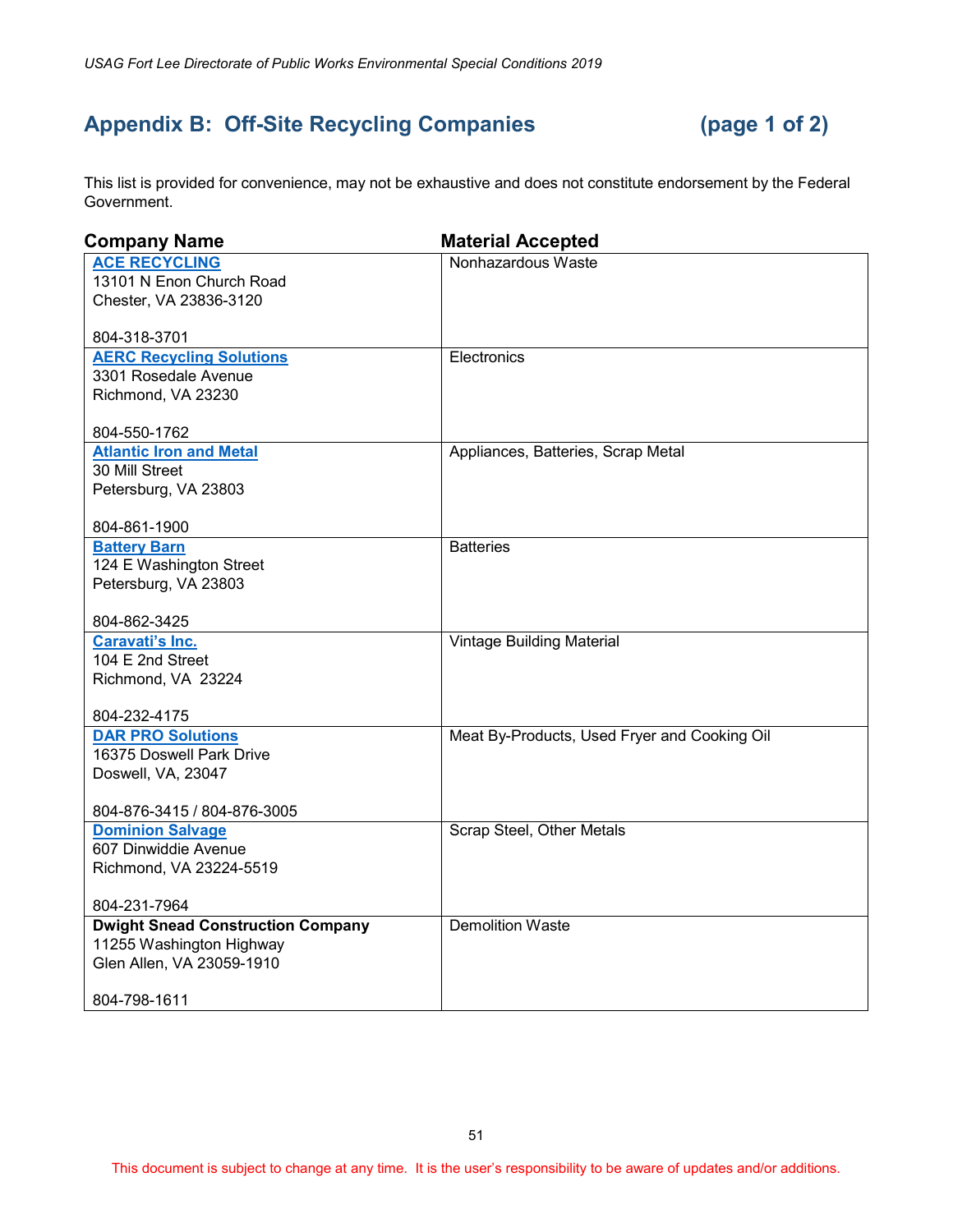# <span id="page-58-0"></span>**Appendix B: Off-Site Recycling Companies (page 2 of 2)**

| <b>Company Name</b>                            | <b>Material Accepted</b>                                 |
|------------------------------------------------|----------------------------------------------------------|
| <b>FCC Environmental</b>                       | <b>Used Motor Oil and Antifreeze</b>                     |
| 2353 Lanier Road                               |                                                          |
| Rockville, VA 23146                            |                                                          |
| 804-749-8344                                   |                                                          |
| <b>Habitat for Humanity Restore</b>            | Wide Variety of Reusable Material                        |
| 829 Commerce Street                            |                                                          |
| Petersburg, VA 23803                           |                                                          |
| 804-732-5793                                   |                                                          |
| <b>HIMCO</b>                                   | All forms of scrap metal                                 |
| 213 S. 6th Ave                                 |                                                          |
| Hopewell, VA 23860                             |                                                          |
| 804-458-8514                                   |                                                          |
| <b>International Paper</b>                     | Paper Products                                           |
| 1308 Jefferson Davis Highway                   |                                                          |
| Richmond, VA, 23224-7202                       |                                                          |
| 804-232-2386                                   |                                                          |
| <b>River City Recycling</b>                    | Cardboard, Metals, Plastic Bottles                       |
| 1709 Reymont Road                              |                                                          |
| North Chesterfield, VA 23237                   |                                                          |
| 804-525-7352                                   |                                                          |
| <b>S.B. Cox Inc. Richmond Recycling Center</b> | Asphalt, Metal & Salvaged Building Material              |
| 5100 Williamsburg Ave.                         |                                                          |
| Richmond, VA 23231                             |                                                          |
| 804-222-3500                                   |                                                          |
| <b>Smith Iron and Metal</b>                    | Aluminum, Appliances, Brass, Copper, Electronics, Steel, |
| 3000 Bells Road                                | Wiring                                                   |
| Richmond, VA 23224                             |                                                          |
| 804-271-1239                                   |                                                          |
| <b>Sonoco Products Co.</b>                     | Cardboard, Paper                                         |
| 1850 Commerce Road                             |                                                          |
| Richmond, VA 23224                             |                                                          |
| 804-233-5411                                   |                                                          |
| <b>TFC Recycling</b>                           | Cardboard, Glass, Paper, Plastic, Metal                  |
| 12206 Old Stage Road                           |                                                          |
| Chester, VA 23836                              |                                                          |
| 804-706-5877                                   |                                                          |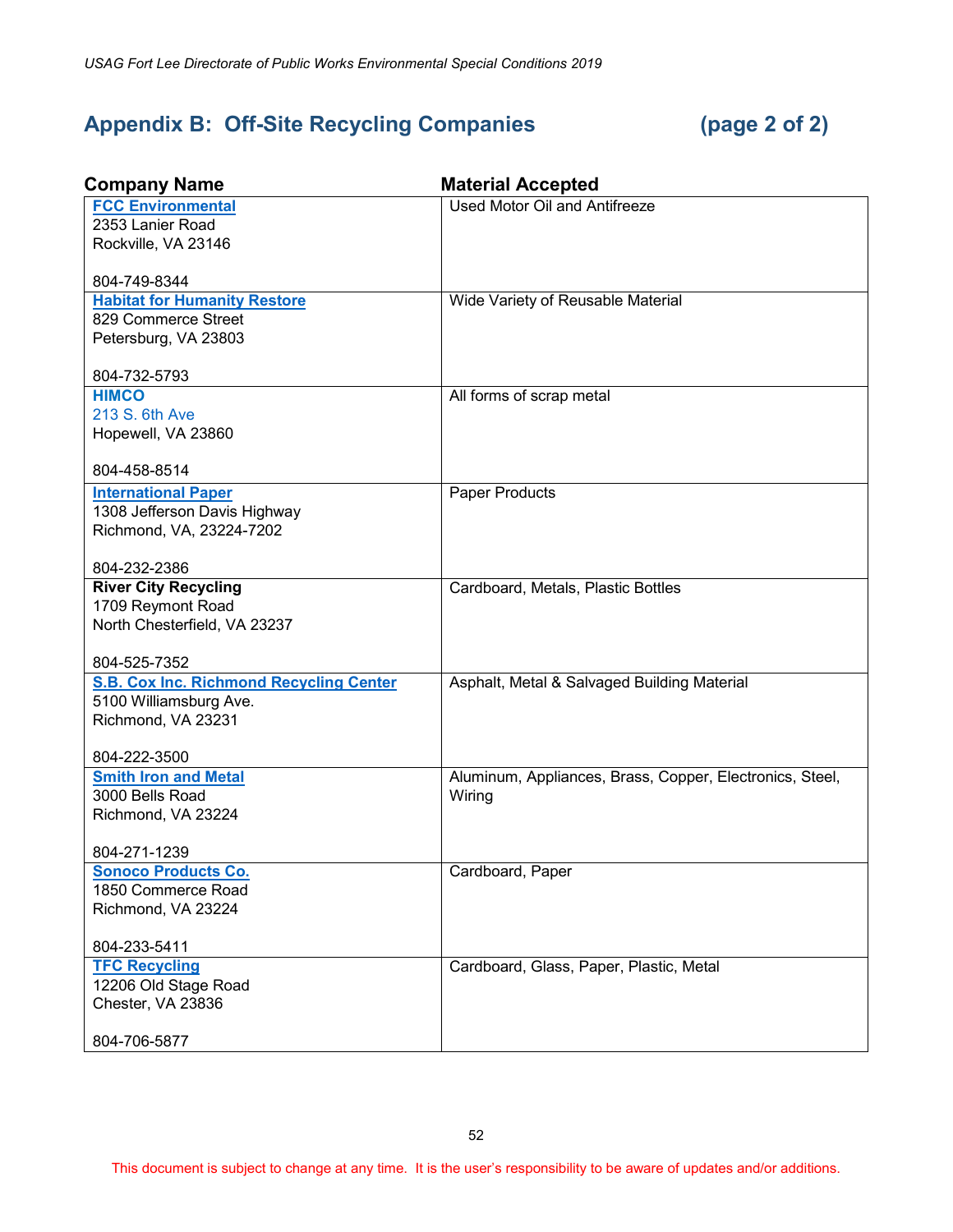# <span id="page-59-0"></span>**Appendix C: Utility Company Points of Contact (POC) (page 1 of 2)**

- Prior to any excavation work, a [Virginia Miss Utility](http://missutilityofvirginia.com/) ticket request to mark the locations of buried utilities must be made, either online or by phone at 811 or 1-800-552-7001.
- Miss Utility verified ticket number informing the DPW-EMD of the presence of any existing utilities to be demolished or relocated as part of the project. USAG Fort Lee utilities are privatized. USAG Fort Lee owns the gas distribution infrastructure. Some of the utility infrastructure on USAG Fort Lee has been found to contain asbestos. See DPW-EMD Asbestos Specialist for additional information.

USAG Fort Lee's Public Utility Specialist/Contract Officer's Representative for utility contracts is:

#### [Leroy Good](mailto:leroy.e.good.civ@mail.mil)

Public Utilities Specialist/COR Utility Contracts DPW-OPS—Office: 804-734-5092 825 19th Street Bldg. 6220 Fort Lee, Va. 23801

Individual Utility POCs for USAG Fort Lee are listed alphabetically by type below.

Communication – Comcast POC: Justin Barden Phone: 804-489-6667 E-Mail: [justin\\_barden@comcast.com](mailto:justin_barden@comcast.com)

Data/LAN – USAG Fort Lee Network Enterprise Center (NEC) Arthie Mann Telecommunication Specialist Network Enterprise Center - Lee 2701 C Ave Fort Lee, VA 23801 Office: 804-734-7526 Office: Fax: 804-734-7200 [Arthie.m.mann.civ@mail.mil](mailto:Arthie.m.mann.civ@mail.mil)

Electric – Dominion Energy POC: Richard Caldwell Phone: 804-356-7812 E-Mail: [Rick.M.Caldwell@dom.com](mailto:Rick.M.Caldwell@dom.com) 757-615-6348

Natural Gas -- Fort Lee DPW-OPS POC: Kevin Nestor Phone: 804-734-5086 E-Mail: [kevin.w.nestor2.civ@mail.mil](mailto:kevin.w.nestor2.civ@mail.mil)